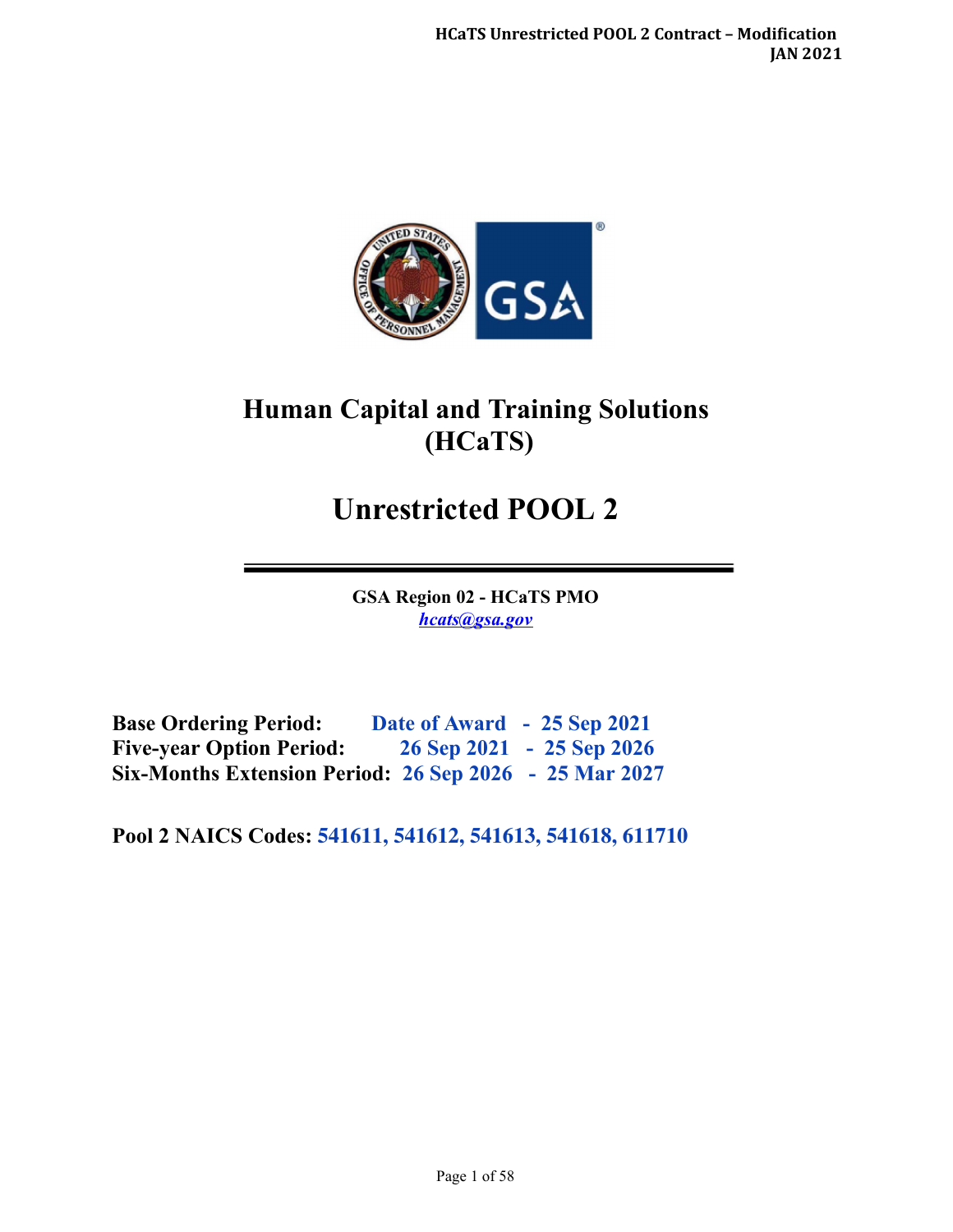# **Table of Content**

| B.1                      | <b>BACKGROUND</b>                                                       | 6      |
|--------------------------|-------------------------------------------------------------------------|--------|
| B.1.1                    | OFFICE OF PERSONNEL MANAGEMENT (OPM)                                    | 6      |
| <b>B.1.2</b>             | GENERAL SERVICES ADMINISTRATION (GSA)                                   | 6      |
| <b>B.1.3</b>             | MEMORANDUM OF UNDERSTANDING (MOU)                                       | $\tau$ |
| <b>B.1.4</b>             | <b>AUTHORITY</b>                                                        | 7      |
| <b>B.1.5</b>             | <b>ECONOMY ACT</b>                                                      | 7      |
| <b>B.1.6</b>             | <b>CONTRACT TYPE</b>                                                    | 7      |
| <b>B.1.7</b>             | MINIMUM GUARANTEE AND MAXIMUM CEILING                                   | 7      |
| <b>B.1.8</b>             | CONTRACT ACCESS FEE (CAF)                                               | 8      |
| B.2                      | <b>TASK ORDER PRICING</b>                                               | 8      |
| B.2.1                    | LABOR CATEGORIES AND STANDARD OCCUPATIONAL CLASSIFICATIONS              | 8      |
| <b>B.2.2</b>             | <b>FIXED-PRICE TASK ORDERS</b>                                          | 9      |
| <b>B.2.3</b>             | COST REIMBURSEMENT TASK ORDERS                                          | 9      |
| B.2.4                    | <b>INCENTIVE TASK ORDERS</b>                                            | 9      |
| B.2.5                    | TIME-AND-MATERIALS (T&M) AND LABOR-HOUR (L-H) TASK ORDERS               | 9      |
| B.2.5.1                  | CEILING RATES FOR TIME-AND-MATERIALS (T&M) AND LABOR-HOUR (L-H)         | 9      |
| B.3                      | ANCILLARY SUPPORT SERVICES AND OTHER DIRECT COSTS                       | 10     |
| <b>B.3.1</b>             | SPECIALIZED PROFESSIONAL SERVICES LABOR                                 | 11     |
| <b>B.3.2</b>             | LABOR SUBJECT TO THE SERVICE CONTRACT ACT (SCA)                         | 11     |
| <b>B.3.3</b>             | LABOR OUTSIDE THE CONTINENTAL UNITED STATES (OCONUS)                    | 11     |
| <b>B.3.4</b>             | <b>TRAVEL</b>                                                           | 12     |
| <b>B.3.5</b>             | MATERIALS AND EQUIPMENT                                                 | 12     |
| <b>B.3.6</b>             | SUBCONTRACTING                                                          | 12     |
| C.1                      | <b>SCOPE</b>                                                            | 12     |
| C.1.1                    | KEY SERVICE AREAS (KSA)                                                 | 14     |
| C.2                      | <b>AUTHORITIES</b>                                                      | 14     |
| C.3                      | SUMMARY OF REQUIREMENTS                                                 | 14     |
| C.3.1                    | <b>KEY SERVICE AREAS (KSA)</b>                                          | 15     |
| C.3.1.1                  | KSA 1 (CUSTOMIZED TRAINING AND DEVELOPMENT SERVICES)                    | 15     |
| C.3.1.2                  | KSA 2 (CUSTOMIZED HUMAN CAPITAL STRATEGY SERVICES)                      | 16     |
| C.3.1.3                  | KSA 3 (CUSTOMIZED ORGANIZATIONAL PERFORMANCE IMPROVEMENT)               | 17     |
| C.3.2                    | ANCILLARY SUPPORT SERVICES AND OTHER DIRECT COSTS                       | 18     |
| C.3.3<br><b>SERVICES</b> | INFORMATION TECHNOLOGY (IT) AND NON-INFORMATION TECHNOLOGY PRODUCTS AND | 19     |
| C.3.4                    | TEMPORARY SUPPORT SERVICES                                              | 19     |
| C.3.5                    | SERVICES NOT IN SCOPE                                                   | 20     |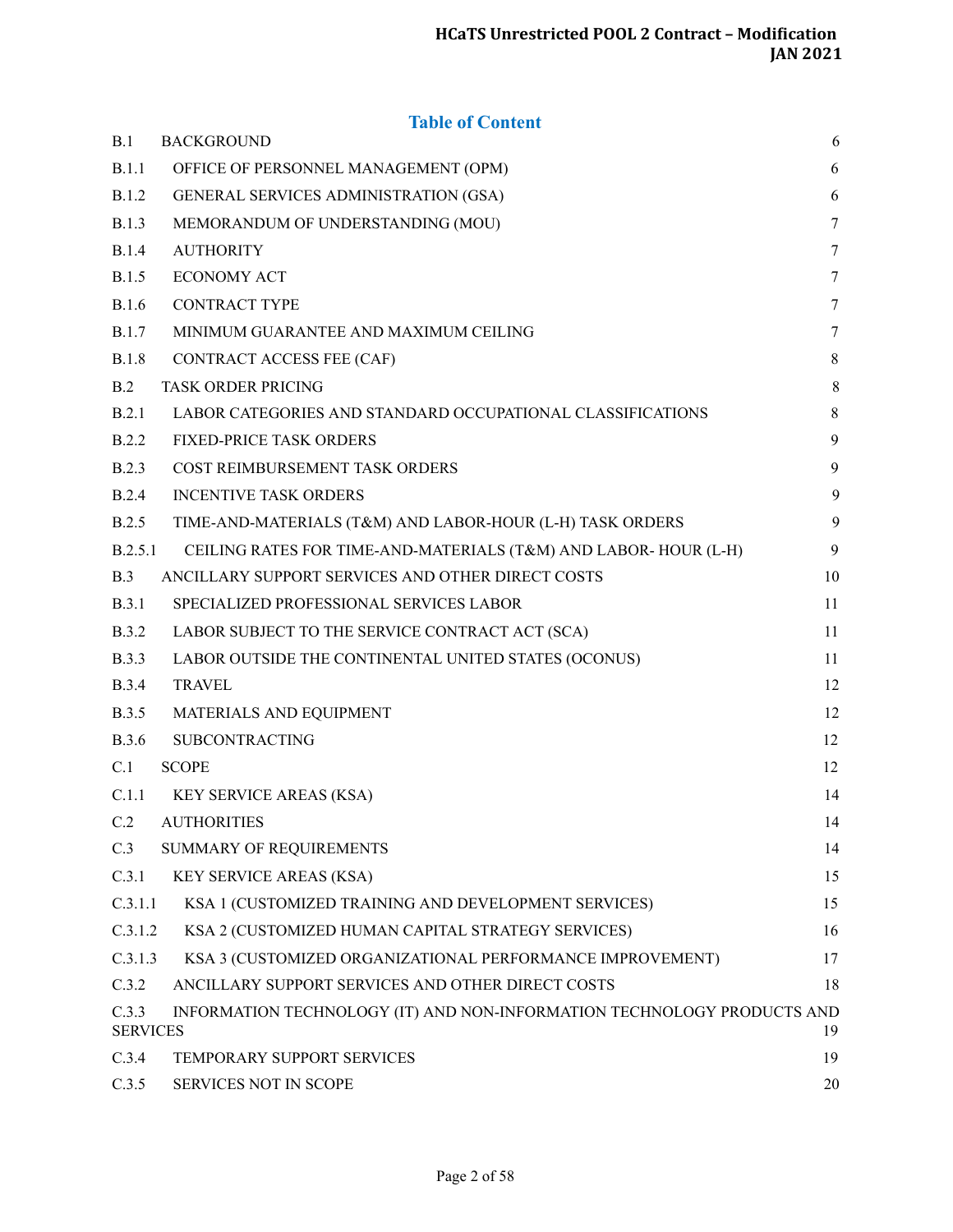| D.1             | PACKAGING AND MARKING                                          | 20 |
|-----------------|----------------------------------------------------------------|----|
| E.1             | <b>INSPECTION AND ACCEPTANCE</b>                               | 20 |
| F.1             | <b>DELIVERABLES</b>                                            | 21 |
| F <sub>12</sub> | PERFORMANCE                                                    | 21 |
| F.3             | PLACE OF PERFORMANCE                                           | 21 |
| F.4             | CONTRACT ORDERING PERIOD                                       | 21 |
| F.4.1           | TASK ORDER PERIOD OF PERFORMANCE                               | 22 |
| F.5             | PERFORMANCE STANDARDS                                          | 22 |
| F.5.1           | DELIVERABLE AND REPORTING REQUIREMENTS                         | 22 |
| F.5.2           | <b>COMPLIANCE</b>                                              | 23 |
| G.1             | <b>BACKGROUND</b>                                              | 25 |
| G.2             | ROLES AND RESPONSIBILITIES OF KEY PERSONNEL                    | 25 |
| G.2.1           | PROGRAM MANAGER (PM)                                           | 26 |
| G.2.2           | CONTRACTING OFFICER (CO)                                       | 26 |
| G.2.3           | <b>OMBUDSMAN</b>                                               | 26 |
| G.2.4           | ORDERING CONTRACTING OFFICER (OCO)                             | 26 |
| G.2.5           | CONTRACTING OFFICER'S REPRESENTATIVE (COR)                     | 27 |
| G.2.6           | CONTRACTOR KEY PERSONNEL                                       | 27 |
| G.2.6.1         | CORPORATE HCATS PROGRAM MANAGER (CHPM)                         | 28 |
| G.2.6.2         | CORPORATE HCATS CONTRACT MANAGER (CHCM)                        | 28 |
| G.3             | CONTRACTOR ADMINISTRATION REQUIREMENTS                         | 29 |
| G.3.1           | CONTRACT ACCESS FEE (CAF)                                      | 29 |
| G.3.2           | CONTRACT PAYMENT REPORTING MODULE (CPRM)                       | 29 |
| G.3.2.1         | TASK ORDER AWARD DATA                                          | 29 |
| G.3.2.1.1       | FIXED PRICE AWARD DATA                                         | 30 |
|                 | G.3.2.1.2 COST REIMBURSEMENT AWARD DATA                        | 30 |
| G.3.2.1.3       | TIME-AND-MATERIALS (T&M) AND LABOR-HOUR (L-H) AWARD DATA       | 30 |
| G.3.2.2         | TASK ORDER MODIFICATION DATA                                   | 31 |
| G.3.2.3         | <b>INVOICE DATA</b>                                            | 31 |
| G.3.2.4         | CONTRACT ACCESS FEE (CAF) PAYMENT DATA                         | 31 |
| G.3.2.5         | <b>CLOSEOUT DATA</b>                                           | 32 |
| G.3.3           | SUBCONTRACTING PLAN                                            | 32 |
| G.3.4           | CONTRACTOR PERFORMANCE ASSESSMENT REPORTING SYSTEM (CPARS)     | 33 |
| G.3.4.1         | <b>HCATS CPARS</b>                                             | 34 |
| G.3.4.2         | <b>TASK ORDER CPARS</b>                                        | 34 |
| G.3.5           | <b>INSURANCE</b>                                               | 34 |
| G.3.6           | MERGERS, ACQUISITIONS, NOVATIONS AND CHANGE-OF-NAME AGREEMENTS | 34 |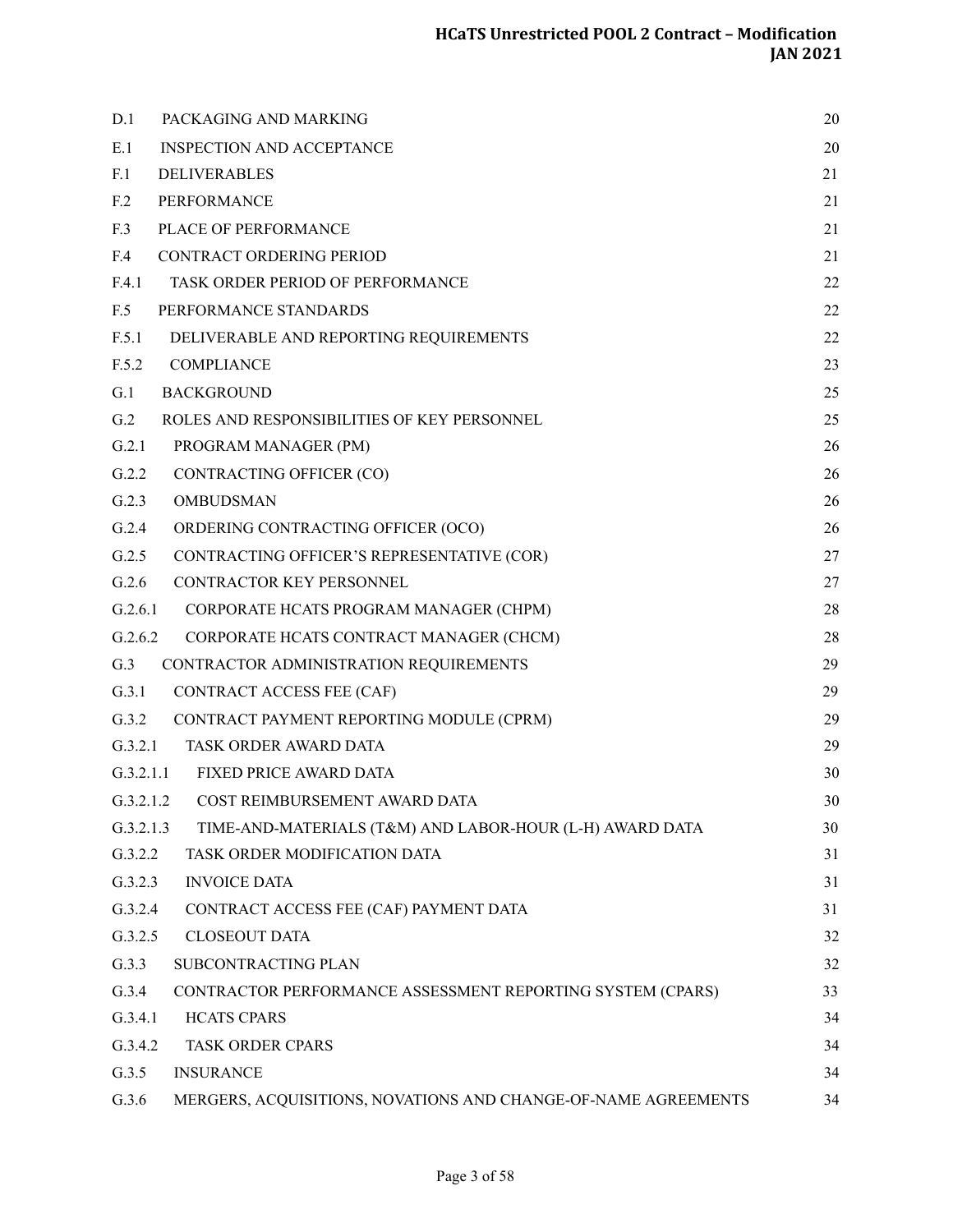| G.3.7<br>RESPONSIBILITY AND FEDERAL AWARDEE PERFORMANCE AND INTEGRITY<br><b>INFORMATION SYSTEM (FAPIIS)</b>                            | 34 |
|----------------------------------------------------------------------------------------------------------------------------------------|----|
| G.3.8<br>VETS-4212 REPORTS                                                                                                             | 35 |
| G.3.9<br><b>FSRS REPORTS</b>                                                                                                           | 35 |
| G.3.10<br>POST AWARD SMALL BUSINESS PROGRAM RE-REPRESENTATION                                                                          | 35 |
| G.3.11<br>INDUSTRIAL OPERATIONS ANALYST (IOA)                                                                                          | 35 |
| G.4<br>HCATS AND TASK ORDER CLOSEOUTS                                                                                                  | 36 |
| G.5<br><b>OPTION DETERMINATION</b>                                                                                                     | 36 |
| <b>RESERVED</b><br>H.1                                                                                                                 | 36 |
| H <sub>.2</sub><br>OBSERVANCE OF FEDERAL HOLIDAYS                                                                                      | 36 |
| H.3<br><b>ORDERING PROCEDURES</b>                                                                                                      | 36 |
| H.4<br>NORTH AMERICAN INDUSTRY CLASSIFICATION SYSTEM (NAICS)                                                                           | 37 |
| <b>HCATS NAICS CODES</b><br>H.4.1                                                                                                      | 37 |
| H.4.2<br>PREDOMINANT TASK ORDER NAICS CODE DETERMINATION                                                                               | 38 |
| H.5<br>PRODUCT SERVICE CODE (PSC)                                                                                                      | 38 |
| <b>ACCREDITATIONS</b><br>H.6                                                                                                           | 38 |
| H.6.1<br>ADEQUATE ACCOUNTING SYSTEM                                                                                                    | 38 |
| H.6.2<br>ACCEPTABLE ESTIMATING SYSTEM                                                                                                  | 39 |
| H.6.3<br>APPROVED PURCHASING SYSTEM                                                                                                    | 39 |
| FORWARD PRICING RATE AGREEMENTS (FPRA), FORWARD PRICING RATE<br>H.6.4<br>RECOMMENDATIONS (FPRR), AND AUDITED BILLING RATES             | 39 |
| H.6.5<br>EARNED VALUE MANAGEMENT SYSTEM (EVMS)                                                                                         | 39 |
| H.6.6<br>INTERNATIONAL ORGANIZATION FOR STANDARDIZATION (ISO) 9001:2008/2015<br><b>CERTIFICATION</b>                                   | 39 |
| INTERNATIONAL ORGANIZATION OF STANDARDIZATION/INTERNATIONAL<br>H.6.7<br>ELECTROTECHNICAL COMMISSION (ISO/IEC) 27001:2013 CERTIFICATION | 39 |
| H.7<br>COST ACCOUNTING STANDARDS (CAS)                                                                                                 | 40 |
| MEANINGFUL RELATIONSHIP COMMITMENT LETTERS (MRCL)<br>H.8                                                                               | 40 |
| H.9<br>PROFESSIONAL EMPLOYEE COMPENSATION PLAN                                                                                         | 40 |
| H.10<br>UNCOMPENSATED OVERTIME POLICY                                                                                                  | 41 |
| H.11<br>SECURITY CLEARANCE REQUIREMENTS                                                                                                | 41 |
| H.11.1<br>FACILITY CLEARANCE LEVEL (FCL)                                                                                               | 41 |
| H.11.2<br>EMPLOYEE SECURITY CLEARANCE                                                                                                  | 42 |
| H.11.3<br>HOMELAND SECURITY PRESIDENTIAL DIRECTIVE 12 (HSPD-12)                                                                        | 42 |
| H.12<br><b>SUSTAINABILITY</b>                                                                                                          | 42 |
| H.13<br>PROPRIETARY SOLUTIONS                                                                                                          | 43 |
| <b>PARTNERING</b><br>H.14                                                                                                              | 43 |
| <b>MEETINGS</b><br>H.15                                                                                                                | 43 |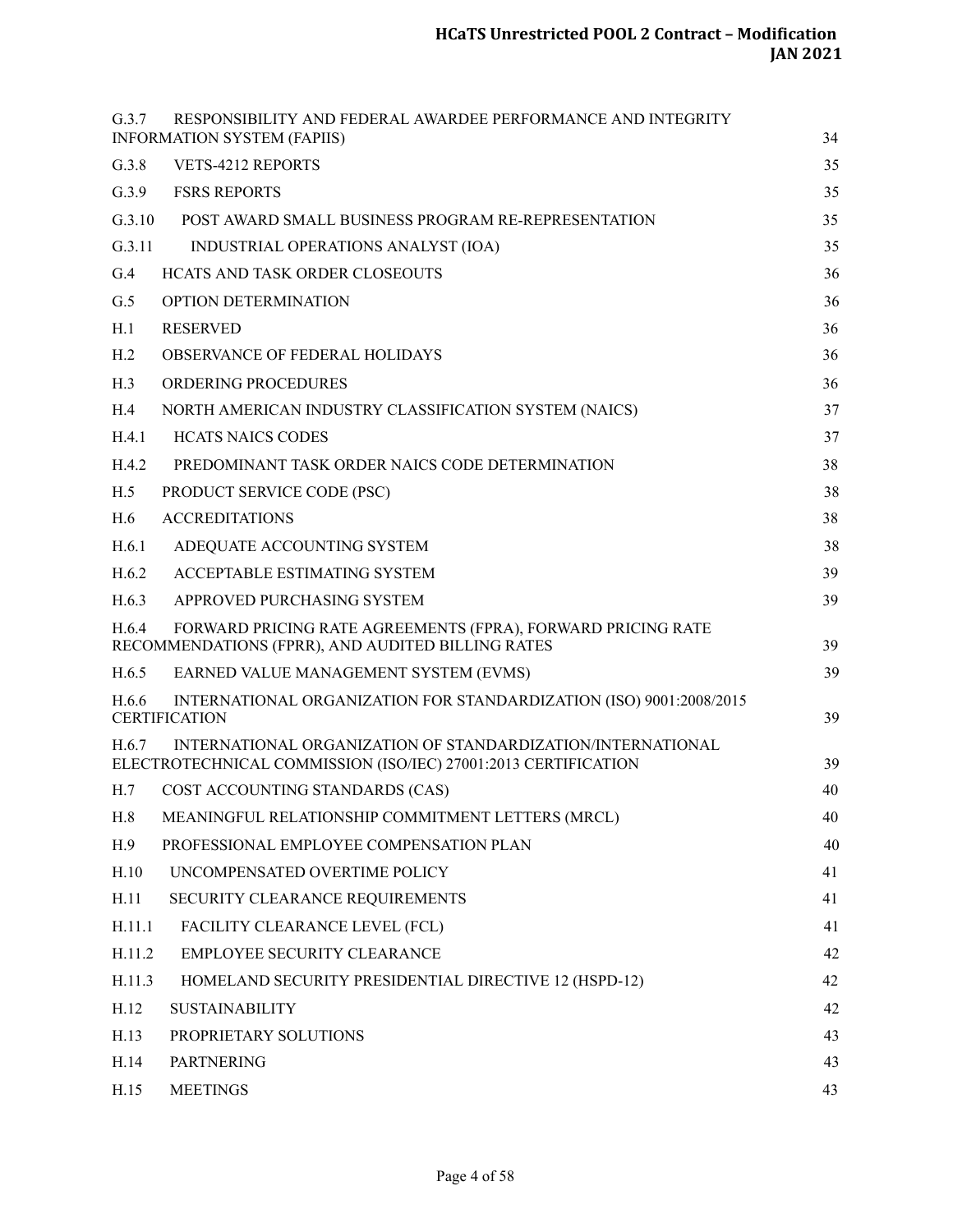| H.16    | <b>HCATS PMO WEBSITE</b>                                                                                                       | 43 |
|---------|--------------------------------------------------------------------------------------------------------------------------------|----|
| H.17    | CONTRACTOR HCATS WEBPAGE                                                                                                       | 44 |
| H.18    | <b>MARKETING</b>                                                                                                               | 44 |
| H.19    | MINIMUM TASK ORDER AWARDS OR ESTIMATED VALUE                                                                                   | 45 |
| H.20    | <b>TRAINING AND PERMITS</b>                                                                                                    | 45 |
| H.21    | ETHICS AND CONDUCT                                                                                                             | 45 |
| H.21.1  | <b>SUPERVISION</b>                                                                                                             | 46 |
| H.21.2  | <b>CONDUCT</b>                                                                                                                 | 46 |
| H.21.3  | <b>CONFLICTS OF INTEREST</b>                                                                                                   | 46 |
| H.21.4  | COOPERATION WITH OTHER CONTRACTORS ON GOVERNMENT SITES                                                                         | 47 |
| H.22    | <b>GOVERNMENT PROPERTY</b>                                                                                                     | 47 |
| H.22.1  | LEASING OF REAL AND PERSONAL PROPERTY                                                                                          | 47 |
| H.22.2  | <b>GOVERNMENT FACILITIES</b>                                                                                                   | 48 |
| H.22.3  | <b>RIGHTS OF INGRESS AND EGRESS</b>                                                                                            | 48 |
| H.23    | SECTION 508 OF THE REHABILITATION ACT OF 1973                                                                                  | 48 |
| H.24    | <b>ON-RAMPING</b>                                                                                                              | 49 |
| H.25    | <b>DORMANT STATUS</b>                                                                                                          | 49 |
| I.1     | TASK ORDER PROVISIONS AND CLAUSES                                                                                              | 50 |
| 1.2     | <b>HCATS CLAUSES</b>                                                                                                           | 50 |
| I.2.1   | FAR 52.252-2 CLAUSES INCORPORATED BY REFERENCE                                                                                 | 50 |
| I.2.2   | <b>GSAR CLAUSES INCORPORATED BY REFERENCE</b>                                                                                  | 52 |
| 1.2.3   | FAR AND GSAR CLAUSES IN FULL TEXT                                                                                              | 53 |
| 1.2.3.1 | 52.216-18 ORDERING (OCT 1995)                                                                                                  | 53 |
| 1.2.3.2 | 52.216-19 ORDER LIMITATIONS (OCT 1995)                                                                                         | 53 |
| I.2.3.3 | 52.216-22 INDEFINITE QUANTITY (OCT 1995)                                                                                       | 53 |
|         | I.2.3.4 52.217-8 OPTION TO EXTEND SERVICES (NOV 1999)                                                                          | 54 |
| 1.2.3.5 | 52.217-9 OPTION TO EXTEND THE TERM OF THE CONTRACT (MAR 2000)                                                                  | 54 |
| 1.2.3.6 | 52.204-25 PROHIBITION ON CONTRACTING FOR CERTAIN TELECOMMUNICATIONS AND<br>VIDEO SURVEILLANCE SERVICES OR EQUIPMENT (AUG 2020) | 54 |
| I.2.3.7 | 552.204-70 REPRESENTATION REGARDING CERTAIN TELECOMMUNICATIONS AND VIDEO<br>SURVEILLANCE SERVICES OR EQUIPMENT (AUG 2019)      | 57 |
| J.1     | STANDARDIZED LABOR CATEGORIES                                                                                                  | 58 |
| J.2     | <b>HCATS CONTRACT PRICING</b>                                                                                                  | 58 |
| J.3     | APPROVED SUBCONTRACTING PLAN (IF APPLICABLE)                                                                                   | 58 |
|         |                                                                                                                                |    |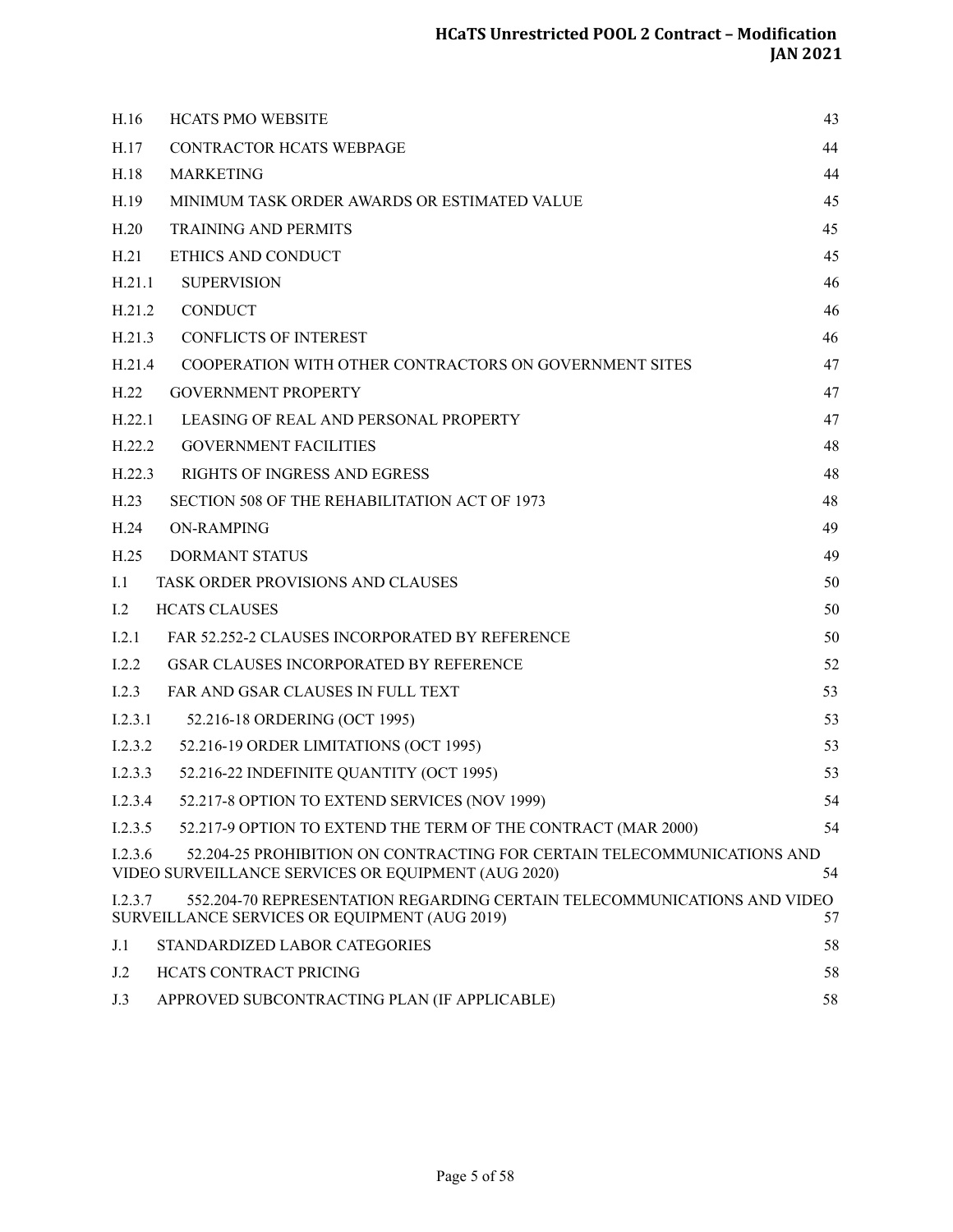#### **PART I: THE SCHEDULE SECTION B: SUPPLIES OR SERVICES AND PRICES/COSTS**

#### <span id="page-5-0"></span>**B.1 BACKGROUND**

#### <span id="page-5-1"></span>**B.1.1 OFFICE OF PERSONNEL MANAGEMENT (OPM)**

OPM provides human resources, leadership, and support to Federal agencies and the Federal workforce as they serve the American people. OPM has four primary areas of focus: policy and oversight, healthcare and insurance, retirement services, and services for agencies.

The Government Performance and Results (GPRA) Modernization Act of 2010 (GPRAMA), in part, mandates that the Office of Management and Budget (OMB) collaborate with agencies to develop a Federal Government Performance Plan for each agency. As part of this mandate, agencies are required to integrate human capital strategies into their agency strategic plans in order to assure full alignment of talent with agency mission and strategy. GPRAMA requires that an agency's performance plan include a description of how performance goals are to be achieved, including operation processes, training, skills and technology, and the human, capital, information, and other resources and strategies required to meet those performance goals.

OPM's Human Resources Solutions (HRS) enterprise is a reimbursable entity for which OPM receives no funding from Congress. HRS provides human resources products and services that assist the Federal government in implementing their performance goals. These products and services thus function to develop leaders, attract and build a high quality public sector workforce, and transform agencies into high performing organizations.

# <span id="page-5-2"></span>**B.1.2 GENERAL SERVICES ADMINISTRATION (GSA)**

GSA was established in 1949 by President Harry Truman as the Federal agency tasked with administering supplies and providing workplaces for Federal employees. Today, GSA makes federal agencies more effective at what they do by providing expertise, management and smart acquisition solutions.

GSA's acquisition solutions supply federal purchasers with cost-effective high-quality products and services from commercial vendors. Federal Acquisition Service (FAS) operates as America's buyer, leveraging the buying power and acquisition expertise of the Federal government to deliver new and existing services and high-quality products to taxpayers and Federal customers. Since its establishment, FAS has demonstrated unrivaled capability to deliver these across Federal government at the best value possible.

In 2014, GSA embarked on a three-year vision to make FAS into the Government Acquisition Marketplace, transforming the organization into a transparent, solution-neutral home for acquisition and subject matter expertise. According to the former FAS Commissioner, Thomas Sharpe, Jr, the goal is "to provide agencies across government with the tools and knowledge they need to make the right buying decisions, reduce the proliferation of duplicative contract vehicles, and deliver the best value possible to our customers and the American people."

To meet this goal, GSA reorganized FAS around the concept of category management, an acquisition strategy used by the most successful Fortune 500 companies. Category management looks at product and service categories and customizes purchase channels to better meet customer needs, leading to smarter purchasing decisions, better purchasing options, and saved dollars. Through their partnership, GSA and OPM can align the Human Capital and Training Solutions (HCaTS) with these strategic goals.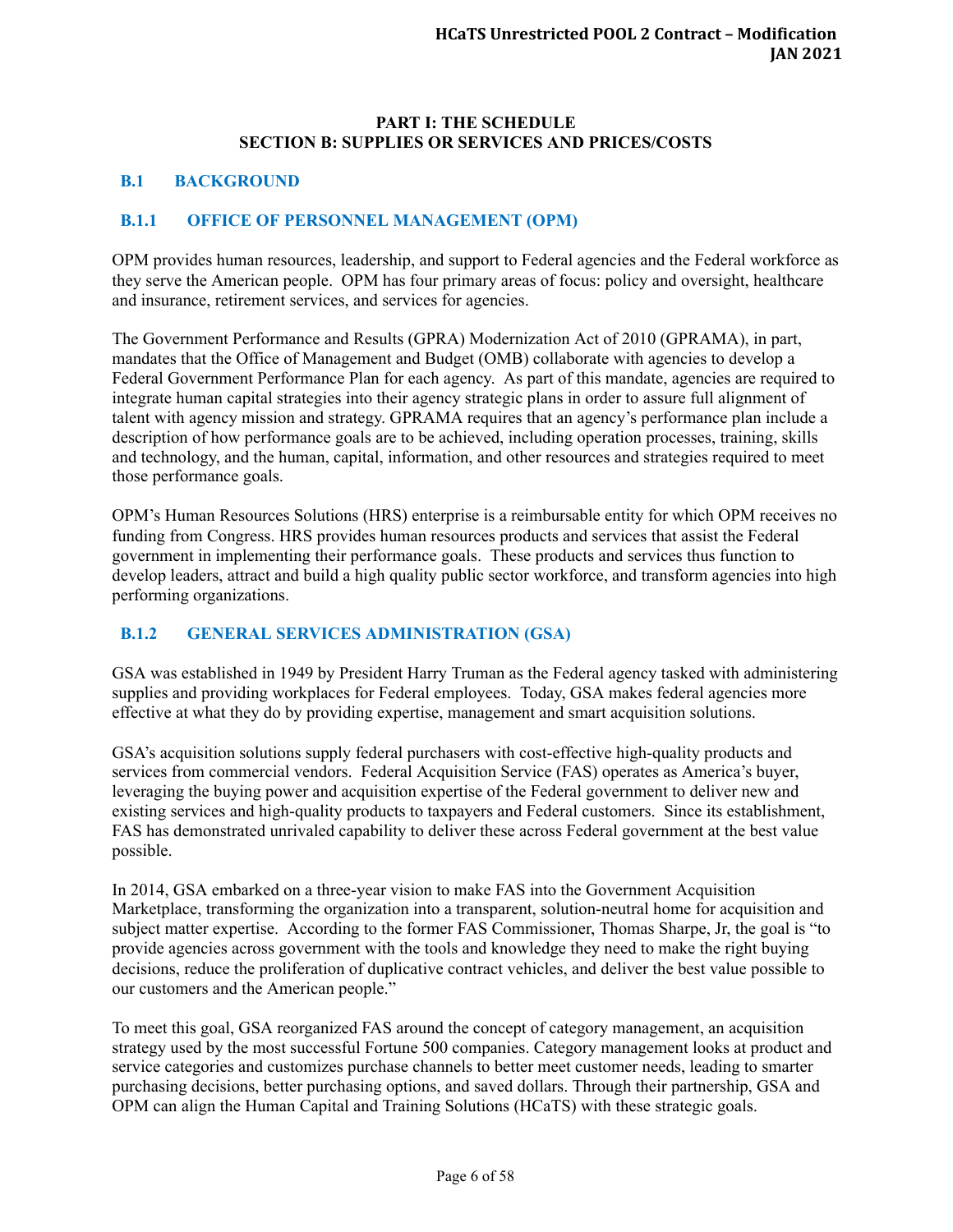# <span id="page-6-0"></span>**B.1.3 MEMORANDUM OF UNDERSTANDING (MOU)**

On April 28th, 2014, GSA and OPM signed a Memorandum of Understanding (MOU) forming a partnership to address the need of providing the Federal government with human resource training and development and human capital management services more efficiently and effectively using Industry best practices.

Under this agreement, GSA's acquisition capabilities, tools and strategic sourcing experience are merged with OPM's expertise in human resources, human capital, and training and development to form a more powerful Government solution.

This partnership acknowledges the changing Federal landscape. It recognizes GSA's and OPM's strategic goals, the current budgetary realities across Federal government and the need to better support the mission of the Federal agencies that GSA and OPM serve.

# <span id="page-6-1"></span>**B.1.4 AUTHORITY**

The Administrator of GSA is specifically authorized to purchase supplies and nonpersonal services on behalf of other agencies under 40 U.S.C. 501.

The Director of OPM is specifically authorized to perform training and personnel management services on behalf of other agencies under 5 U.S.C. 1304.

The authority for the award and administration of the HCaTS contracts and the delegation of authority for the award and administration of task orders under the HCaTS contracts are defined in Section G.

Hereafter, the HCaTS Contracting Officer will be referred to as the HCaTS CO and the Ordering Contracting Officer at the task order level will be referred to as the OCO.

#### <span id="page-6-2"></span>**B.1.5 ECONOMY ACT**

In accordance with FAR Paragraph 17.502-2(b), the Economy Act does not apply to task orders awarded under the HCaTS contracts under the authorities of 5 U.S.C. 1304 and 40 U.S.C. 501.

#### <span id="page-6-3"></span>**B.1.6 CONTRACT TYPE**

HCaTS allows for all contract types at the task order level (e.g., Fixed-Price, Cost-Reimbursement, Time-and-Materials, and Labor-Hour). Task orders may also combine more than one contract type and include incentives, performance based measures, multi-year or option periods, and commercial or non-commercial items.

#### <span id="page-6-4"></span>**B.1.7 MINIMUM GUARANTEE AND MAXIMUM CEILING**

The minimum dollar guarantee is \$2,500.00 for each Contractor that does not obtain a task order award under their HCaTS contract. The minimum dollar guarantee applies to the contract as a whole and not each ordering period, if exercised.

The minimum dollar amount for an individual task order must exceed the micro-purchase threshold as defined in FAR Section 2.101, as amended. The maximum dollar amount for HCaTS, including all options, if exercised, is \$2.3 billion for Pool 2.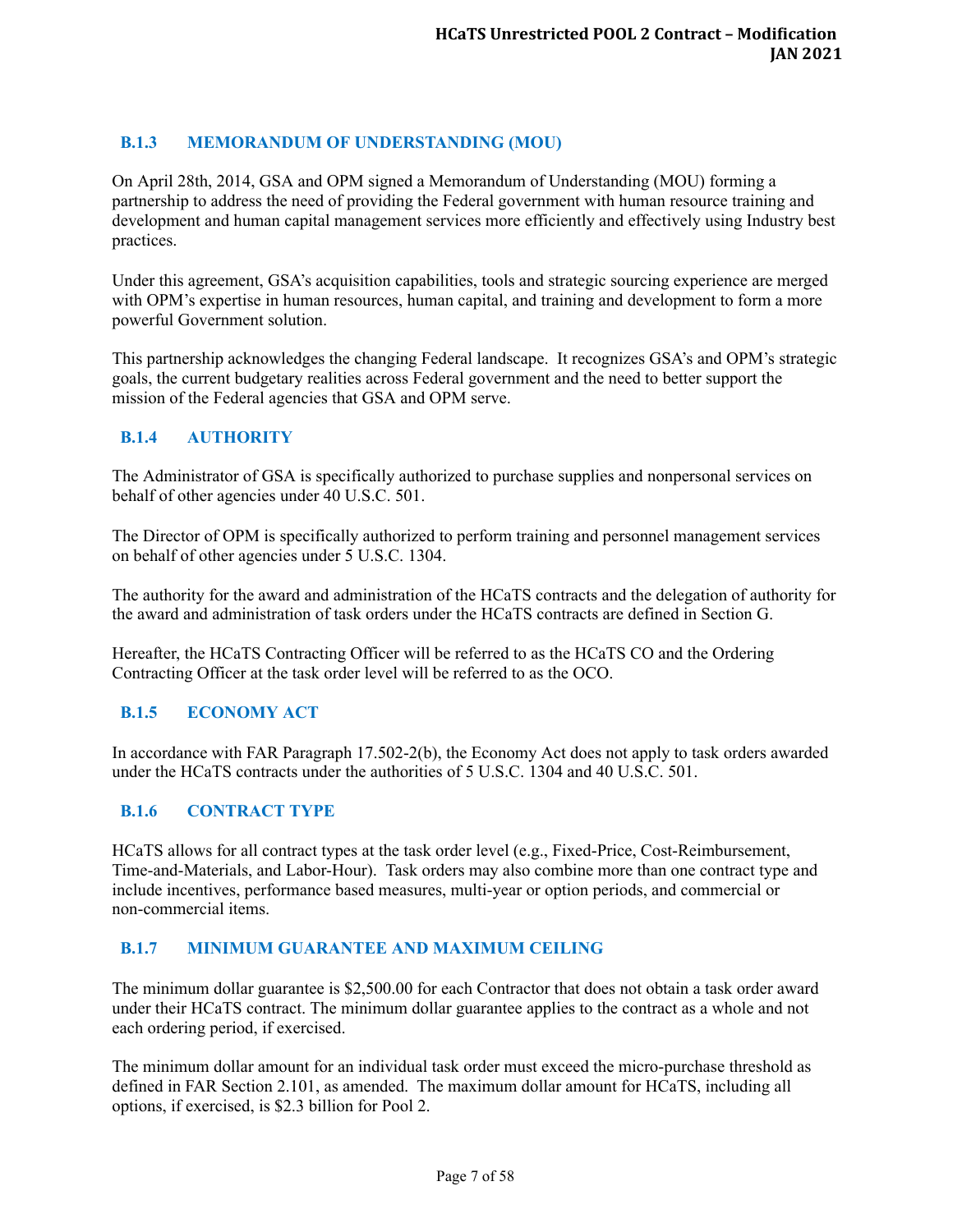# <span id="page-7-0"></span>**B.1.8 CONTRACT ACCESS FEE (CAF)**

GSA and OPM operating costs associated with the management and administration of HCaTS are recovered through a Contract Access Fee (CAF). The CAF is a percentage of the total task order amount invoiced and the CAF percentage is set at the discretion of the HCaTS PMO. The HCaTS PMO maintains the unilateral right to change the percentage at any time. See Section G.3.1 for more details regarding the CAF.

# <span id="page-7-1"></span>**B.2 TASK ORDER PRICING**

HCaTS provides all Federal agencies the flexibility to determine fair and reasonable pricing tailored to the ordering agency's requirement dependent upon level of competition, risk(s), uncertainty (ies), complexity, urgency and contract type(s). The OCO has the authority and responsibility to determine price, and if applicable, cost reasonableness for his agency's task order requirements. Adequate price competition at the task order level, in response to an individual requirement, establishes the most accurate, fair, and reasonable pricing for that requirement.

The OCO shall identify the applicable contract type for all Contract Line Items (CLINs) in each task order.

The Contractor shall propose and the OCO award all labor rates when performance is conducted at the Contractor's facility (ies) at the Contractor Site Rate(s), if applicable. The Contractor shall propose and the OCO award all labor rates at the Government Site Rate(s) when performance is conducted at the Government's facility (ies) or a site not owned or leased by the Contractor, if applicable.

# <span id="page-7-2"></span>**B.2.1 LABOR CATEGORIES AND STANDARD OCCUPATIONAL CLASSIFICATIONS**

HCaTS provides standardized labor categories that correspond to the Office of Management and Budget's (OMB) Standard Occupational Classification (SOC) system for which the Bureau of Labor Statistics (BLS) maintains compensation data.

In accordance with Attachment J.1 (Standardized Labor Categories), all of the HCaTS labor categories are either an individual labor category that is mapped to a single SOC and functional description or a labor category group that is mapped to multiple SOC Numbers and functional descriptions. The HCaTS labor category groups were established based upon BLS published data regarding similar direct labor compensation within a grouping of multiple SOC numbers and functional descriptions.

Except for ancillary labor as defined under Section B.3, when responding to task order solicitations, regardless of contract type, the Contractor shall identify both Prime and Subcontractor labor using the HCaTS labor categories. The Contractor may deviate from the Junior, Journeyman, Senior, and Subject Matter Expert (SME) definitions in Attachment J.1 (Standardized Labor Categories), as long as the Contractor clearly identifies the deviation in its proposals. Additionally, the following qualification substitution chart applies:

|  | <b>Degree</b> | <b>Experience Substitution</b> | <b>Experience and Degree Substitution</b> |
|--|---------------|--------------------------------|-------------------------------------------|
|--|---------------|--------------------------------|-------------------------------------------|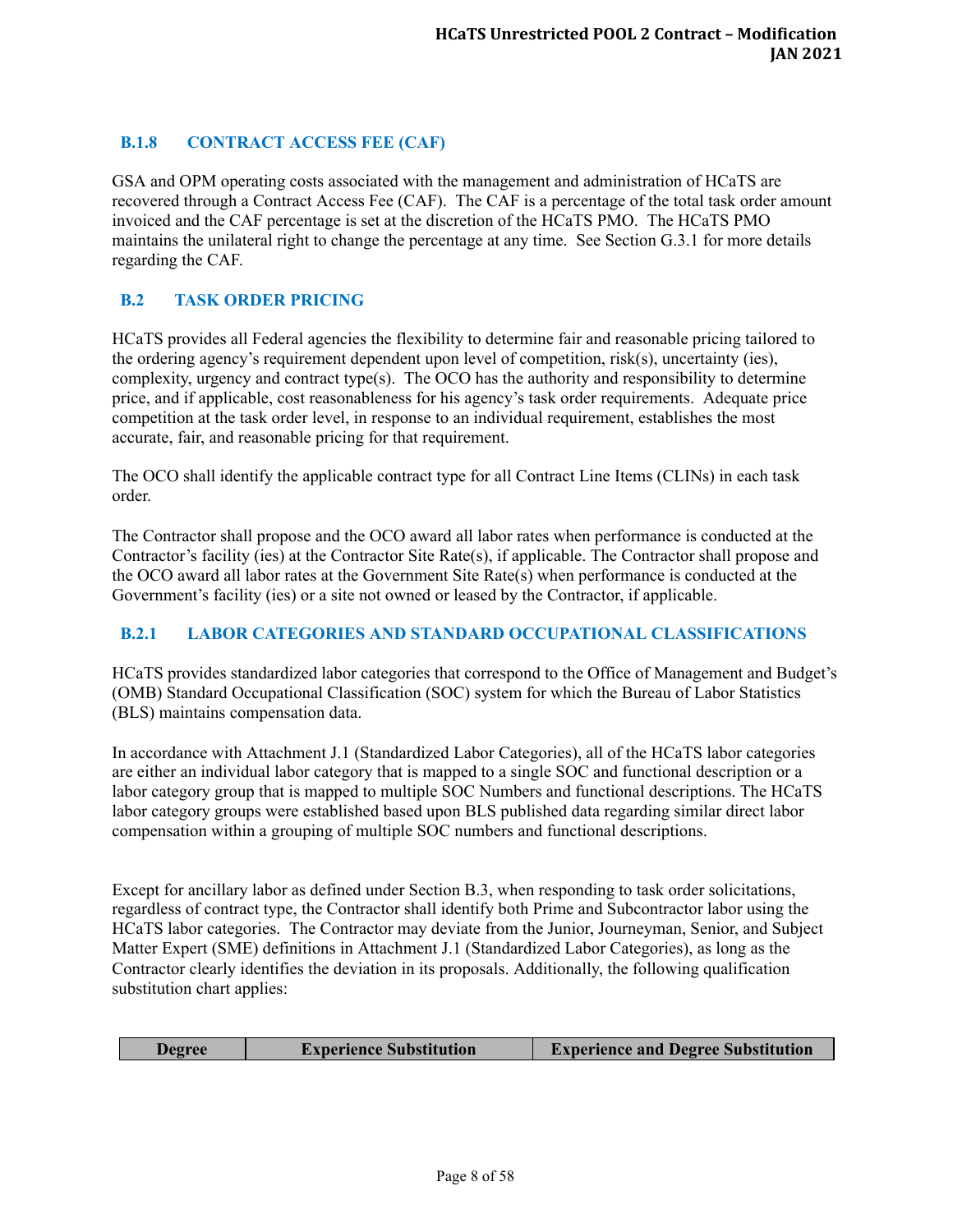| Six years of relevant work experience<br>Bachelor's<br>may be substituted for a Bachelor's<br>Degree<br>Degree |                                                                                      | Associate's Degree plus four years of<br>relevant work experience may be<br>substituted for a Bachelor's Degree                                   |  |
|----------------------------------------------------------------------------------------------------------------|--------------------------------------------------------------------------------------|---------------------------------------------------------------------------------------------------------------------------------------------------|--|
| Master's Degree                                                                                                | 12 years of relevant work experience<br>may be substituted for a Master's Degree     | Bachelor's Degree plus eight years of<br>relevant work experience may be<br>substituted for a Master's Degree                                     |  |
| Doctorate Degree                                                                                               | 20 years of relevant work experience<br>may be substituted for a Doctorate<br>Degree | Bachelor's Degree plus 16 years or a<br>Master's Degree plus 12 years of relevant<br>work experience may be substituted for a<br>Doctorate Degree |  |

# <span id="page-8-0"></span>**B.2.2 FIXED-PRICE TASK ORDERS**

Fixed-Price contracts are defined under FAR Subpart 16.2 and other applicable agency-specific regulatory supplements.

# <span id="page-8-1"></span>**B.2.3 COST REIMBURSEMENT TASK ORDERS**

Cost reimbursement contracts are defined under FAR Subpart 16.3 and other applicable agency- specific regulatory supplements. FAR Parts 30 and 31 may apply to cost-reimbursement task orders.

To be considered for cost reimbursement task order awards, the Contractor shall have and maintain an adequate accounting system that will permit timely development of all necessary cost data in the form required by the proposed contract type.

# <span id="page-8-2"></span>**B.2.4 INCENTIVE TASK ORDERS**

Incentives are defined under FAR Subpart 16.4 and other applicable agency-specific regulatory supplements.

# <span id="page-8-3"></span>**B.2.5 TIME-AND-MATERIALS (T&M) AND LABOR-HOUR (L-H) TASK ORDERS**

T&M and L-H contracts are defined under FAR Sections 16.601 and 16.602, respectively, and other applicable agency-specific regulatory supplements.

The Contractor may provide separate and/or blended loaded hourly labor rates for Prime Contractor labor, each Subcontractor, and/or each Division, Subsidiary, or Affiliate in accordance with the provisions set forth in FAR 52.216-29, 52.216-30 and/or 52.216-31. The OCO shall identify which provision(s) is applicable in the task order solicitation and the Contractor shall comply with the provision(s).

T&M and L-H task orders require the HCaTS standardized labor categories and their associated rates to be identified in the task order award document.

Ancillary labor categories shall be paid in accordance with FAR 52.212-4 (Alternate I) (for commercial task order CLINs) and/or FAR 52.232-7 (for non-commercial task order CLINs).

#### <span id="page-8-4"></span>**B.2.5.1 CEILING RATES FOR TIME-AND-MATERIALS (T&M) AND LABOR- HOUR (L-H)**

When preparing solicitations for T&M and/or L-H task order CLINs, the OCO must select from the following provisions in the task order solicitation.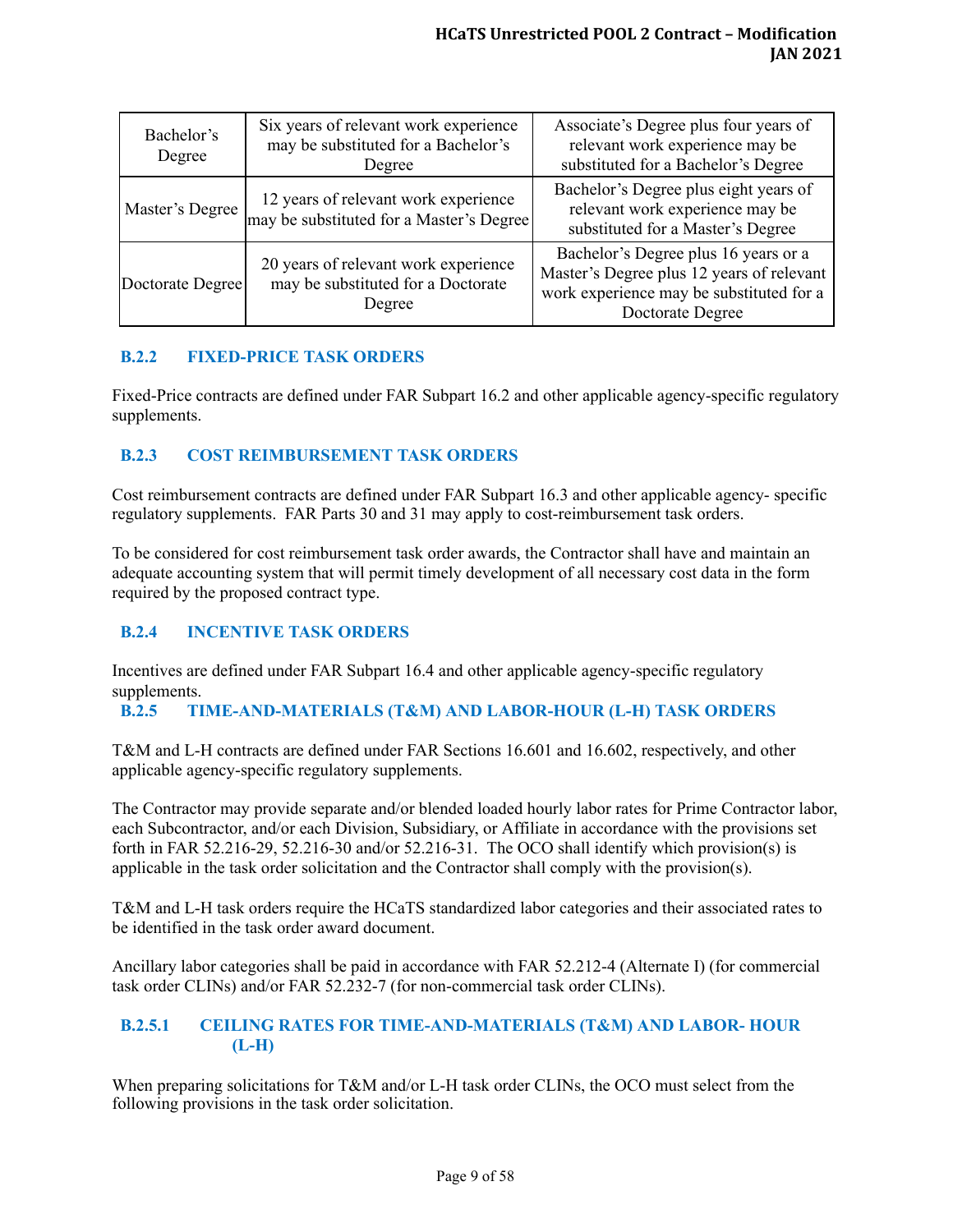- 1. FAR 52.216-29 Time-and-Materials/Labor-Hour Proposal Requirements—Non- Commercial Item Acquisition With Adequate Price Competition (Feb 2007)
- 2. FAR 52.216-30 Time-and-Materials/Labor-Hour Proposal Requirements—Non- Commercial Item Acquisition Without Adequate Price Competition (Feb 2007)
- 3. FAR 52.216-31 Time-and-Materials/Labor-Hour Proposal Requirements—Commercial Item Acquisition (Feb 2007)

For organizations within the Department of Defense (DoD), when selecting FAR 52.216-29 the OCO shall also select DFAR 252.216-7002, Alternate A.

When FAR 52.216-30 is selected or FAR 52.216-31 is selected and there is an exception to fair opportunity, HCaTS establishes maximum allowable labor rates in the form of fully burdened ceiling rates for all professional, non-ancillary, CONUS, T&M/L-H labor for both Government and Contractor Sites. Based on the specific task order requirements, the OCO is authorized to exceed the HCaTS fully burdened ceiling rates for those labor categories that include Secret/Top Secret/SCI labor and/or OCONUS locations, if necessary.

The fully burdened ceiling rates do not apply when FAR 52.216-29 is selected, or FAR 52.216-29 with DFAR 252.216-7002, Alternate A is selected, or FAR 52.216-31 is selected and there is not an exception to fair opportunity.

The fully burdened ceiling rates awarded at initial contract award shall serve as the basis for all future year pricing for those fully burdened ceiling rates. In order to determine future year fully burdened ceiling rate pricing, the originally awarded rates will have an escalation factor applied. This escalation factor will be the average annual BLS ECI for the previous three years. In Year 5 of HCaTS, if the average annual ECI for the previous three years is higher than at time of HCaTS award, the fully burdened ceiling rates for Years 6 through 16 will be adjusted by the difference of percentage increase. For example, if the BLS ECI index was 2.23% at time of proposal submission and the BLS ECI index is 3.16% in Year 5 of HCaTS, the fully burdened ceiling rates for Years 6 through 16 will be adjusted by 0.93% per year on a cumulative basis. If the BLS ECI index in Year 5 of HCaTS is equal to or below the BLS ECI index at time of award, the fully burdened ceiling rates will remain unchanged. In Year 10 of HCaTS, if the previous three year average annual BLS ECI index for the previous three years is higher than Year 5 of HCaTS, the fully burdened ceiling rates for Years 11 through 16 will be adjusted by the difference of percentage increase in accordance with the example above. If the average index in Year 10 is equal to or below the average index in Year 5, the fully burdened ceiling rates will remain unchanged.

The HCaTS fully burdened ceiling rates that are in effect at the time a task order is awarded shall remain with the task order award during the entire term of the task order, including task orders with option periods.

See Section F.4 for HCaTS contracts and task orders awarded under HCaTS contracts.

# <span id="page-9-0"></span>**B.3 ANCILLARY SUPPORT SERVICES AND OTHER DIRECT COSTS**

Other ancillary support services, integral and necessary as part of a total integrated solution within the scope of HCaTS for which there is not a labor category specified in HCaTS, necessary to obtain a total, customized, and integrated solution, are allowable costs and may be included within an individual task order under an HCaTS contract. Ancillary support services may include, but are not limited to, other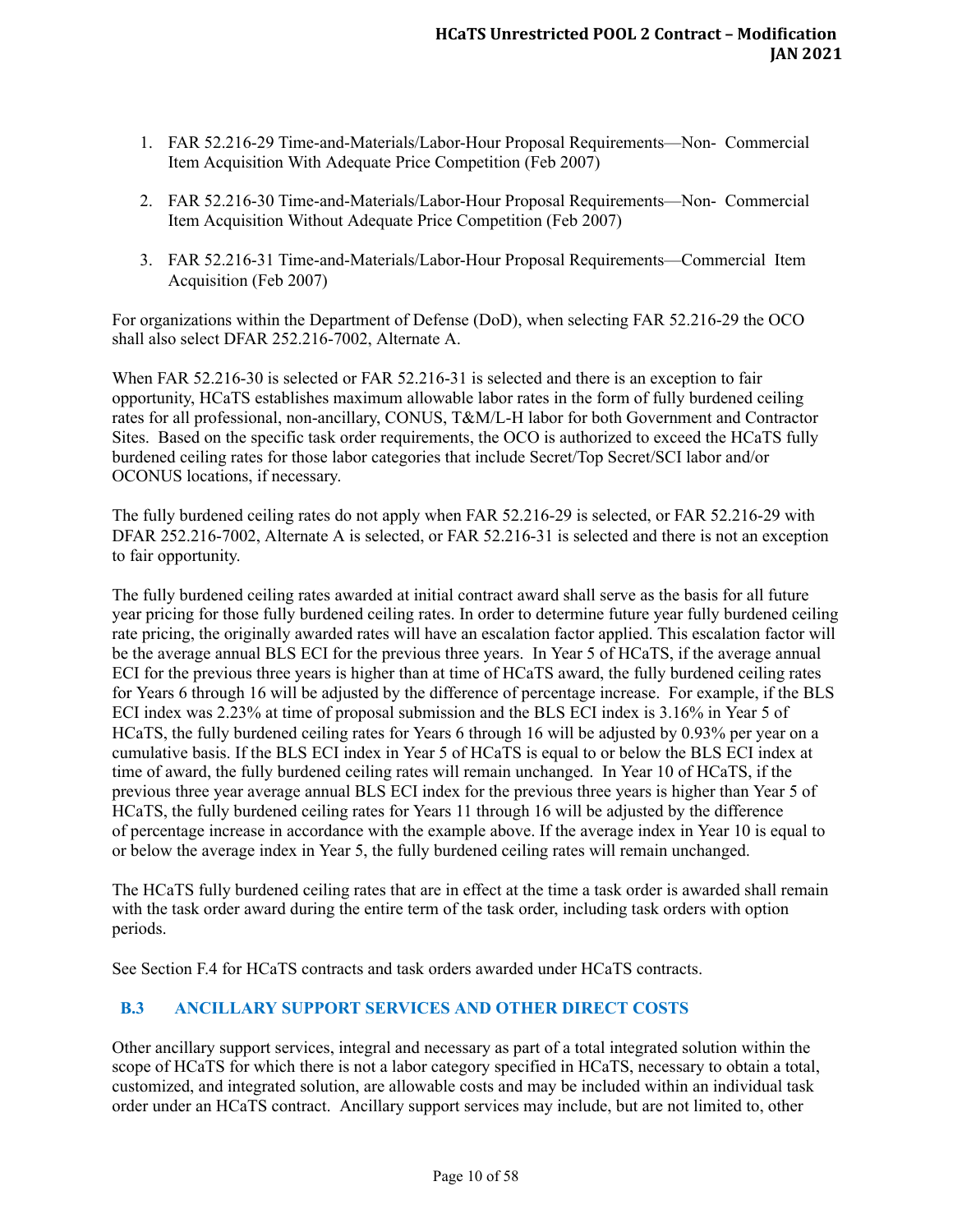professional and/or non-professional services; commercial and/or non-commercial items; IT services and/or components, administrative support; data entry; and, subject matter expertise. Other direct costs (ODCs) may include expenses such as travel, materials, equipment and/or Subcontractors. The Contractor shall propose and identify each ancillary support service or ODCs separately and the OCO shall identify each ancillary support service or ODCs by a separate CLIN on the task order award.

The Contractor shall report in the Contract Payment Reporting Module (CPRM) all ancillary labor in accordance with Section G.3.2.

# <span id="page-10-0"></span>**B.3.1 SPECIALIZED PROFESSIONAL SERVICES LABOR**

Specialized professional services labor is defined as bona fide executive, administrative, or professional skills for which the expertise required or duties performed are within the scope of HCaTS, but are so specialized that they are not explicitly defined in any labor category description in Attachment J.1 (Standardized Labor Categories). The Contractor may propose specialized professional services labor when proposing ancillary support; however, the OCO will determine whether circumstances merit the use of specialized professional skills. Whenever possible, this specialized professional labor should be mapped to the BLS SOC.

If the use of specialized professional services labor becomes frequent, additional labor categories and their associated fully burdened ceiling rates may be added by bilateral modification to an HCaTS contract.

# <span id="page-10-1"></span>**B.3.2 LABOR SUBJECT TO THE SERVICE CONTRACT ACT (SCA)**

HCaTS labor categories, identified in Attachment J.1 (Standardized Labor Categories), are considered bona fide executive, administrative, and professional labor that are exempt from the Service Contract Act (SCA).

To the extent that any ancillary labor for services are within the scope of HCaTS and subject to the SCA in accordance with FAR Subpart 22.10 and other applicable agency-specific regulatory supplements, the OCO shall identify such work in the task order solicitation and make a determination as to whether SCA wage determinations are to be applied or not. The OCO shall incorporate the appropriate provisions and clauses in each task order solicitation and subsequent award when the SCA applies.

# <span id="page-10-2"></span>**B.3.3 LABOR OUTSIDE THE CONTINENTAL UNITED STATES (OCONUS)**

Outside the Continental United States (OCONUS) is defined as other than the 48 contiguous states plus the District of Columbia. It is anticipated that there may be task orders for work OCONUS.

The U.S. Department of State's Bureau of Administration, Office of Allowances, publishes quarterly report indexes of living costs abroad, per-diem rate maximums, quarter's allowances, hardship differentials, and danger pay allowances.

The Department of State Standardized Regulations (DSSR) is the controlling regulations for allowances and benefits available to all U.S. Government civilians assigned to foreign areas. For task orders issued under HCaTS contracts, Contractor personnel assigned to foreign areas shall not receive allowances and benefits in excess of those identified in the DSSR.

For OCONUS task orders where costs are not specifically addressed in the DSSR, the Government will reimburse the Contractor for all reasonable, allowable, and allocable costs in accordance with FAR Part 31 and other applicable agency-specific regulatory supplements.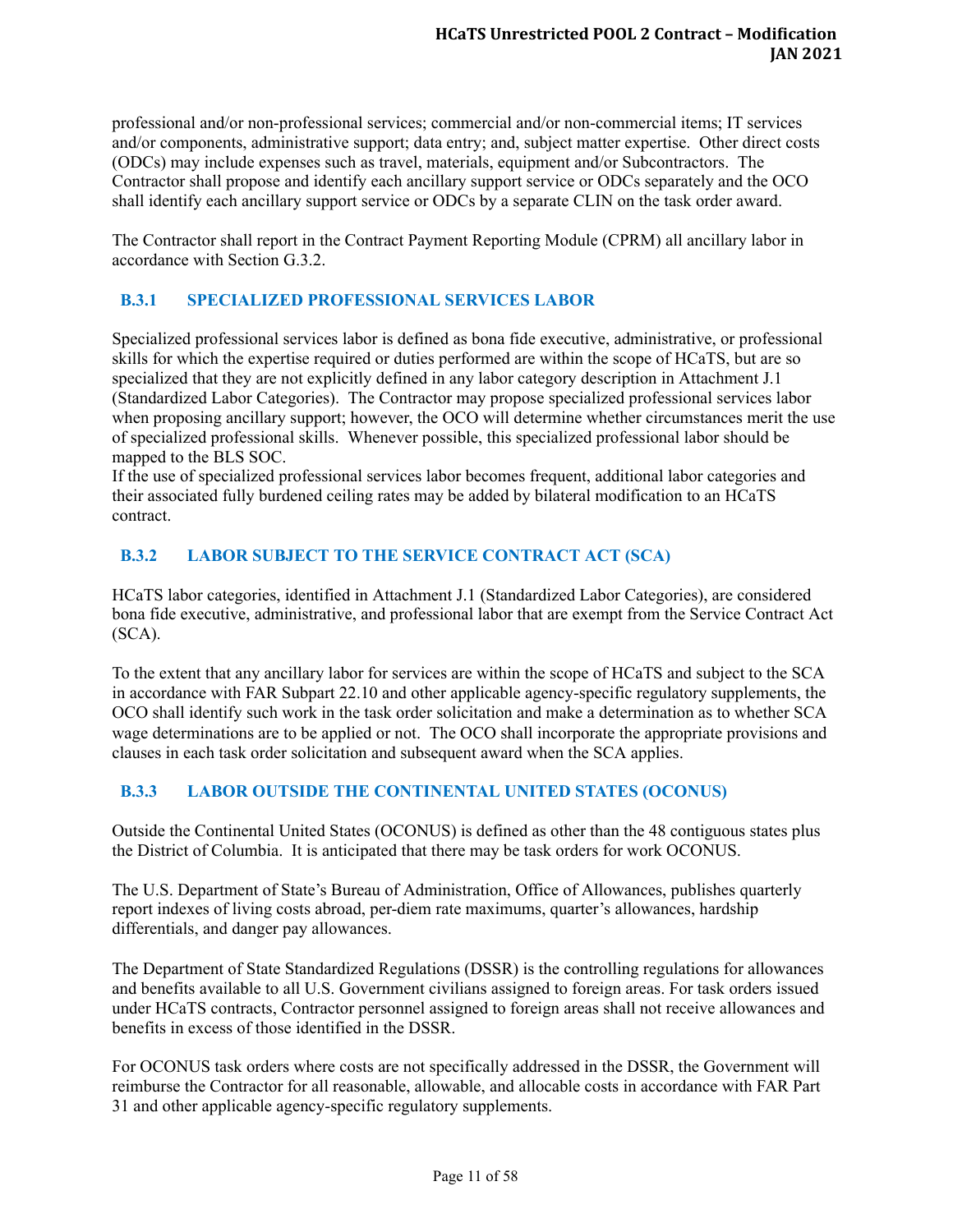# <span id="page-11-0"></span>**B.3.4 TRAVEL**

Travel costs may be firm-fixed price or reimbursed at actual cost in accordance with the limitations set forth in FAR Subsection 31.205-46 and other applicable agency-specific regulatory supplements. Unless otherwise directed by task order terms and conditions, the Contractor may apply indirect costs to travel consistent with the Contractor's standard accounting practices.

#### <span id="page-11-1"></span>**B.3.5 MATERIALS AND EQUIPMENT**

Material and equipment, as defined in FAR Part 45.101, shall be priced in accordance with the terms of the task order solicitation, contract type, and applicable FAR and agency-specific regulatory supplements. Unless otherwise directed by task order terms and conditions, the Contractor may apply indirect costs to material and equipment consistent with the Contractor's standard accounting practices.

#### <span id="page-11-2"></span>**B.3.6 SUBCONTRACTING**

For non-commercial items, subcontracting shall follow the procedures set forth in FAR Part 44 and other applicable agency-specific regulatory supplements.

For commercial items, subcontracting shall follow the procedures set forth in FAR Part 12 and FAR Subpart 44.4, and other applicable agency-specific regulatory supplements.

#### **(END OF SECTION B) PART I: THE SCHEDULE SECTION C: DESCRIPTION/SPECIFICATIONS/STATEMENT OF WORK**

#### <span id="page-11-3"></span>**C.1 SCOPE**

The Office of Personnel Management (OPM) and the General Services Administration (GSA) formed a new partnership to jointly award and administer a new strategically sourced contract vehicle providing customized training and development services, customized human capital strategy services, and customized organizational performance improvement services to all Federal agencies. The goals of this partnership are grounded in law, in OPM's mission, and in Government-wide principles of human capital management. OPM will continue to offer high quality products while taking advantage of GSA's ability to provide government-wide cost savings and efficiencies through its federal strategic sourcing expertise.

Through this partnership, GSA will be principally responsible for contract administration, while OPM will be responsible for policy oversight and customer assistance. Together, through delegated procurement authority, both Federal agencies provide optional assisted acquisition services for HCaTS customers.

Human Capital and Training Solutions (HCaTS), through delegated procurement authority and OPM assisted acquisition services, will provide Federal agencies with both direct access and assisted acquisition access to customized training and development services, customized human capital strategy services, and customized organizational performance improvement services HCaTS will also address:

1. the goals of strategic sourcing, which include reducing contract duplication and administrative costs, improving the quality of solutions while managing demand, increasing transparency, and ensuring the Government obtains the best value at the best overall price, and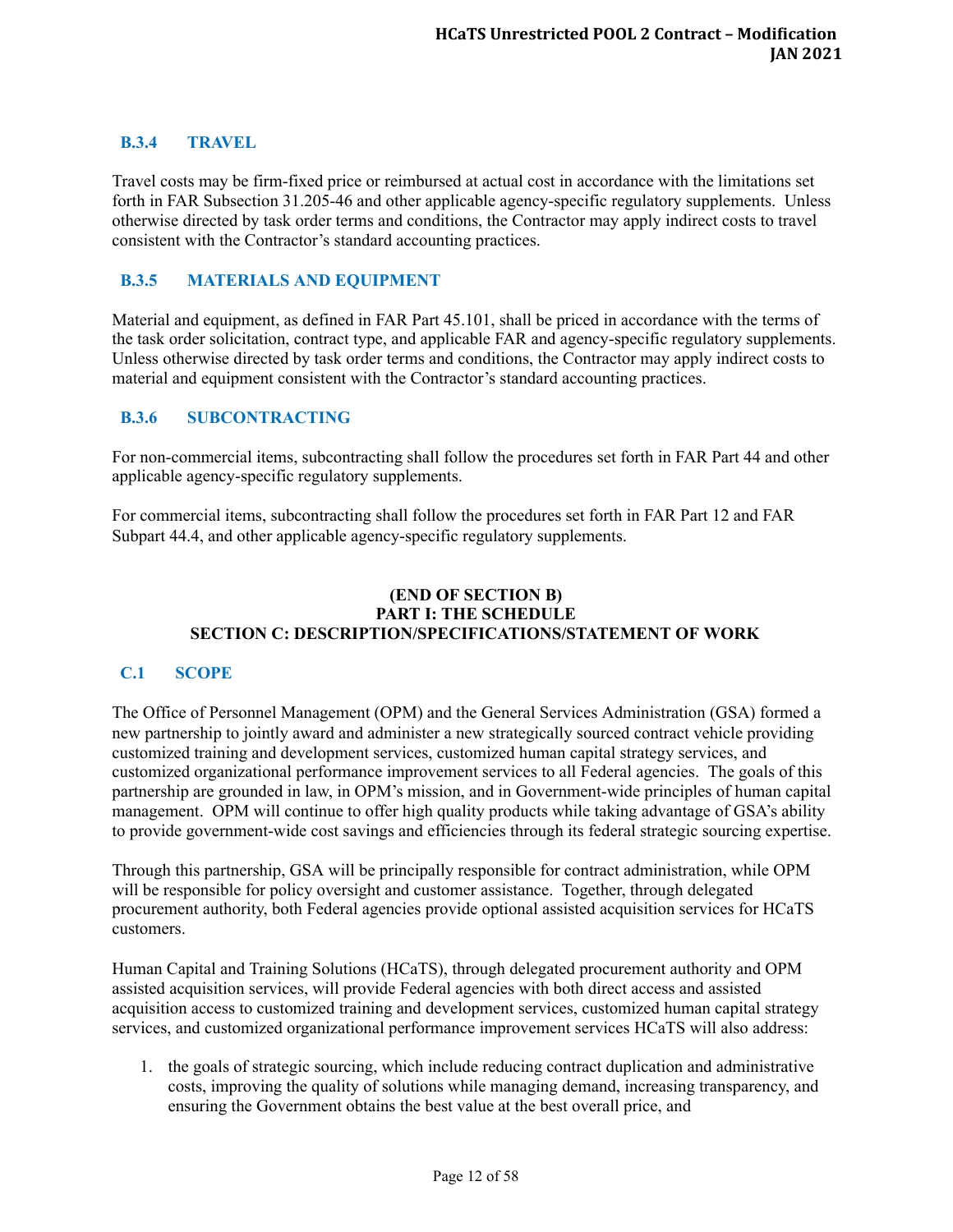2. the requirements of 5 CFR 250, which provides authority for personnel actions in Subpart A and authority for strategic human capital management in Subpart B.

In accordance with the requirements prescribed in 5 CFR 250, HCaTS is also designed to assist Federal agencies in carrying out their roles in managing human capital according to the following principles:

- 1. A Federal agency's human capital management strategies, plans, and practices should:
	- a. Integrate strategic plans, annual performance plans and goals, and other relevant budget, finance, and acquisition plans, and
	- b. Contain measurable and observable performance targets, and
	- c. Communicate in an open and transparent manner to facilitate cross-agency collaboration to achieve mission objectives.
- 2. A Federal agency's talent management system should enable a Federal agency to:
	- a. Plan for and manage current and future workforce needs, and
	- b. Design, develop, and implement proven strategies and techniques and practices to attract, hire, develop, and retain talent, and
	- c. Make meaningful progress toward closing knowledge, skill, and competency gaps in all occupations within the Federal agency.
- 3. A Federal agency's approach to performance management should include:
	- a. Strategies and processes to foster a culture of engagement and collaboration, and
	- b. A diverse, results-oriented, high-performing workforce, and
	- c. A performance management system that differentiates levels of performance of staff, provides regular feedback, and links individual performance to organizational goals.
- 4. A Federal agency's use of evaluation should contribute to agency performance by monitoring and evaluating outcomes of its human capital management strategies, policies, programs, and activities, checking both for merit system compliance and for success in identifying, implementing, and monitoring process improvements.

These four principles are consistent with the information prescribed within 5 CFR 250 and in OPM's current Human Capital Assessment and Accountability Framework (HCAAF), as referenced in 5 CFR 250. The HCAAF is a living approach to human capital management that is expected to evolve over time as a guide for defining scope at the task order level.

HCaTS seeks to acquire multiple qualified Contractors to provide customized training and development services, customized human capital strategy services, and customized organizational performance improvement services to meet the Federal government's workforce needs while conforming to the above stated principles, Federal agency-specific and OPM policies, procedures, rules, regulations, and other governing doctrines. At the same time, Federal agencies will continue looking for ways to achieve their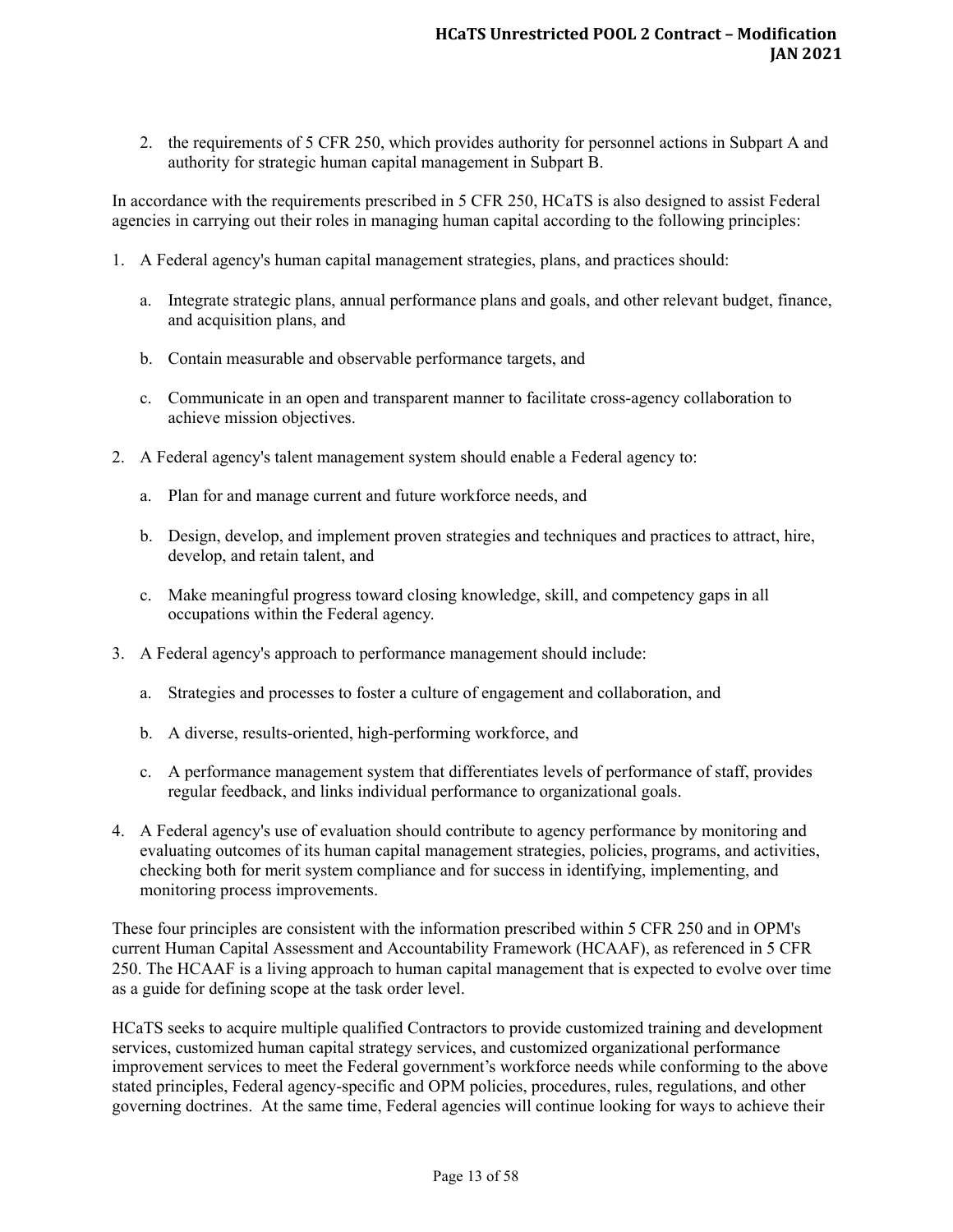goals in as cost-efficient a manner as possible. HCaTS has been designed to meet such challenges.

# <span id="page-13-0"></span>**C.1.1 KEY SERVICE AREAS (KSA)**

OPM's experience is that customers have requirements that require solutions drawing from many different disciplines of study and areas of expertise. As a result, HCaTS consists of three KSAs: Customized Training and Development Services, 2) Customized Human Capital Strategy Services, and 3) Customized Organizational Performance Improvement. Through the development and deployment of customized solutions defined in the KSAs below, HCaTS will be able to assist Federal agencies in accomplishing the following six objectives:

- 1. Improving the management of human capital in accordance with the HCAAF and OPM governing doctrines and accomplishing their assigned critical missions, and
- 2. Increasing the effectiveness and efficiency of critical business processes, and
- 3. Providing optimal professional development opportunities to the Federal workforce, and
- 4. Undertaking effective change management initiatives, and
- 5. Developing effective metrics to assess progress in carrying out human capital strategies, and
- 6. Maximizing the return on investment in training and development, human capital, and organizational performance improvements.

These three KSAs will enable HCaTS to provide Federal agencies with a full range of customized solutions for training and development, human capital strategy, and organizational performance improvement requirements across the Federal government.

# <span id="page-13-1"></span>**C.2 AUTHORITIES**

The following list of authorities may be applicable at the task order level:

- Chief Human Capital Officers Act of 2002
- Executive Order 13111, Using Technology to Improve Training Opportunities for Federal Government Employees
- Section 508 of the Rehabilitation Act
- Department of Defense Shareable Courseware Object Reference Model (SCORM)
- 5 CFR 250
- Government Performance and Results (GPRA) Modernization Act of 2010 (GPRAMA)
- Office of Management and Budget (OMB) Memorandum M-10-27
- Office of Management and Budget (OMB) Circular A-11, Section 220

#### <span id="page-13-2"></span>**C.3 SUMMARY OF REQUIREMENTS**

The objective of HCaTS is to provide Federal agencies with a total integrated and customized solution for training and development services, human capital strategy services, and organizational performance improvement services at all levels (e.g., enterprise, unit, individual). Ultimately, solutions at the task order level should align with the principles of sound human capital management. Federal agencies have the flexibility to award task orders that encompass any and all KSAs for any portion of their workforce at any organizational level. The KSAs identify general lifecycles and specific disciplines, however, these are not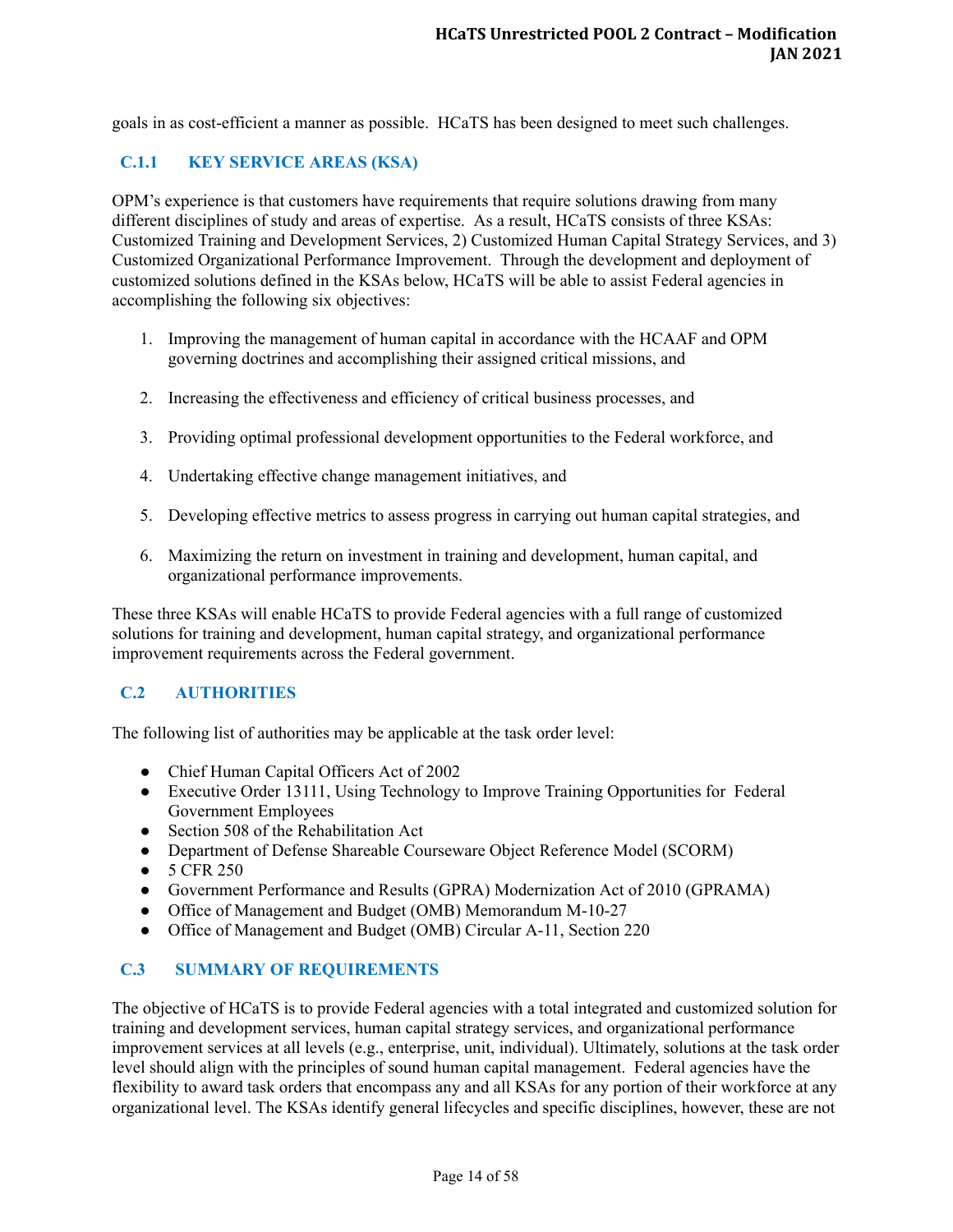meant to be all inclusive and OCOs have the authority to define requirements and award task orders that meet their specific needs so long as the preponderance of the scope falls under the definition of one or more KSA(s).

# <span id="page-14-0"></span>**C.3.1 KEY SERVICE AREAS (KSA)**

# <span id="page-14-1"></span>**C.3.1.1 KSA 1 (CUSTOMIZED TRAINING AND DEVELOPMENT SERVICES)**

This KSA covers many types of customized training and development requirements and their respective lifecycles, which can be performed at any level (e.g., enterprise, unit, individual). The level of customization may vary dependent upon an ordering activity's requirements. While training and development requirements that are not customized are generally, by definition, considered to be outside the scope of this KSA, the HCaTS CO reserves the right to permit consideration of limited customization efforts dependent upon the total solution required to meet a Federal agency's needs. An OCO is highly encouraged to request a guidance on scope from the HCaTS PMO prior to task order solicitation/award to ensure a contemplated requirement is sufficient in its degree of customization to meet the requirements set forth herein and/or is appropriate for competition under HCaTS.

NOTE: Whether rendered during pre-award or during an HCaTS PMO audit after award of a task order, the HCaTS CO's within scope determination is final. All requirements that are determined to be outside the scope of the HCaTS Contract shall not be included in a resultant task order. If the scope determination states that this KSA is not present, then the OCO shall not include it in the resulting task order or the Contractor in its reporting in CPRM. If the task order was already awarded, the OCO shall take all necessary corrective actions to comply with the HCaTS CO's determination.

The scope of KSA 1 falls into two domains:

- 1. Customized Training Services: Includes, but is not limited to, training that is developed and/or delivered to any Federal employee to enhance knowledge, skills and abilities related to a specific title, series and/or function on any subject matter, or general knowledge, skills and abilities. Customized training services may also include, as part of training management support, such support services as course or instructional program administration. Customized training services may also include training that is developed and/or delivered to a Federal agency's constituency(ies) as a means of enabling the agency to carry out its mission, and
- 2. Customized Employee Development Services: Includes, but is not limited to, services provided to any Federal employee to develop and/or enhance their general, mission- specific, management and/or leadership knowledge, skills and abilities. A service that is provided to any Federal employee to coach them throughout their transition(s) in the Federal government.

Training and development services can be provided at any level for any discipline and subject matter in any format and mode. As a part of an integrated and total solution, temporary services as defined by FAR Section 37.112 and information technology products and services are allowable provided they are ancillary and incidental to the in-scope work to be performed. The below model illustrates the overall scope of KSA 1: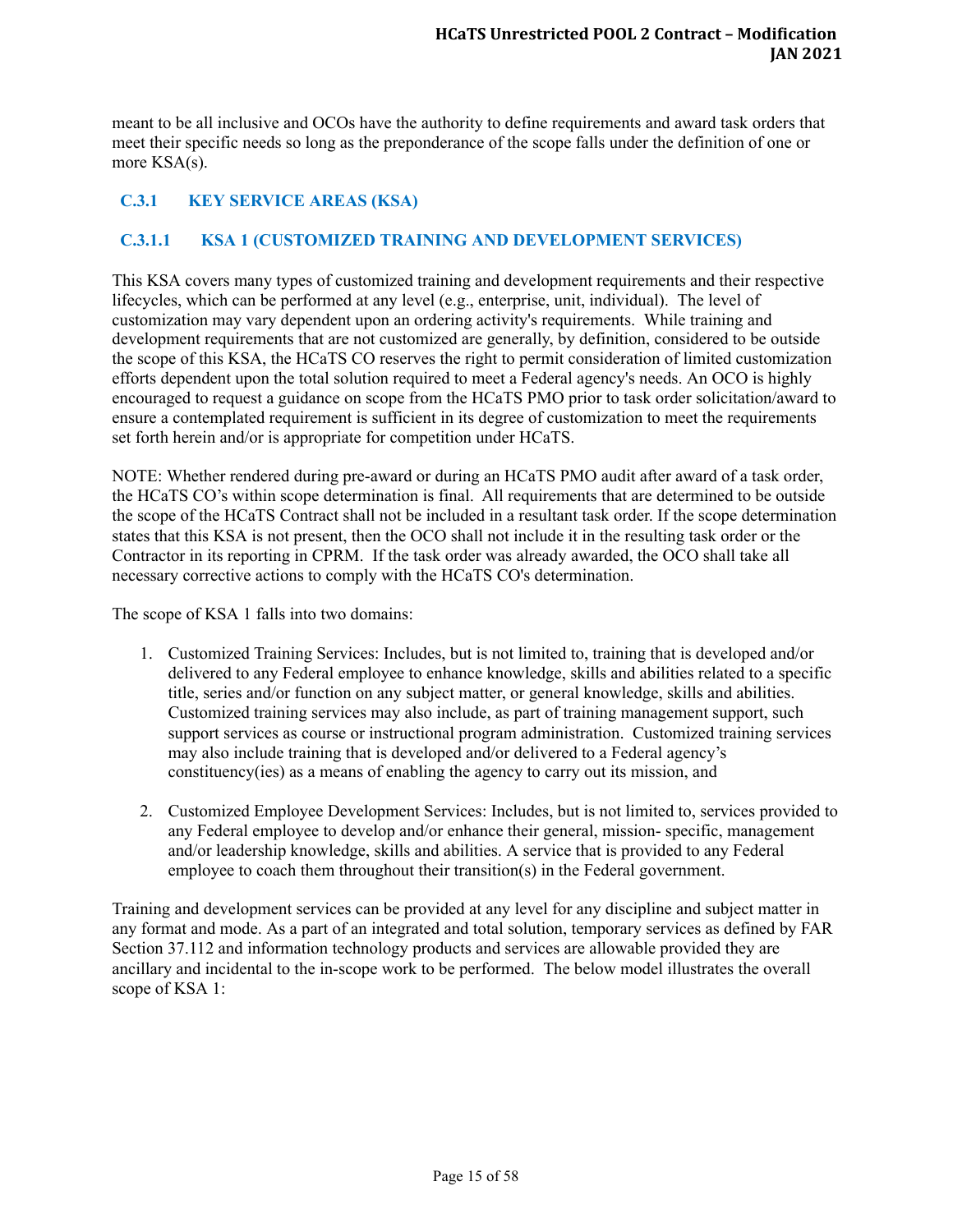

# <span id="page-15-0"></span>**C.3.1.2 KSA 2 (CUSTOMIZED HUMAN CAPITAL STRATEGY SERVICES)**

This KSA covers many types of customized human capital strategy services and their respective lifecycles, which can be performed at any level (e.g., enterprise, unit, individual). The level of customization may vary dependent upon an ordering activity's requirements. While human capital strategy services that are not customized are generally, by definition, considered to be outside the scope of this KSA, the HCaTS CO reserves the right to permit consideration of limited customization efforts dependent upon the total solution required to meet a Federal agency's needs. An OCO is highly encouraged to request a guidance on scope from the HCaTS PMO prior to task order solicitation/award to ensure a contemplated requirement is sufficient in its degree of customization to meet the requirements set forth herein and/or is appropriate for competition under HCaTS.

NOTE: Whether rendered during pre-award or during an HCaTS PMO audit after award of a task order, the HCaTS CO's within scope determination is final. All requirements that are determined to be outside the scope of the HCaTS Contract shall not be included in a resultant task order. If the scope determination states that this KSA is not present, then the OCO shall not include it in the resulting task order or the Contractor in its reporting in CPRM. If the task order was already awarded, the OCO shall take all necessary corrective actions to comply with the HCaTS CO's determination. The scope of KSA 2 is inclusive of, but not limited to, a broad range of human capital and human resources services. These services may include, as a part of talent management and human capital management, the following:

- HR strategy
- Organizational and position management
- Staff acquisition
- Performance management
- Compensation management
- HR Development
- Employee relations
- Labor relations
- Separation management

Human capital strategy services can be provided at any level for any discipline and subject matter in any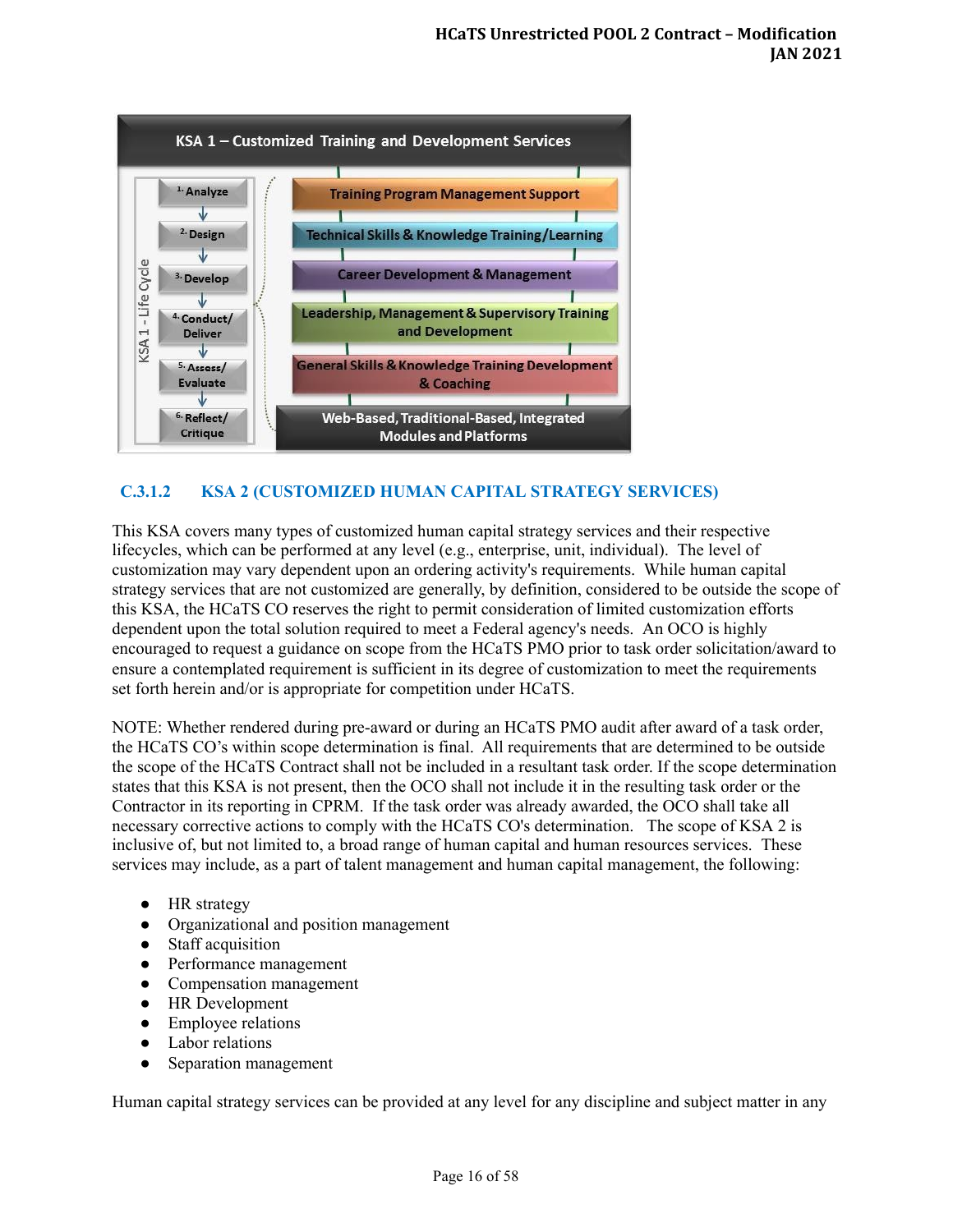format and mode. As a part of an integrated and total solution, temporary services as defined by FAR Section 37.112 and information technology products and services are allowable provided they are ancillary and incidental to the in-scope work to be performed.





# <span id="page-16-0"></span>**C.3.1.3 KSA 3 (CUSTOMIZED ORGANIZATIONAL PERFORMANCE IMPROVEMENT)**

This KSA covers many types of customized organizational performance improvement services and their respective lifecycles, which can be performed at any level (e.g., enterprise, unit, individual). The level of customization may vary dependent upon an ordering activity's requirements. While organizational performance improvement services that are not customized are generally, by definition, considered to be outside the scope of this KSA, the HCaTS CO reserves the right to permit consideration of limited customization efforts dependent upon the total solution required to meet a Federal agency's needs. An OCO is highly encouraged to request guidance on scope from the HCaTS PMO prior to task order solicitation/award to ensure a contemplated requirement is sufficient in its degree of customization to meet the requirements set forth herein and/or is appropriate for competition under HCaTS.

NOTE: Whether rendered during pre-award or during an HCaTS PMO audit after award of a task order, the HCaTS CO's within scope determination is final. All requirements that are determined to be outside the scope of the HCaTS Contract shall not be included in a resultant task order. If the scope determination states that this KSA is not present, then the OCO shall not include it in the resulting task order or the Contractor in its reporting in CPRM. If the task order was already awarded, the OCO shall take all necessary corrective actions to comply with the HCaTS CO's determination.

The scope of KSA 3 is inclusive of, but not limited to, improved performance requiring changes in how people are organized around business processes, changes to the processes themselves and the tools created to support those processes, as well as changes in management practices.

Customized organizational performance improvement services can be provided at any level for any discipline and subject matter in any format and mode. As a part of an integrated and total solution,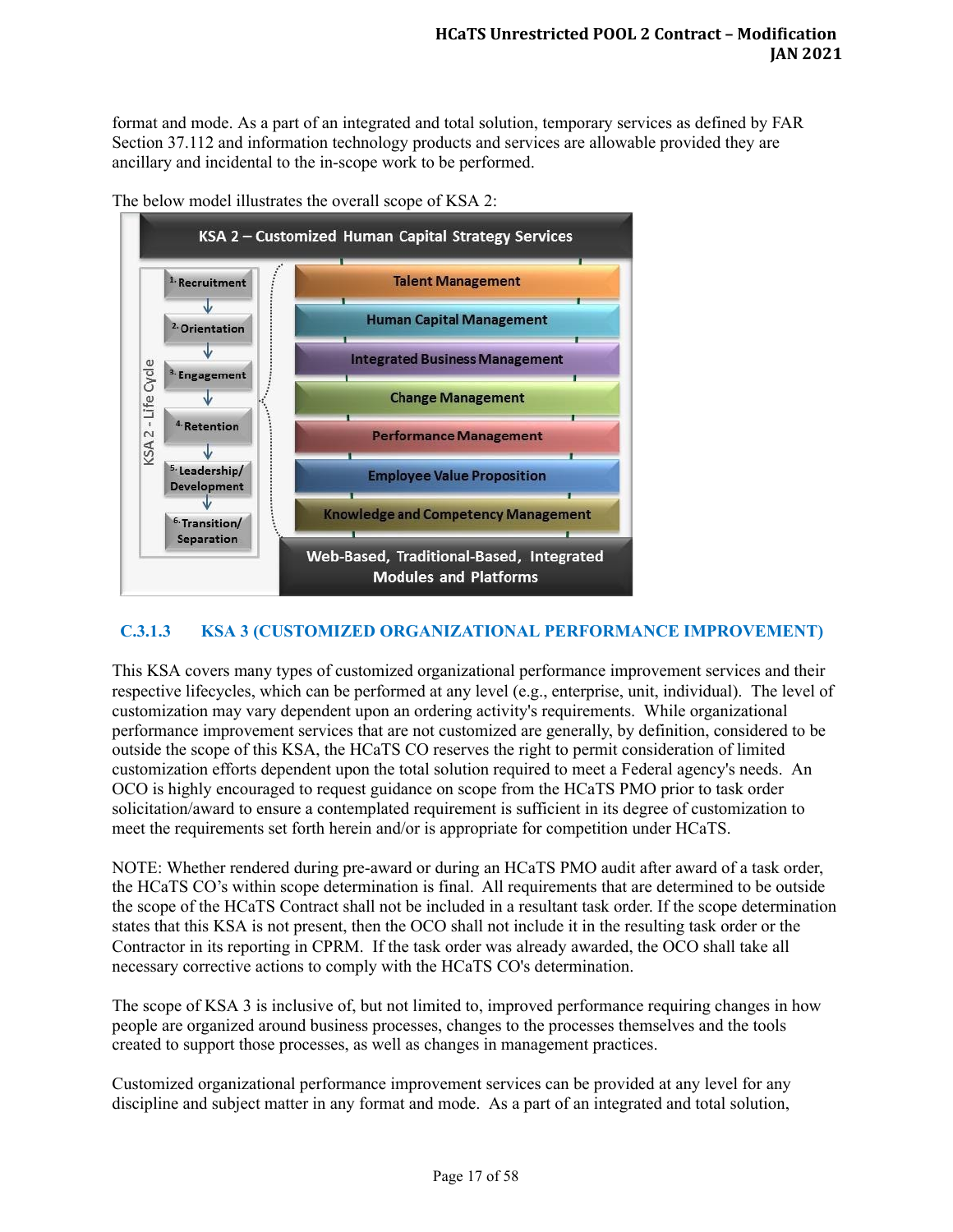temporary services as defined by FAR Section 37.112 and information technology products and services are allowable provided they are ancillary and incidental to the in-scope work to be performed.

The below model illustrates the overall scope of KSA 3:



# <span id="page-17-0"></span>**C.3.2 ANCILLARY SUPPORT SERVICES AND OTHER DIRECT COSTS**

Ancillary support services and other direct costs are for task orders that complete work or a project that is solely associated with the services procured under HCaTS. These services are integral and necessary to complete a total, customized, integrated solution under a training and development, human capital, and/or organizational performance improvement requirement within the scope of HCaTS.

Ancillary support services may include, but are not limited to, other professional and/or non- professional services; commercial and/or non-commercial items; IT services and/or components, administrative support; data entry; and, subject matter expertise. Other direct costs may include expenses such as travel, materials, equipment and/or Subcontractors. See also Section B.3.

The OCO may allow, and the Contractor may propose, a labor category or labor categories at the task order level not identified in Attachment J.1 (Standardized Labor Categories), provided that the Contractor complies with all applicable contract clauses and labor laws, including the Service Contract Act, if applicable. See also Section B.3 and B.3.1.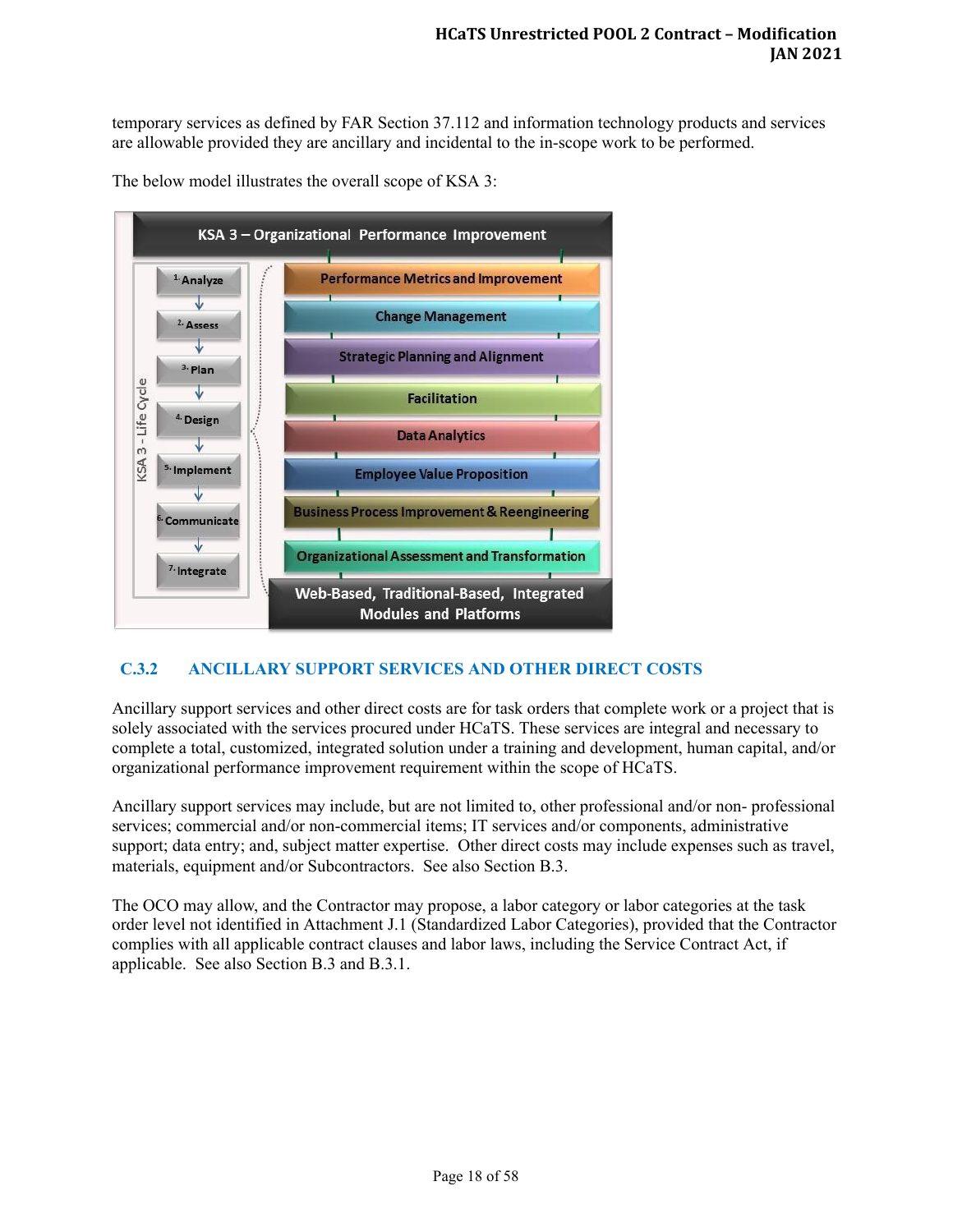#### <span id="page-18-0"></span>**C.3.3 INFORMATION TECHNOLOGY (IT) AND NON-INFORMATION TECHNOLOGY PRODUCTS AND SERVICES**

Information Technology (IT), by legal definition, means any equipment, or interconnected system(s) or subsystem(s) of equipment that is used for the automatic acquisition, storage, analysis, evaluation, manipulation, management, movement, control, display, switching, interchange, transmission, or reception of data or information by a Federal agency. For purposes of this definition, equipment is used by a Federal agency if the equipment is used by the Federal agency directly or is used by a Contractor under a task order with the Federal agency that require its use; or to a significant extent, its use in the performance of a service or the furnishing of a product.

IT is considered an ancillary support service or product on task orders and may be performed and/or provided only when the service or product is integral and necessary to complete a total integrated solution under a professional service based requirement within the scope of HCaTS.

When providing ancillary IT services and/or products, the Contractor shall promote IT initiatives and best practices that support Federal Government operational requirements for standardized technology and application service components. This shall facilitate integration requirements for broad Federal IT and E-Gov initiatives, as well as promote the sharing, consolidation, and re-use of business processes and systems across the Federal Government. The Contractor shall promote the use of open source solutions and open technology development where practicable to enable this re-use.

Non-IT includes any service or equipment that is acquired by a Contractor incidental to a task order or contains imbedded IT that is used as an integral part of the service or product, but the principal function of which is not the acquisition, storage, analysis, evaluation, manipulation, management, movement, control, display, switching, interchange, transmission, or reception of data or information.

Non-IT also includes any equipment or services related to any human capital/human resource systems. This means any information systems operated by the Federal Government, the function, operation or use of which involves direct relation to the area of human capital or human resources. For example, a requirement to recommend strategic uses or enhancements to an existing IT system which tracks Government personnel engagement would be considered Non- IT. In this example, a Federal agency awards a task order for a Contractor to provide it with a recommendation on what to do with an existing IT system used by Government personnel to track Government personnel engagement. The task order implementing this requirement may permit the Contractor to analyze and/or test the existing IT system and any systems it interfaces with. While this work may entail primary usage of IT labor categories, it is considered Non-IT for the purposes of HCaTS as the end result is a recommendation and not the actual modifying of an existing or building a new IT system.

# <span id="page-18-1"></span>**C.3.4 TEMPORARY SUPPORT SERVICES**

Federal agencies may award task orders which include the brief or intermittent use of temporary labor provided that such use is ancillary and incidental to the work to be performed. Services furnished by temporary help firms shall not be regarded or treated as personal services. These services shall not be used in lieu of regular recruitment under civil service laws or to displace a Federal employee. Acquisition of these services shall comply with the authority, criteria, and conditions of 5 CFR Part 300, Subpart E, Use of Private Sector Temporaries, and Federal agency procedures.

As prescribed in Section B.3.2., if the temporary services fall under the Service Contract Act, OCOs shall include the appropriate clauses as prescribed in FAR Subpart 22.10.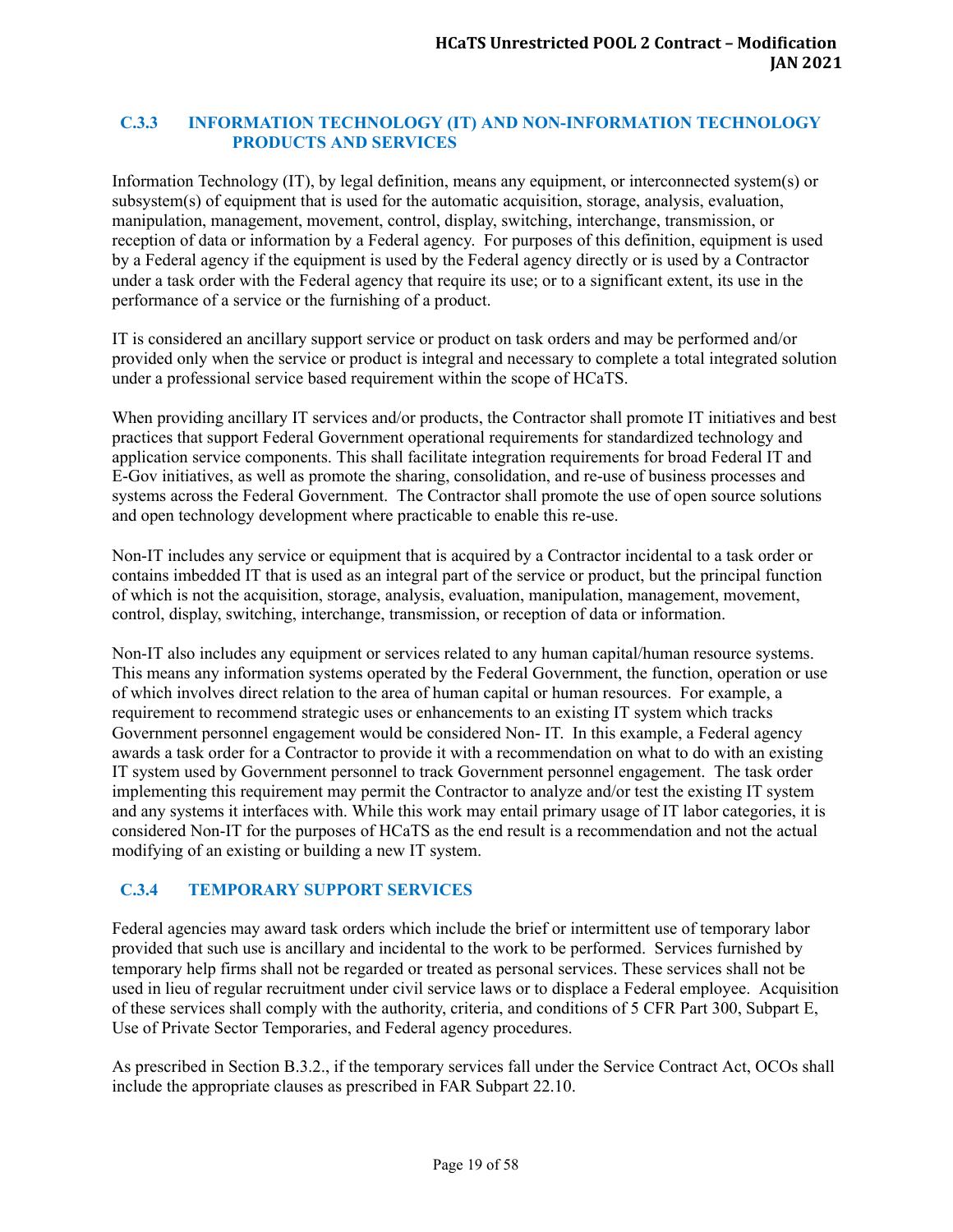# <span id="page-19-0"></span>**C.3.5 SERVICES NOT IN SCOPE**

At no time shall an OCO award a task order and a Contractor perform inherently governmental functions in accordance with FAR Subpart 7.5 and Office of Federal Procurement Policy (OFPP) Policy Letter 11-01.

Unless authorized by statute, at no time shall an OCO award a task order and a Contractor perform personal services in accordance with FAR Section 37.104.

At no time shall an OCO award a task order and a Contractor perform architect & engineering (A&E) services as defined in FAR Section 2.101 and subject to the Brooks Architect- Engineers Act (40 U.S.C. 1102).

At no time shall an OCO award a task order and a Contractor perform a requirement that primarily uses employees not employed in a bona fide executive, administrative, or professional capacity as defined in 29 CFR Part 541 and/or employees primarily employed as labor or mechanics as defined in FAR Section 22.401.

At no time shall a task order include as its primary purpose ancillary services as defined in Section C.3.2. At no time shall a task order include as its primary purpose the development of information technology as defined by FAR Section 2.101 and Section C.3.3. At no time shall a task order include as its primary purpose temporary services as defined by FAR Section 37.112 and Section C.3.4.

#### **(END OF SECTION C) PART I: THE SCHEDULE SECTION D: PACKAGING AND MARKING**

# <span id="page-19-1"></span>**D.1 PACKAGING AND MARKING**

Packaging and marking of all deliverables shall conform to normal commercial packaging standards to assure safe delivery at destination. Terms, conditions, and other requirements regarding packaging and marking shall be designated by the OCO at the task order level.

#### **(END OF SECTION D) PART I: THE SCHEDULE SECTION E: INSPECTION AND ACCEPTANCE**

#### <span id="page-19-2"></span>**E.1 INSPECTION AND ACCEPTANCE**

Inspection and Acceptance of deliverables under HCaTS contract and task orders are subject to the following clauses as applicable and additional requirements may be designated at the task order level.

| <b>FAR</b>                     | TITLE                                          | <b>DATE</b>     |
|--------------------------------|------------------------------------------------|-----------------|
| $52.212-4(a)$                  | Contract Terms and Conditions-Commercial Items | <b>MAY 2015</b> |
| $52.212 - 4(a)$<br>Alternate I | Contract Terms and Conditions—Commercial Items | <b>MAY 2014</b> |
| 52.246-1                       | <b>Contractor Inspection Requirements</b>      | APR 1984        |
| 52.246-4                       | Inspection of Services—Fixed-Price             | <b>AUG 1996</b> |
| 52.246-5                       | Inspection of Services—Cost-Reimbursement      | <b>APR 1984</b> |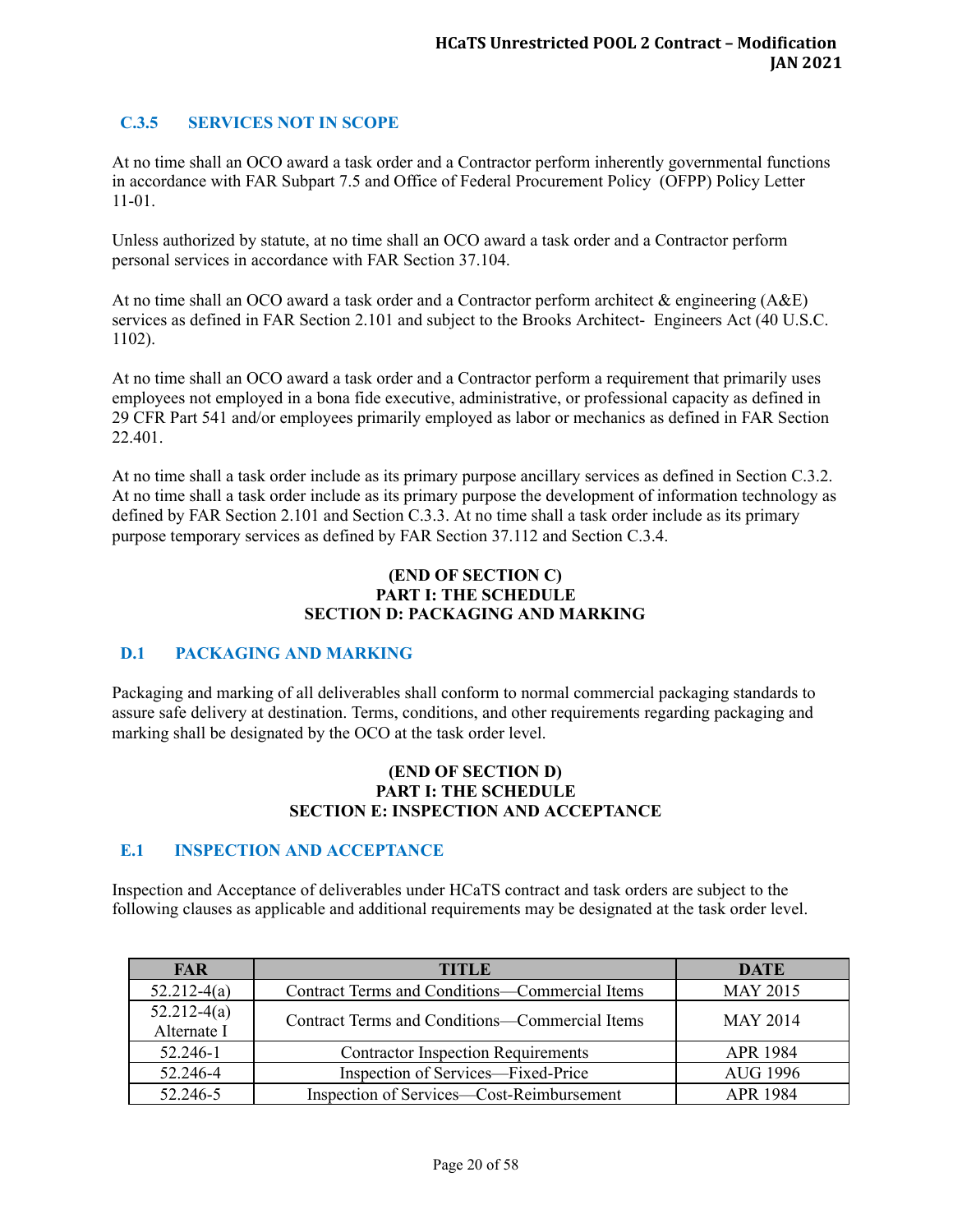| ◡-- | 'Δ6. | - Fime-and-Material and Labor-Hour<br>Inspection- | 200<br>$M_{\star}$ |
|-----|------|---------------------------------------------------|--------------------|
|     |      |                                                   |                    |

#### **(END OF SECTION E) PART I: THE SCHEDULE SECTION F: DELIVERIES OR PERFORMANCE**

#### <span id="page-20-0"></span>**F.1 DELIVERABLES**

The Contractor shall deliver deliverables for its Human Capital and Training Solutions (HCaTS) contract and all task orders placed under HCaTS contracts in accordance with:

| <b>TAR</b><br>TIT | <b>DATE</b>   |
|-------------------|---------------|
| $52.247 - 34$     | 1 00 1<br>NI. |

Terms, conditions and other requirements regarding delivery of deliverables shall be designated by the Ordering Contracting Officer (OCO) at the task order level.

#### <span id="page-20-1"></span>**F.2 PERFORMANCE**

The HCaTS contract and task orders may have Stop-Work Order placed on them or be terminated in accordance with the following clauses (as applicable).

| <b>FAR</b>                     | <b>TITLE</b>                                                                | <b>DATE</b>      |
|--------------------------------|-----------------------------------------------------------------------------|------------------|
| $52.212 - 4(1)$                | Contract Terms and Conditions-Commercial Items                              | <b>MAY 2015</b>  |
| $52.212-4(m)$                  | <b>Contract Terms and Conditions—Commercial Items</b>                       | <b>MAY 2015</b>  |
| $52.212 - 4(1)$<br>Alternate I | Contract Terms and Conditions—Commercial Items                              | <b>MAY 2014</b>  |
| $52.212-4(m)$ Alternate I      | Contract Terms and Conditions-Commercial Items                              | <b>MAY 2014</b>  |
| 52.242-15                      | Stop-Work Order                                                             | <b>AUG 1989</b>  |
| 52.242-15 Alternate I          | Stop-Work Order                                                             | <b>AUG 1984</b>  |
| 52.249-1                       | Termination for Convenience of the Government (Fixed-Price)<br>(Short Form) | <b>APR 1984</b>  |
| 52.249-2                       | Termination for Convenience of the Government (Fixed-Price)                 | APR 2012         |
| 52.249-6                       | Termination (Cost-Reimbursement)                                            | <b>MAY 2004</b>  |
| 52.249-6 Alternate IV          | Termination (Cost-Reimbursement)                                            | <b>SEPT 1996</b> |
| 52.249-8                       | Default (Fixed-Price Supply and Service)                                    | APR 1984         |

# <span id="page-20-2"></span>**F.3 PLACE OF PERFORMANCE**

The services to be provided under HCaTS shall be accomplished at the locations identified in the task order and may include locations in the Continental United States (CONUS) and Outside the CONUS (OCONUS).

# <span id="page-20-3"></span>**F.4 CONTRACT ORDERING PERIOD**

The ordering period of HCaTS is as follows, in accordance with FAR 52.217-9 and 52.217-8:

| Base Year Period of Performance (POP): Notice-To-Proceed to 25 September 2021 |                                        |
|-------------------------------------------------------------------------------|----------------------------------------|
| Five-year Option Year POP:                                                    | 26 September 2021 to 25 September 2026 |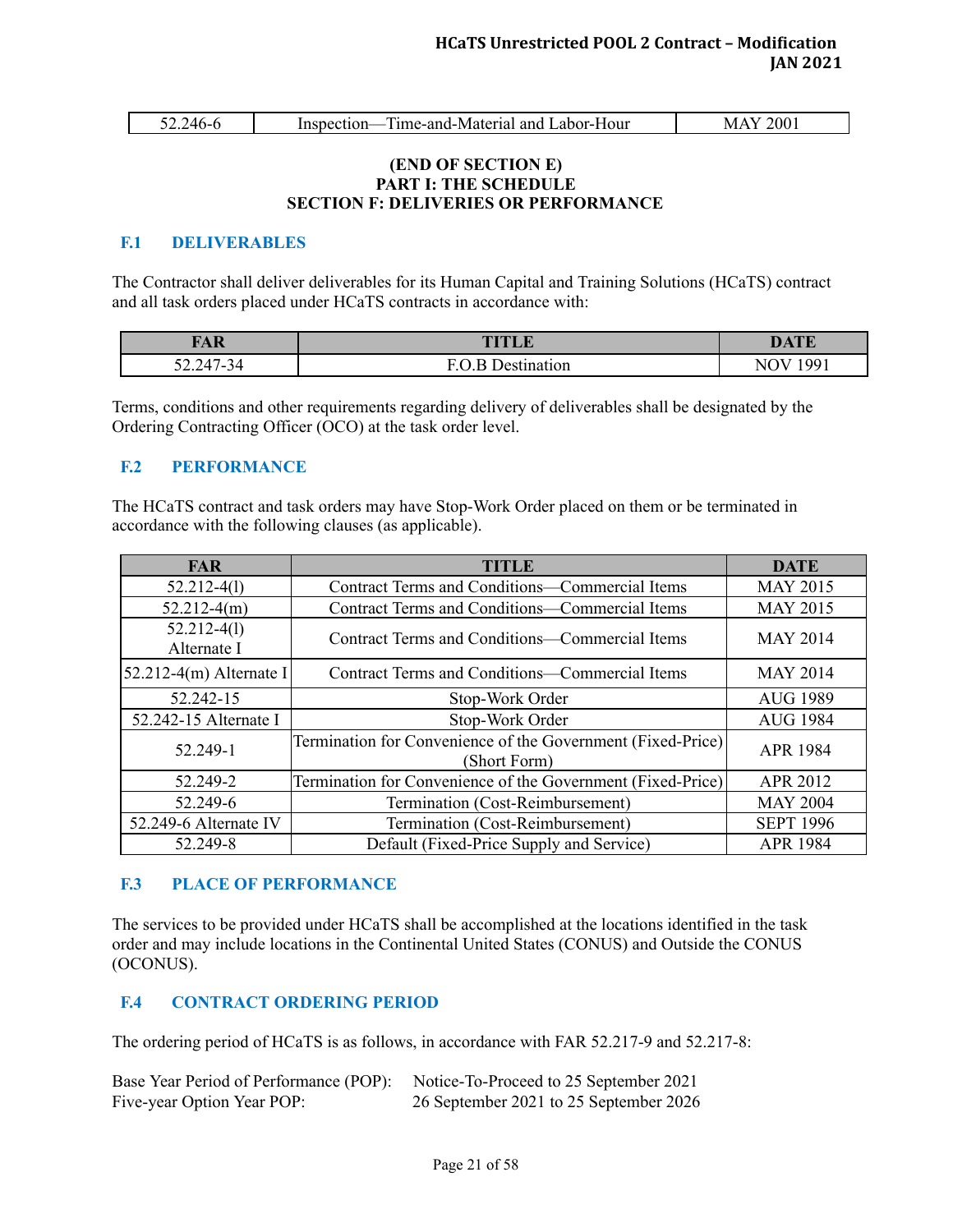Six-Month Extension (if exercised) POP: 26 September 2026 to 25 March 2027

# <span id="page-21-0"></span>**F.4.1 TASK ORDER PERIOD OF PERFORMANCE**

The period of performance for each task order awarded under an HCaTS contract shall be specified in the task order. Task orders shall be solicited and awarded prior to the expiration of the HCaTS ordering period and may extend up to five years and six months after the HCaTS ordering period expires.

Task order option periods may be exercised after the HCaTS ordering period expires provided that the final task order option period does not extend the cumulative term of the task order beyond five years and six months after the HCaTS ordering period expires.

Accordingly, the cumulative ordering period of HCaTS may span up to 10.5 years and the cumulative period of performance of all task orders placed under HCaTS may span up to 16 years.

#### <span id="page-21-1"></span>**F.5 PERFORMANCE STANDARDS**

HCaTS is a performance-based contract vehicle with measurable standards in terms of quality and timeliness of deliverables and compliances in accordance with Sections F.5.1 and F.5.2.

In the event the Contract Payment Reporting Module (CPRM) is not operational, the deliverable and reporting requirements shall be provided to HCaTS CO within the stated timeframes. The HCaTS CO has the right to examine the supporting documents for the purpose of enforcing all deliverables and compliances herein.

Failure to meet the following deliverables, reports, or compliance standards, if applicable and FAR 52.204-15 may result in activation of Dormant Status (See Section H.25).

#### <span id="page-21-2"></span>**F.5.1 DELIVERABLE AND REPORTING REQUIREMENTS**

| <b>SECTION</b> | <b>DESCRIPTION</b>                    | FREQUENCY                                  | <b>METHOD</b>                    |
|----------------|---------------------------------------|--------------------------------------------|----------------------------------|
| G.2.6          | <b>Update Key Personnel Contact</b>   | Within 5 calendar days of the              | Notify                           |
|                | Information                           | substitution                               | <b>HCaTS CO</b>                  |
| G.3.1          | Contract Access Fee (CAF)             | Quarterly                                  | <b>Electronic Funds Transfer</b> |
| $\&$           | Remittance for all task order         | (Apr 30th, Jul 30th, Oct 30th,             | (EFT) via CPRM website           |
| G.3.2.4        | payments during the previous          | Jan 30th)                                  |                                  |
|                | quarter on a cumulative basis         |                                            |                                  |
| G.3.2.1        | Report of Task Order Award,           | Within 30 calendar days after a            | Electronically via CPRM          |
| through        | Modification, Invoice, CAF, and       | Task Order Award,                          | website                          |
| G.3.2.5        | Close-out data on a cumulative        | Modification, Invoice                      |                                  |
|                | basis                                 | payment, Close-out                         |                                  |
| G.3.3          | Individual Subcontracting Reports     | Semi-annually, within 30<br>$\blacksquare$ | Electronically via eSRS          |
|                | (ISR)                                 | calendar days of each                      | website                          |
|                |                                       | reporting period ending Mar                |                                  |
|                |                                       | 31st, Sep 30th                             |                                  |
|                |                                       |                                            |                                  |
|                |                                       | Within 30 calendar days of                 |                                  |
|                |                                       | contract completion                        |                                  |
| G.3.3          | <b>Summary Subcontracting Reports</b> | Annually, within 30 calendar               | Electronically via eSRS          |
|                | (SSR)                                 | days after each reporting                  | website                          |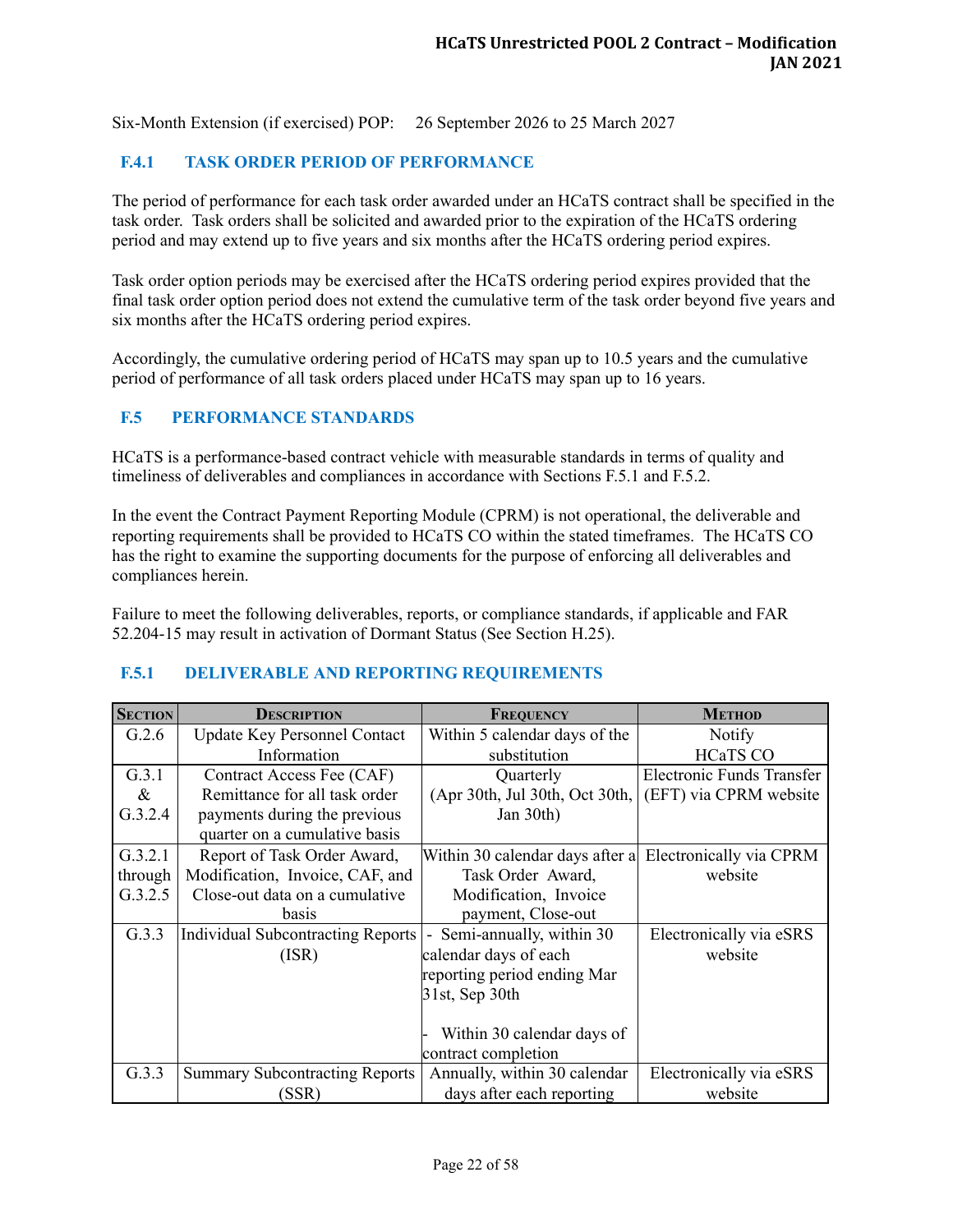|        | GSA Agency-wide SSRs report        | period on Sep 30th            |                          |
|--------|------------------------------------|-------------------------------|--------------------------|
| G.3.5  | ACORD Form, Certificate of         | Within 30 calendar days after | Notify                   |
|        | Liability Insurance                | the HCaTS Notice-to-Proceed   | <b>HCaTS CO</b>          |
| G.3.6  | Letter Request for Mod             | Within 45 calendar days of    | Notify                   |
|        | and all other applicable documents | finalization                  | HCaTS CO and OCOs for    |
|        | for Mergers, Acquisitions,         |                               | affected task orders     |
|        | Novation, and Change-of-Name       |                               |                          |
|        | Agreements                         |                               |                          |
| G.3.8  | VETS 4212 reporting                | Annually, no later than       | Electronically via the   |
|        |                                    | September 30th of each        | Department of Labor      |
|        |                                    | year                          | (DOL) VETS 4212          |
|        |                                    |                               | reporting website and    |
|        |                                    |                               | notify the HCaTS CO      |
| G.3.9  | Federal Funding Accountability     | By the end of the following   | Electronically via       |
|        | and Transparency Act (FFATA)       | month after the award of      | FSRS website and         |
|        | Sub-Award Report                   | any subcontract greater       | notify HCaTS CO          |
|        |                                    | than \$25,000 into FSRS       |                          |
| G.3.10 | <b>Small Business Size</b>         | - Within 30 days after        | Notify                   |
|        | Representation                     | execution of a novation       | <b>HCaTS CO</b>          |
|        |                                    | agreement/merger or           |                          |
|        |                                    | acquisition                   |                          |
|        |                                    |                               |                          |
|        |                                    | Within 60 to 120 days         |                          |
|        |                                    | prior to the end of the base  |                          |
|        |                                    | year and exercising the       |                          |
|        |                                    | option period.                |                          |
| G.4    | Correspondence from OCO that       | Within 45 calendar day        | Update in CPRM and       |
|        | confirms task order close-out      | after task order close-out    | notify HCaTS CO          |
| H.8    | Any change of entity or            | Within 45 calendar days       | Notify                   |
|        | commitment identified in any       | after the update              | <b>HCaTS CO and OCOs</b> |
|        | Meaningful Relationship            |                               | for affected task orders |
|        | Commitment Letter (MRCL)           |                               |                          |
|        | submitted                          |                               |                          |
| H.9    | Contractor's professional          | Within 5 calendar days of the | Notify                   |
|        | employee compensation plan         | substitution                  | <b>HCaTS CO</b>          |
| H.10   | Contractor's uncompensated         | Within 5 calendar days of the | Notify                   |
|        | overtime policy                    | substitution                  | <b>HCaTS CO</b>          |

# <span id="page-22-0"></span>**F.5.2 COMPLIANCE**

The following table contains compliances required, if applicable, for HCaTS. Task order compliances will be specified in the task order solicitation. The HCaTS PMO does not waive its right to request other compliances in order to align HCaTS with new statutory or regulatory requirements. The HCaTS PMO will provide the Contractor with at least 90 calendar days' notice of these requirements.

| <b>SECTION</b> | <b>REFERENCE</b>                | <b>COMPLIANCE</b>                                                                  |
|----------------|---------------------------------|------------------------------------------------------------------------------------|
| G.2.6          | <b>Contractor Key Personnel</b> | The Contractor shall maintain responsive and<br>competent Contractor Key Personnel |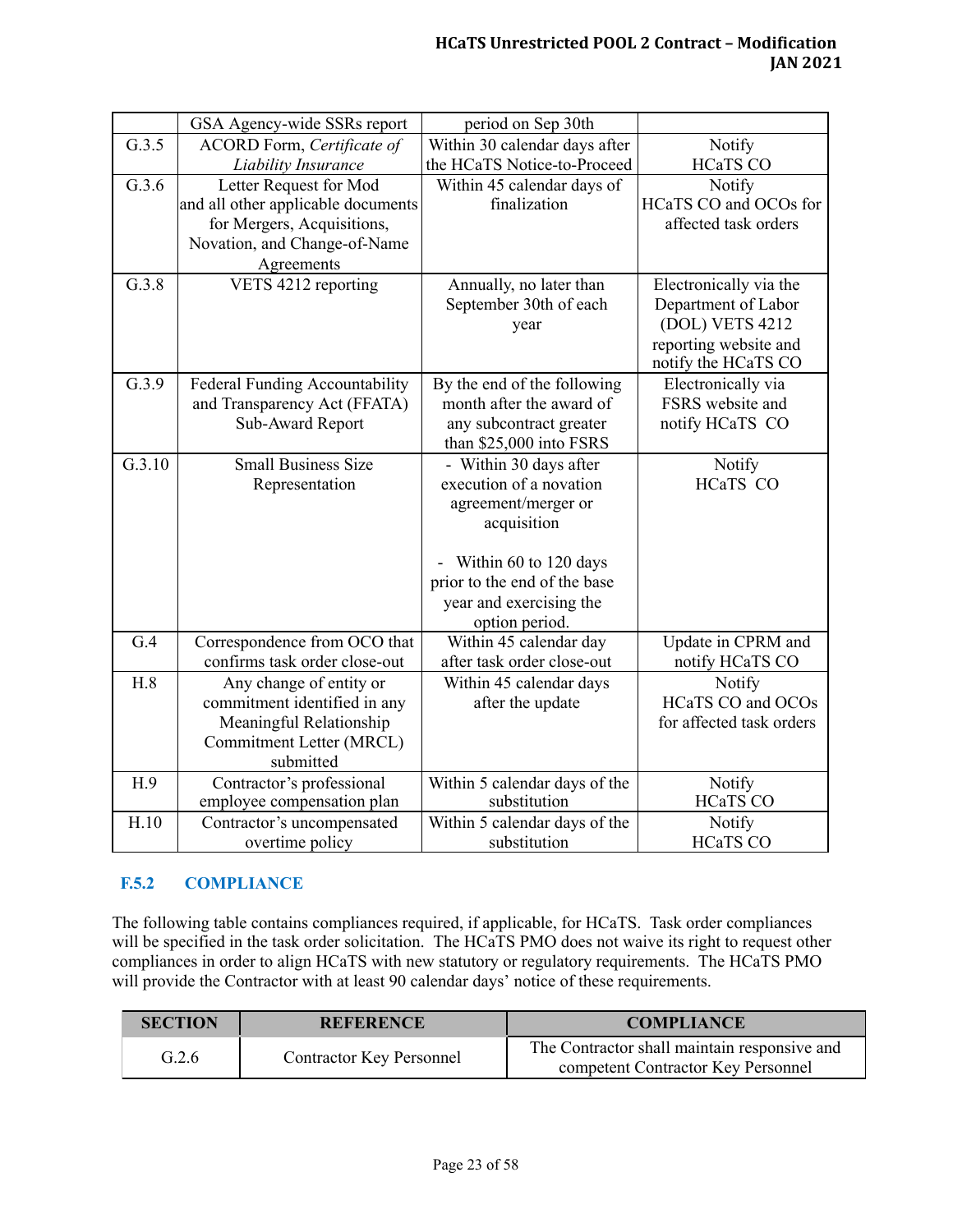| G.3.1<br>Contract Access Fee (CAF)<br>& G.3.2.4<br>Remittance |                                                                                                | The Contractor shall submit timely and accurate<br><b>CAF Payments</b>                                                                                                                                                           |  |
|---------------------------------------------------------------|------------------------------------------------------------------------------------------------|----------------------------------------------------------------------------------------------------------------------------------------------------------------------------------------------------------------------------------|--|
| G.3.2.1<br>through G.3.2.5                                    | <b>Contract Payment Reporting Module</b><br>(CPRM)                                             | The Contractor shall submit timely and accurate<br>data in the CPRM                                                                                                                                                              |  |
| G.3.3                                                         | <b>Individual Subcontracting Reports</b><br>(ISR)                                              | The Contractor shall submit timely and accurate<br>ISR subcontract reports and make good faith efforts<br>in meeting<br>small business goals in accordance with the<br>Contractor's subcontracting plan                          |  |
| G.3.3                                                         | <b>Summary Subcontracting Reports</b><br>(SSR)                                                 | The Contractor shall submit timely and accurate<br>SSR subcontract reports and make good faith<br>efforts in meeting<br>small business goals in accordance with the<br>Contractor's Subcontracting Plan                          |  |
| G.3.5                                                         | Insurance                                                                                      | The Contractor shall submit timely and accurate<br>Certificate(s) of Liability Insurance and<br>maintain adequate insurance coverage at the<br>HCaTS contract and task order level in accordance<br>with FAR Subsection 28.307-2 |  |
| G.3.6                                                         | Mergers, Acquisitions, Novation, and<br>Change-of-Name Agreements                              | The Contractor shall submit timely notice of<br>Merger and Acquisitions or<br>contractual copies of Novation or Change-of-Name<br>Agreements                                                                                     |  |
| G.3.7                                                         | Responsibility and Federal Awardee<br>Performance and Integrity Information<br>System (FAPIIS) | The Contractor shall maintain accurate FAPIIS<br>information and sufficient financial resources and<br>meet the responsibility standards and qualifications<br>set forth in FAR Part 9                                           |  |
| G.3.8                                                         | VETS 4212 Reports                                                                              | The Contractor shall report timely and accurate<br>VETS-4212 Reports in the Department of Labor<br>VETS-4212 website and send the report to the<br><b>HCaTS CO</b>                                                               |  |
| G.3.9                                                         | <b>FSRS</b> Reports                                                                            | The Contractor shall report timely and accurate<br>subaward and executive compensation data<br>regarding First-Tier subawards in FSRS to meet the<br>FFATA reporting requirements and send<br>confirmation to the HCaTS CO       |  |
| G.3.10                                                        | Post-Award Small Business Program<br>Re-Representation                                         | The Contractor shall report timely and accurately its<br>small business program re-representation and<br>updated sam.gov,                                                                                                        |  |
| G.4                                                           | HCaTS and Task Order Close-Out                                                                 | The Contractor agrees to cooperate with the OCO to<br>close out task orders as soon as practical after<br>expiration, cancellation, or termination.                                                                              |  |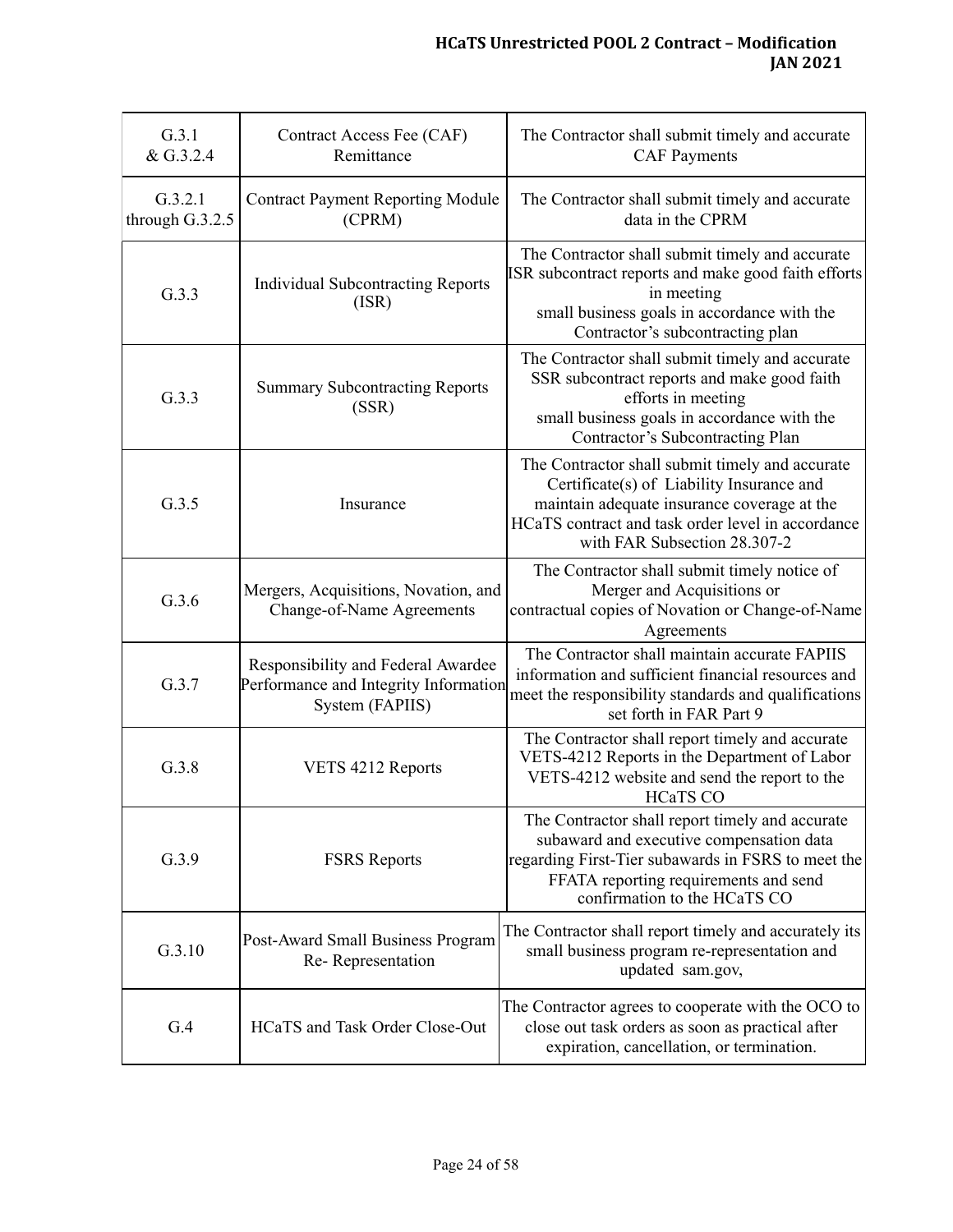| H.6.1 | <b>Adequate Accounting System</b>                                                                                                | The Contractor maintains the adequate status of its<br>accounting system and notify HCaTS CO for any<br>changes                                                                                                                                                                                                                                                                         |
|-------|----------------------------------------------------------------------------------------------------------------------------------|-----------------------------------------------------------------------------------------------------------------------------------------------------------------------------------------------------------------------------------------------------------------------------------------------------------------------------------------------------------------------------------------|
| H.6.2 | <b>Acceptable Estimating System</b>                                                                                              | (Optional) The Contractor maintains the acceptable<br>status of its estimating system                                                                                                                                                                                                                                                                                                   |
| H.6.3 | <b>Approved Purchasing System</b>                                                                                                | (Optional) The Contractor maintains the approved<br>status of its purchasing system                                                                                                                                                                                                                                                                                                     |
| H.6.4 | Forward Pricing Rate Agreements<br>(FPRA), Forward Pricing Rate<br>Recommendations (FPRR) and/or<br><b>Audited Billing Rates</b> | (Optional) The Contractor maintains its FPRA,<br>FPRR, and/or Audited Billing Rates                                                                                                                                                                                                                                                                                                     |
| H.6.5 | Earned Value Management System<br>(EVMS)                                                                                         | (Optional) The Contractor maintains its EVMS<br>ANSI/EIA Standard-748                                                                                                                                                                                                                                                                                                                   |
| H.6.6 | ISO 9001:2008/2015 Certification                                                                                                 | (Optional) The Contractor maintains its ISO<br>9001:2008/2015 Certification                                                                                                                                                                                                                                                                                                             |
| H.6.7 | ISO/IEC 27001:2013 Certification                                                                                                 | (Optional) The Contractor maintains its ISO/IEC<br>27001:2013 Certification                                                                                                                                                                                                                                                                                                             |
| H.7   | Cost Accounting Standards (CAS)                                                                                                  | The Contractor maintains CAS compliance and<br>submit updates to the current status                                                                                                                                                                                                                                                                                                     |
| H.8   | Meaningful Relationship<br>Commitment Letter (MRCL)                                                                              | The Contractor shall honor the commitments<br>contained in all MRCLs                                                                                                                                                                                                                                                                                                                    |
| H.9   | Professional Employee<br><b>Compensation Plan</b>                                                                                | The Contractor shall maintain its professional<br>employee compensation plan and submit any updates                                                                                                                                                                                                                                                                                     |
| H.10  | <b>Uncompensated Overtime Policy</b>                                                                                             | The Contractor shall maintain their uncompensated<br>overtime policy and submit any updates                                                                                                                                                                                                                                                                                             |
| H.15  | Meetings                                                                                                                         | The Contractor Key Personnel shall attend and<br>actively participate in all meetings, including all<br><b>PMR</b> meetings                                                                                                                                                                                                                                                             |
| H.17  | Contractor HCaTS Webpage                                                                                                         | The Contractor shall maintain an HCaTS webpage<br>that meets the minimum webpage requirements                                                                                                                                                                                                                                                                                           |
| H.19  | Minimum Task Order Awards or<br><b>Estimated Value</b>                                                                           | Starting from the date of the HCaTS<br>Notice-to-Proceed, the Contractor shall attain a<br>minimum of three task order awards, or a total task<br>order estimated value of \$1.5M (total estimated<br>value of all task orders inclusive of all options), or<br>show a good faith effort in responding to competitive<br>solicitations prior to the exercise of Option I under<br>HCaTS |
| H.21  | Ethics and Conduct                                                                                                               | The Contractor shall adhere to the standards under<br>Section H.21                                                                                                                                                                                                                                                                                                                      |

#### **(END OF SECTION F) PART I: THE SCHEDULE SECTION G: CONTRACT ADMINISTRATION DATA**

# <span id="page-24-0"></span>**G.1 BACKGROUND**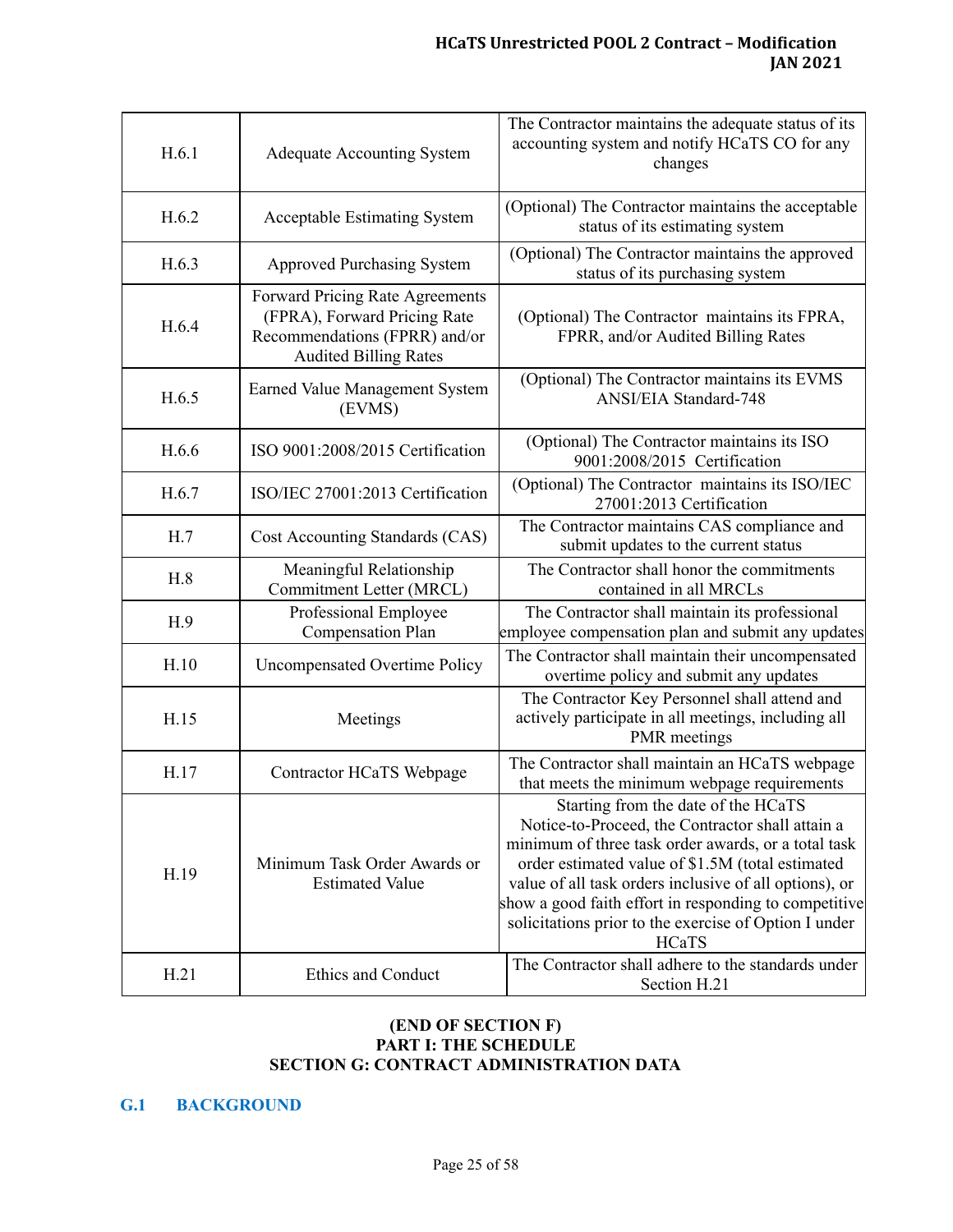This section provides roles, responsibilities, and contract administration requirements for the Human Capital and Training Solutions (HCaTS) contracts and each task order placed under HCaTS contracts. Terms and conditions and other requirements regarding contract administration may be designated by the Ordering Contracting Officer (OCO) at the task order level.

#### <span id="page-25-0"></span>**G.2 ROLES AND RESPONSIBILITIES OF KEY PERSONNEL**

This section describes the roles and responsibilities of Government and Contractor personnel. The current point of contact information of Key Personnel for HCaTS will be maintained on the official HCaTS website at http://gsa.gov/hcats.

# <span id="page-25-1"></span>**G.2.1 PROGRAM MANAGER (PM)**

The HCaTS PM is a Government official who performs various programmatic functions for the overall success of HCaTS.

# <span id="page-25-2"></span>**G.2.2 CONTRACTING OFFICER (CO)**

The HCaTS CO is the sole and exclusive Government official with actual authority to administer and modify the terms and conditions of HCaTS contracts, monitor the Contractor's performance in the areas of contract compliance and contract administration, and assist the Contractor and OCO on matters related to the HCaTS terms and conditions. In addition, the HCaTS CO makes all final decisions pertaining to within scope determination requests. The HCaTS CO may delegate routine administrative functions to an authorized HCaTS representative.

#### <span id="page-25-3"></span>**G.2.3 OMBUDSMAN**

Subject to GSAR 552.216-74, GSA designates an Ombudsman for HCaTS. For the purposes of HCaTS, there are two primary duties of the Ombudsman: (1) To review complaints from Contractors and ensure that they are afforded a fair opportunity for consideration in the award of task orders consistent with the procedures of HCaTS, and (2) To review an HCaTS CO decision to place a Contractor in Dormant Status (see Sections H.25).

# <span id="page-25-4"></span>**G.2.4 ORDERING CONTRACTING OFFICER (OCO)**

The OCOs are the authorized user and exclusive Government official with actual authority to solicit, award, administer, and/or modify a task order under HCaTS contracts. In order to qualify as an authorized user, a duly warranted Contracting Officer of the Federal government, as defined in FAR Section 2.101, or an eligible user as prescribed in GSA Order ADM 4800.2H, Eligibility to Use GSA Sources of Supply and Services, shall attend a HCaTS Delegation of Procurement Authority (DPA) training and receive a HCaTS DPA certificate signed by HCaTS CO.

The OCO is encouraged to contact the HCaTS CO or HCaTS PM for any HCaTS-related assistance including, but not limited to, the following:

- 1. Training on HCaTS and ordering procedures, and
- 2. Task order scope compliance under HCaTS, and
- 3. Task order solicitation development, and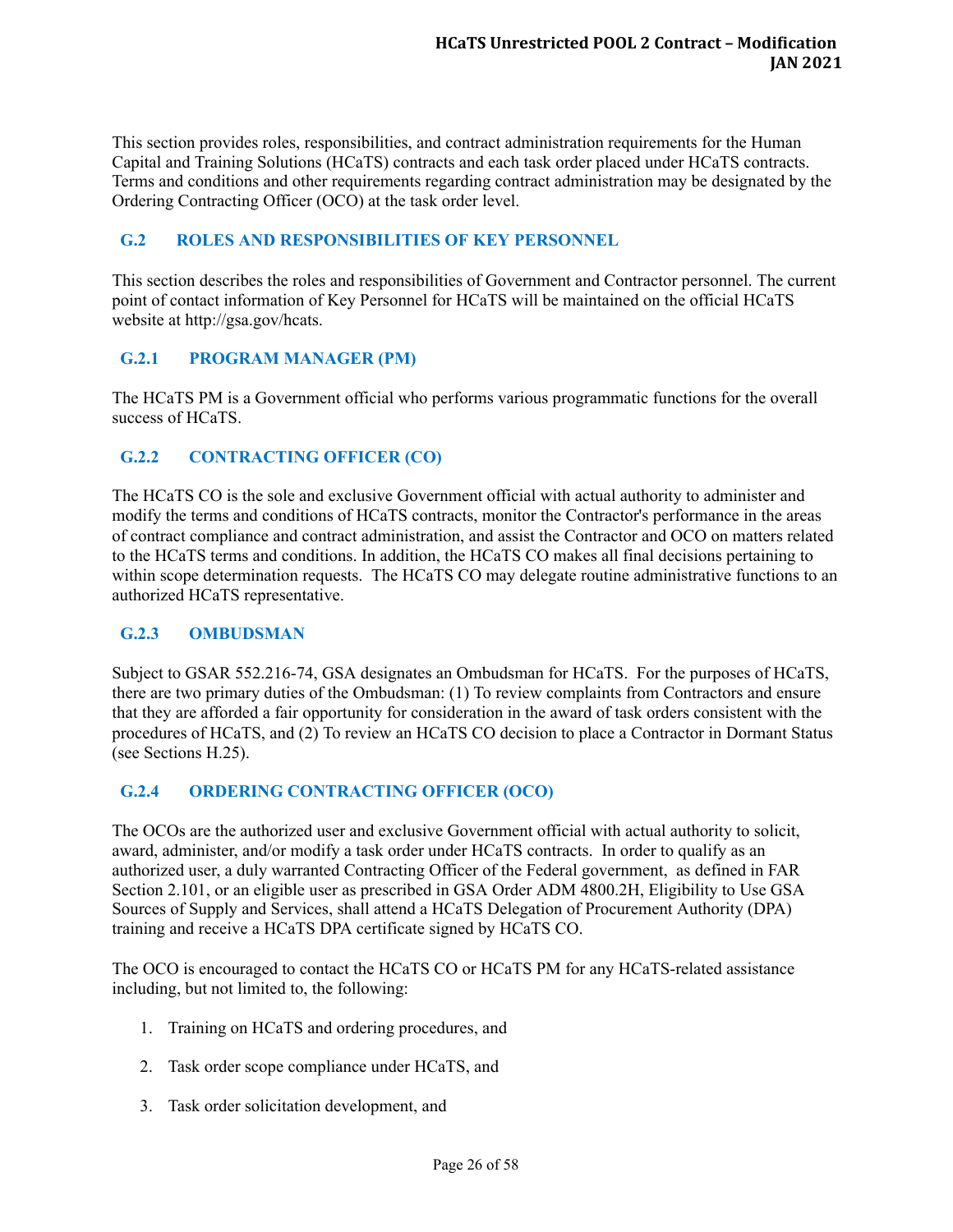- 4. Assistance on disputes, claims, or protests under HCaTS, and
- 5. Contractor performance under HCaTS.

The OCO's duties include, but are not limited to:

- 1. Requesting and receiving a DPA prior to soliciting and awarding a task order under HCaTS, and
- 2. Complying with the terms and conditions of HCaTS (see Section H.3), and
- 3. Complying with the procedures outlined in FAR Subpart 19.4, and
- 4. Complying with the ordering procedures outlined in FAR Section 16.505, and other agency-specific regulatory supplements, and
- 5. Issuing task order solicitations under the proper NAICS Code and corresponding HCaTS Contract Number (see Section H.4), and
- 6. Allowing a reasonable time for fair opportunity proposal submission, and
- 7. Resolving any performance issues, disputes, claims or protests at the task order level, and
- 8. Responding to all Freedom of Information Act (FOIA) requests at the task order level, and
- 9. Entering task order performance evaluation in the Contractor Performance Assessment Reporting System (CPARS) or alternative past performance assessment reporting system mandated by Federal agencies that do not require the use of CPARS, and
- 10. Closing out task orders in a timely manner.

#### <span id="page-26-0"></span>**G.2.5 CONTRACTING OFFICER'S REPRESENTATIVE (COR)**

The HCaTS CO, and OCOs for each task order, may designate a COR(s) to perform specific administrative or technical functions.

The specific rights and responsibilities of the COR for each contract and task order shall be described in writing, with copies furnished to the Contractor as prescribed in FAR Paragraph 1.602-2(d). A COR has no actual, apparent, or implied authority to make any commitments or changes that affect price, quality, quantity, delivery, or other terms and conditions of the contract nor in any way direct the contractor or its subcontractors to operate in conflict with the contract terms and conditions.

#### <span id="page-26-1"></span>**G.2.6 CONTRACTOR KEY PERSONNEL**

The Contractor shall assign a Corporate HCaTS Program Manager (CHPM) and Corporate HCaTS Contract Manager (CHCM) as Contractor Key Personnel to represent the Contractor as primary points-of-contact to resolve issues, perform administrative duties, and other functions that may arise relating to HCaTS contracts and task orders solicited and awarded under HCaTS contracts.

Additional Contractor Key Personnel requirements may be designated by the OCO at the task order level.

There are no minimum qualification requirements established for Contractor Key Personnel. Additionally,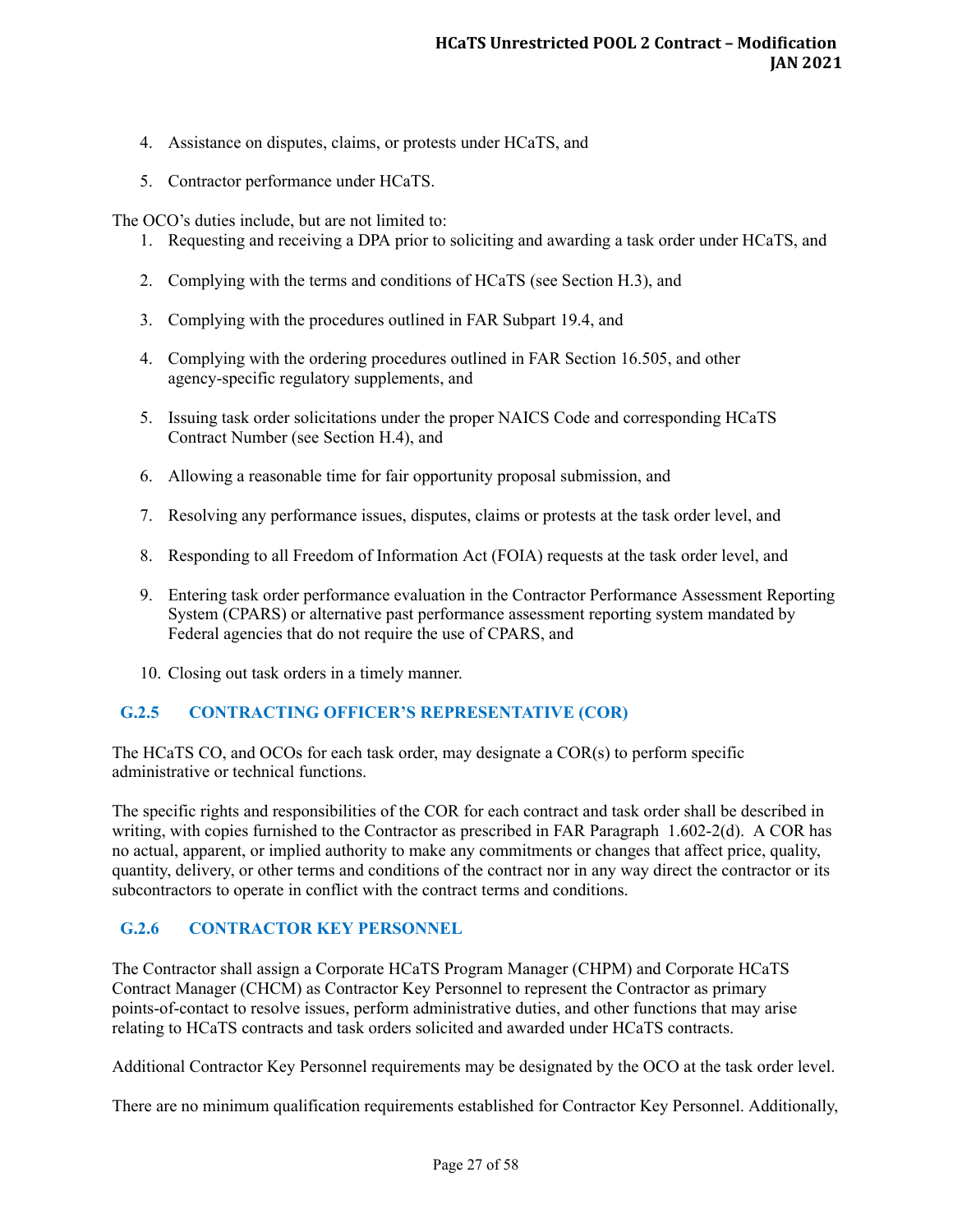Contractor Key Personnel do not have to be full-time positions; however, the Contractor Key Personnel are expected to be fully proficient in the performance of their duties.

The Contractor shall ensure that the HCaTS CO has current point-of-contact information for both the CHPM and CHCM. The Contractor Key Personnel are considered essential to HCaTS. Upon removing and replacing any Contractor Key Personnel, the Contractor shall notify the HCaTS CO within 15 business days.

All costs associated with Contractor Key Personnel duties shall be handled in accordance with the Contractor's standard accounting practices; however, no costs for Contractor Key Personnel shall be billed to the HCaTS Program Management Office (HCaTS PMO).

Failure of Contractor Key Personnel to effectively and efficiently perform their duties will be construed as conduct detrimental to contract performance and may result in activation of Dormant Status (see Sections H.25).

# <span id="page-27-0"></span>**G.2.6.1 CORPORATE HCATS PROGRAM MANAGER (CHPM)**

The Contractor's corporate management structure shall guarantee senior, high-level, program management of HCaTS, including a CHPM to represent the company in all HCaTS program- related matters.

The CHPM duties include, but are not limited to:

- 1. Advising and assisting current and potential HCaTS customers regarding the technical scope of HCaTS and the overall attributes of HCaTS, and
- 2. Promoting customer use of HCaTS, and
- 3. Being ultimately responsible for ensuring that all reporting information required under HCaTS is provided accurately, thoroughly and timely, and
- 4. Being ultimately responsible for all performance issues related to their HCaTS contract and task orders awarded under their HCaTS contract, and
- 5. Attending all HCaTS Program Management Review (PMR) meetings and other HCaTS meetings as scheduled.

# <span id="page-27-1"></span>**G.2.6.2 CORPORATE HCATS CONTRACT MANAGER (CHCM)**

The Contractor's corporate management structure shall guarantee senior, high-level, program management of HCaTS, including a CHCM to represent the company in all HCaTS contract- related matters.

The CHCM duties include, but are not limited to:

- 1. Verifying that the OCO soliciting or awarding a task order solicitation under HCaTS has an HCaTS DPA. Verification can be provided by the HCaTS CO, HCaTS PM, or duly authorized representative, and
- 2. Ensuring the company's task order awards under their HCaTS contract are contractually in compliance with HCaTS (see Section H.3), and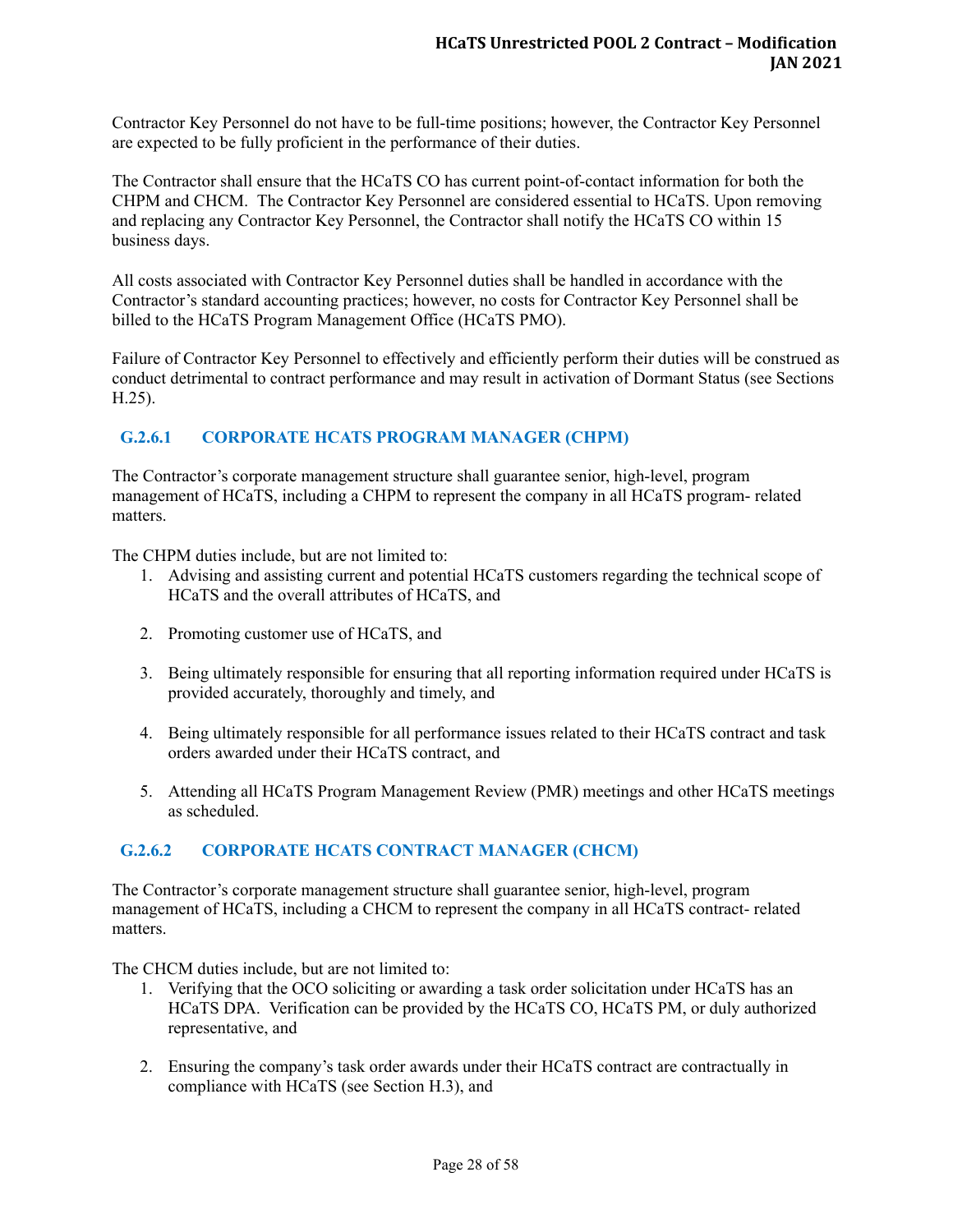- 3. Ensuring all data within the Contract Payment Reporting Module (CPRM) is current, accurate, and complete (see Section G.3.2), and
- 4. Ensuring contract administrative functions and meeting all the performance reporting and compliance standards listed under Section F.5, are maintained, and
- 5. Being ultimately responsible for ensuring that all contractual agreements, including modifications, are negotiated and put in place expeditiously, and
- 6. Being ultimately responsible for ensuring that all task order invoicing is accurate and timely, and
- 7. Attending all HCaTS Program Management Review (PMR) meetings and other HCaTS meetings as scheduled.

# <span id="page-28-0"></span>**G.3 CONTRACTOR ADMINISTRATION REQUIREMENTS**

The following sections describe the administration requirements for HCaTS contracts and task orders awarded under HCaTS contracts. The CHCM shall be the primary point-of-contact for these requirements.

Failure to meet administrative requirements may result in activation of Dormant Status (see Sections H.25).

# <span id="page-28-1"></span>**G.3.1 CONTRACT ACCESS FEE (CAF)**

As of 1 August 2018, the CAF rate for HCaTS Task Orders is 0.75% fixed-fee. Visit HCaTS website ([www.gsa.gov/hcats](http://www.gsa.gov/hcats)) for CAF updates and exceptions or agency specific CAF rate agreement, if any.

**NOTE:** For task orders awarded before 1 August 2018, the CAF rate remains 2% fixed fee; however, the OCOs must change the CAF from 2% to 0.75% at the time of the next option year that will be exercised on or after 1 August 2018. If the task order will not be exercised on or after 1 August 2018, the CAF remains as 2% until the completion of the current period of performance.

The OCOs and Contractors must use the following criteria for CAF:

- 1. CAF remittance calculated as: Total Paid Invoice (minus the CAF CLIN) multiplied by the CAF Percentage.
- 2. The task order solicitations shall have a separate and distinct CLIN for CAF for the base year and each option period. In response to all task order solicitations, regardless of contract type, the Contractor shall always propose a CAF rate based on the total fixed-price or total estimated costs, including options.
- 3. If the customer organization has a CAF Memorandum of Understanding (CAF MOU) agreement in place with the HCaTS PMO, the CAF rate on the MOU must be used.

NOTE: See Section G.3.2.4 for CAF remittance instructions.

# <span id="page-28-2"></span>**G.3.2 CONTRACT PAYMENT REPORTING MODULE (CPRM)**

The specific system for all task order award, modification, invoice, and CAF payment data will be electronically through the CPRM located within GSA's Enterprise Data Warehouse (EDW).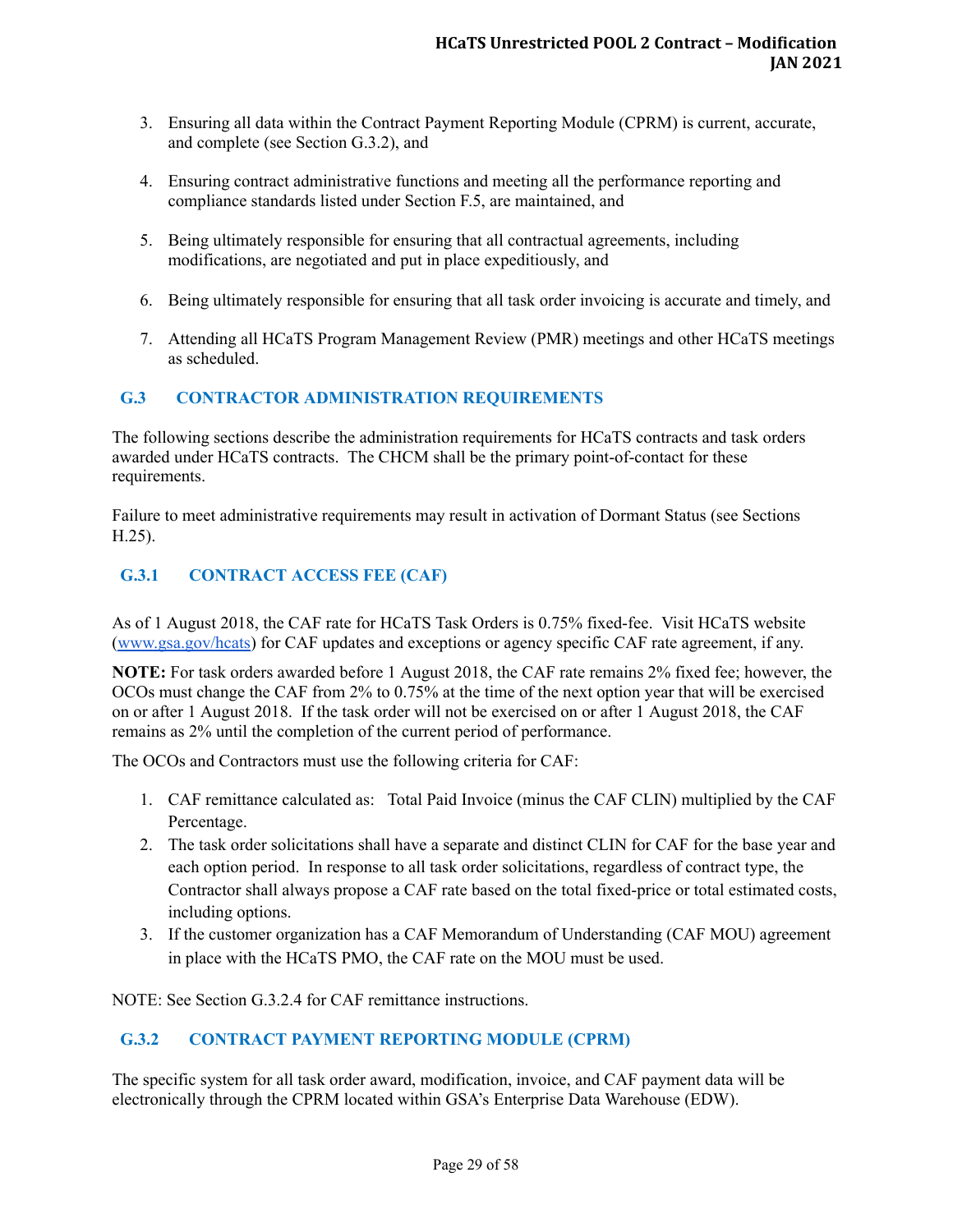# <span id="page-29-0"></span>**G.3.2.1 TASK ORDER AWARD DATA**

The Contractor shall report all task order award data within 30 calendar days of award into the CPRM; at the minimum all task order award data shall include the following:

- 1. HCaTS Contract Number
- 2. Task Order Number (not the Solicitation Number)
- 3. Task Order Description
- 4. Functional Area (Pool 1 or Pool 2)
- 5. Predominant Order NAICS Code
- 6. Predominant Contract Type
- 7. Issued using GSA Assisted services (Yes or No)
- 8. Initial Period of Performance (Base Year period of performance)
- 9. Estimated Completion Date (end date after all option years exercised)
- 10. Award Date
- 11. Initial Obligated/Funded Amount (obligated amount for the base year)
- 12. Total Obligated/Funded Amount (total obligated dollar amount)
- 13. Total Estimated Value (total contract value including all option years)
- 14. Ordering Contracting Officer (Name and Email Address of OCO that signed the TO award)
- 15. Issuing Agency
- 16. Issuing Bureau
- 17. Receiving Agency (the customer)
- 18. Receiving Bureau
- 19. Location
- 20. Place of Performance (enter the primary place of performance)
- 21. Attachment (attach an electronic copy of the complete task order Award documents that includes Statement of Work (SOW)/Statement of Objectives (SOO), or Performance Work Statement (PWS))
- 22. Add Line Item (enter the information for each Contract Line Item Numbers (CLINs) of the task order. If the task order does not have a CLIN, input CLIN Number 9999 as a single CLIN for all billing)
- 23. Based on the contract type, enter the additional information stated in Section G.3.2.1.1, G.3.2.1.2, or G.3.2.1.3.

#### <span id="page-29-1"></span>**G.3.2.1.1 FIXED PRICE AWARD DATA**

In addition to the data required under Section G.3.2.1, all Fixed Price award data shall also include:

- 1. Initial obligated/funded amount, and
- 2. Total Firm-Fixed Price, including the base and all option periods by CLIN Number, and
- 3. Initial Maximum Incentive or Award Fee, if applicable.

#### <span id="page-29-2"></span>**G.3.2.1.2 COST REIMBURSEMENT AWARD DATA**

In addition to the data required under Section G.3.2.1, all Cost Reimbursement award data shall also include:

- 1. Initial obligated/funded amount, and
- 2. Total estimated cost, including the base and all option periods by CLIN Number, and
- 3. Fixed Fee, if applicable, and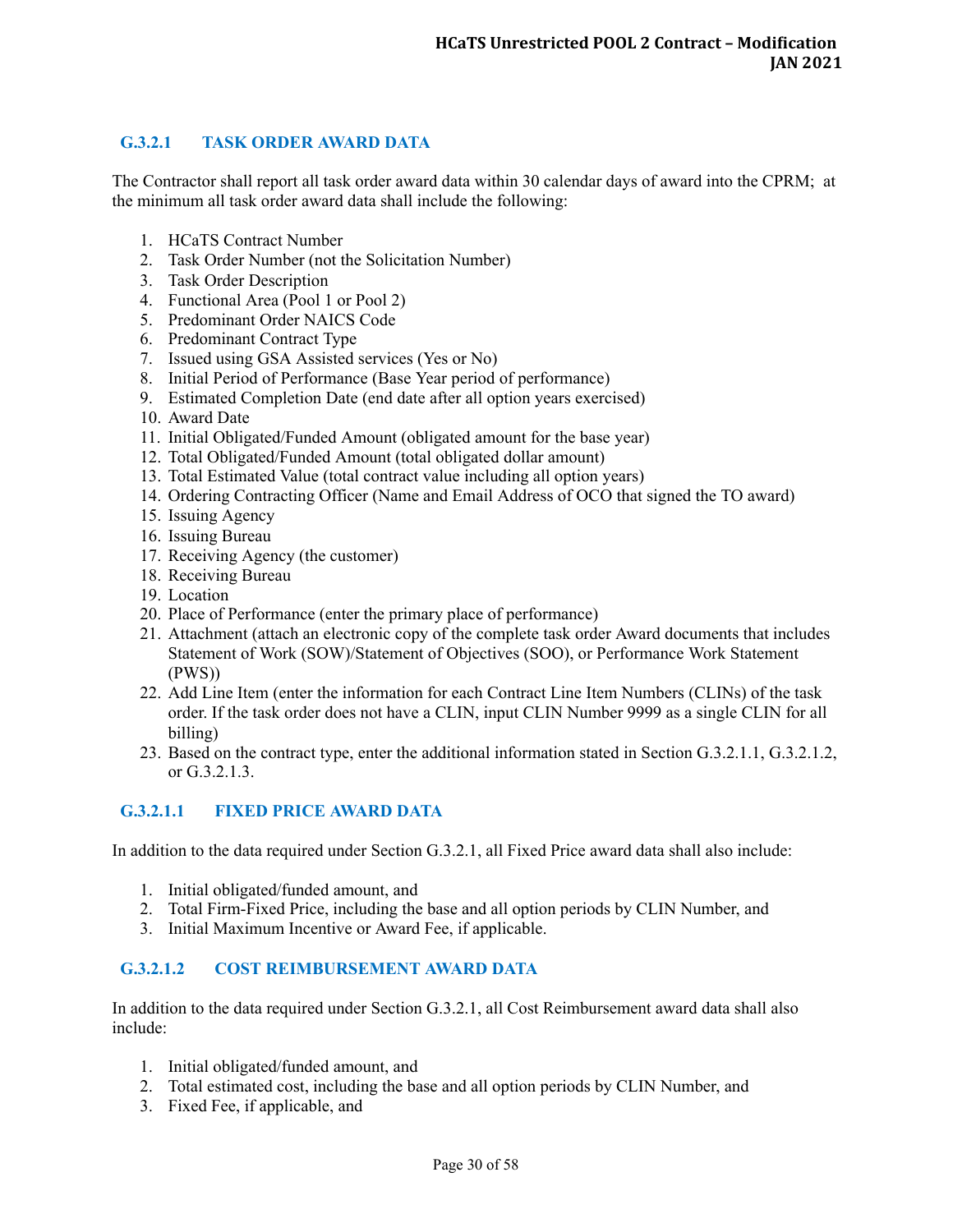4. Initial Incentive or Award Fee, if applicable.

#### <span id="page-30-0"></span>**G.3.2.1.3 TIME-AND-MATERIALS (T&M) AND LABOR-HOUR (L-H) AWARD DATA**

In addition to the data required under Section G.3.2.1, all T&M and L-H award data shall also include:

- 1. Initial obligated/funded amount, and
- 2. Total task order ceiling, including the base and all option periods by CLIN Number, and
- 3. Awarded labor categories and Standard Occupational Classification (SOC) numbers, and
- 4. The loaded hourly labor rate and hours by each corresponding HCaTS labor category, for the base and all option periods, and
- 5. The loaded hourly labor rate and hours by each Specialized Professional Services Labor, Service Contract Act Labor, or OCONUS Labor, including a title and description of the labor category, if applicable, for the base and all option periods.

# <span id="page-30-1"></span>**G.3.2.2 TASK ORDER MODIFICATION DATA**

The Contractor shall report all task order modification data within 30 calendar days of receiving a signed copy of the modification, excluding modifications issued through GSA's EDW. Modification data issued through GSA's EDW will automatically populate into the CPRM.

Modification data shall include:

- 1. HCaTS Contract Number, and
- 2. Task Order Number (not the Solicitation Number), and
- 3. Modification Number, and
- 4. Modification Description (e.g., Incremental Funding, Exercise Option, Change Order), and
- 5. OCO Point of Contact (Name, Phone Number, Email Address), and
- 6. Modification Ordering Period (do not change the initial start date of the task order), and
- 7. Modification Date, and
- 8. Modification obligated/funded amount allocated to the applicable CLINs, and
- 9. An electronic copy of the complete modification awarded by an OCO.

# <span id="page-30-2"></span>**G.3.2.3 INVOICE DATA**

The Contractor shall report invoice data from each paid invoice within 30 calendar days after the end of the reporting quarter, including the invoice data on task orders issued through GSA's EDW. If no invoice data was received during a required reporting period for a specific task order, the Contractor shall report in the "Zero Invoice Data" screen located in the CPRM system for that particular task order.

Regardless of contract type, the Contractor shall report the following:

- 1. HCaTS Contract Number, and
- 2. Task Order Number (not the Solicitation Number), and
- 3. Contractor Invoice Number, and
- 4. Date Invoice Paid, and
- 5. Amount of invoice that was subcontracted, and
- 6. Amount of invoice that was subcontracted to a small business, and
- 7. For each contract type, the Contractor shall report as follows:
	- a. Fixed Price task orders: Total Amount Paid (Lump Sum) by CLIN, and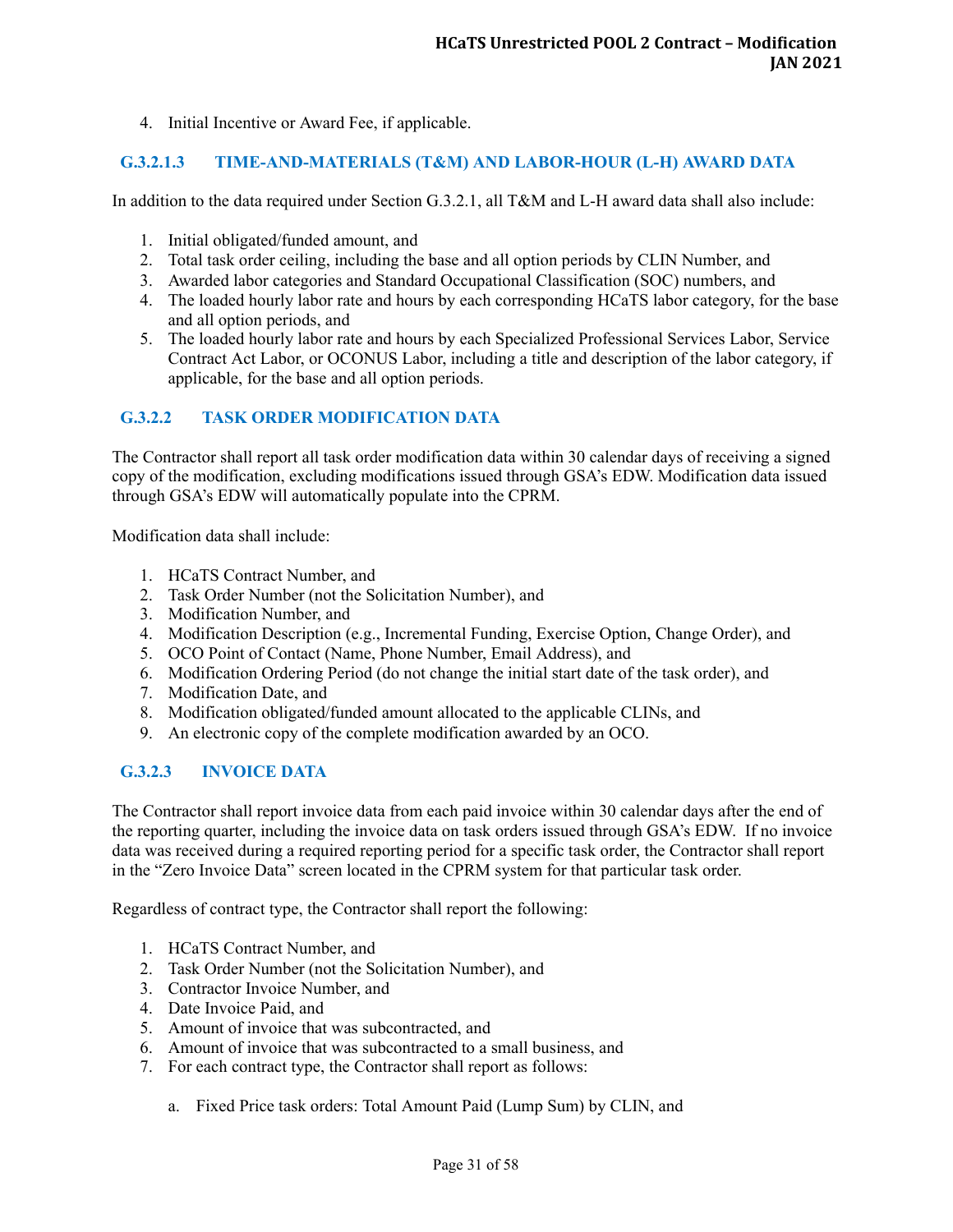- b. T&M or L-H type task orders: Total Amount Paid (Lump Sum) by CLIN, and
- c. Cost-Reimbursement task orders: Labor Categories, SOC Number, and Direct Labor Rate for each Task Order Labor Category.

#### <span id="page-31-0"></span>**G.3.2.4 CONTRACT ACCESS FEE (CAF) PAYMENT DATA**

The Contractor shall remit the CAF in U.S. dollars to the HCaTS PMO within 30 calendar days after the end of each calendar quarter for all invoice payments received during that calendar quarter as follows:

| <b>CALENDAR QUARTERS</b>                        | <b>CAF DUE DATE</b>      |
|-------------------------------------------------|--------------------------|
| 1 <sup>st</sup> Quarter (January 1-March 31)    | April $30th$             |
| $2nd$ Quarter (April 1-June 30)                 | July $30th$              |
| $3rd$ Quarter (July 1-September 30)             | October $30th$           |
| 4 <sup>th</sup> Quarter (October 1-December 31) | January 30 <sup>th</sup> |

Where the CAF for multiple invoice payments (on one or more task orders) is due, the Contractor may consolidate the CAF owed into one payment, including the consolidation of the CAF across all awarded Pools.

Failure to remit the full amount of the CAF within 30 calendar days after the end of the applicable reporting period constitutes a contract debt to the United States Government under the terms of FAR Subpart 32.6. In addition, the Government may exercise all rights under the Debt Collection Improvement Act of 1996, including withholding or off-setting payments and interest on the debt.

The Contractor's failure to accurately and timely remit the CAF is sufficient cause for the HCaTS PMO to place the contractor in Dormant Status (see Section H.25).

CAF Payment Data shall include:

- 1. Trace Number, and
- 2. Total Remitted Amount, and
- 3. Remit Date, and
- 4. Amount applied to each Task Order Number (for the reported payment). Contractors are encouraged to submit CAF payments via https://pay.gov/public/home>.
- 5.

# <span id="page-31-1"></span>**G.3.2.5 CLOSEOUT DATA**

The Contractor shall submit task order close-out data quarterly following the expiration of a task order. This shall be accomplished for each and every task order.

This data shall include:

- 1. Final Task Order Dollar Value, and
- 2. Cumulative Invoiced Amount, and
- 3. Total CAF Amount Paid, and
- 4. CAF Balance Owed, and
- 5. Final Invoice Paid (Y/N), and
- 6. Release of Claims Date, and
- 7. Pending Actions Preventing Close-out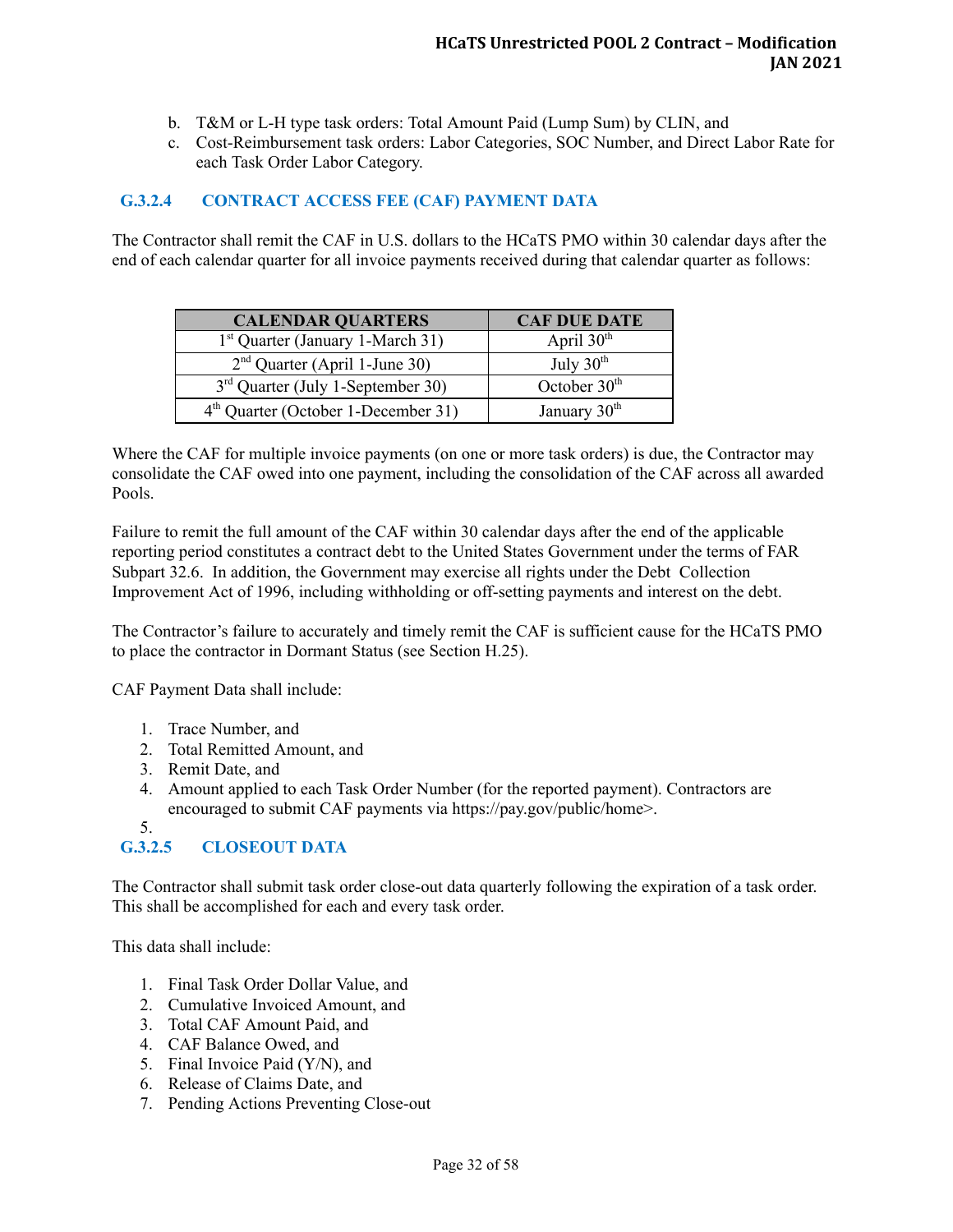# <span id="page-32-0"></span>**G.3.3 SUBCONTRACTING PLAN**

A small business concern, as defined in FAR Section 2.101, is not required to have a subcontracting plan. For other than small business concerns, the Offeror shall have a subcontracting plan.

The Contractor shall comply with the Contractor's Subcontracting Plan, incorporated into the HCaTS contract by reference, to ensure that small businesses (SB), Small Disadvantaged Businesses (SDB), Women-Owned Small Businesses (WOSB), HUBZone Small Businesses (HUBZone SB), Veteran-Owned Small Businesses (VOSB), and Service-Disabled Veteran- Owned Small Businesses (SDVOSB), are provided the maximum practicable opportunity to participate as Subcontractors.

As stated in 15 U.S.C. 637(d)(9), any Contractor or Subcontractor failing to comply in good faith with the requirements of the Subcontracting Plan is in material breach of its contract. Further, 15 U.S.C.  $637(d)(4)(F)$  directs that a Contractor's failure to make a good faith effort to comply with the requirements of the Subcontracting Plan may result in the imposition of liquidated damages. The HCaTS PMO requires use of the electronic Subcontracting Reporting System (eSRS) modules as the secure, confidential, information management tool to evaluate subcontracting goal performance for HCaTS contracts. The Contractor retains responsibility for Subcontractor's performance and shall be accountable for their performance. The Contractor agrees to ensure that a Subcontractor agrees to the same restrictions, terms and conditions that apply in the HCaTS contract and implements reasonable safeguards to protect Government-furnished property and information.

The Subcontracting Plan covers the HCaTS program as a whole; however, the Contractor shall submit Individual Subcontract Reports (ISR) for Individual Subcontracting Plans, if applicable, and Summary Subcontract Reports (SSR) per HCaTS contract using the web-based eSRS at http://www.esrs.gov.

Affiliates of the Contractor or Subcontractor are not included in these reports. Subcontract award data reported by Contractors and Subcontractors shall be limited to awards made to their immediate next-tier Subcontractors.

Contractors are required to adhere to their subcontracting plan, incorporated into the contract by reference. When a Contractor does not meet any one or more of their subcontracting goals for a given reporting period, the Contractor shall explain, in writing, the rationale for not meeting the goals in the comments section of the ISR/SSR.

NOTE: If a Contractor represented that it was a small business concern prior to award and its size status subsequently changes to other than small business concern based on re-representation as prescribed in FAR 52.219-28, the Contractor shall submit to the HCaTS CO its subcontracting plan for review in accordance with FAR 52.219-9. The subcontracting plan shall be incorporated in the contract.

#### <span id="page-32-1"></span>**G.3.4 CONTRACTOR PERFORMANCE ASSESSMENT REPORTING SYSTEM (CPARS)**

Past performance information is relevant information, for future source selection purposes, regarding a Contractor's actions under previously awarded contracts. It includes, for example, the Contractor's record of conforming to contract requirements and to standards of good workmanship, record of forecasting and controlling costs, adherence to contract schedules, including the administrative aspects of performance, history of reasonable and cooperative behavior and commitment to customer satisfaction, reporting into required databases, record of integrity and business ethics, and business-like concern for the interest of the customer.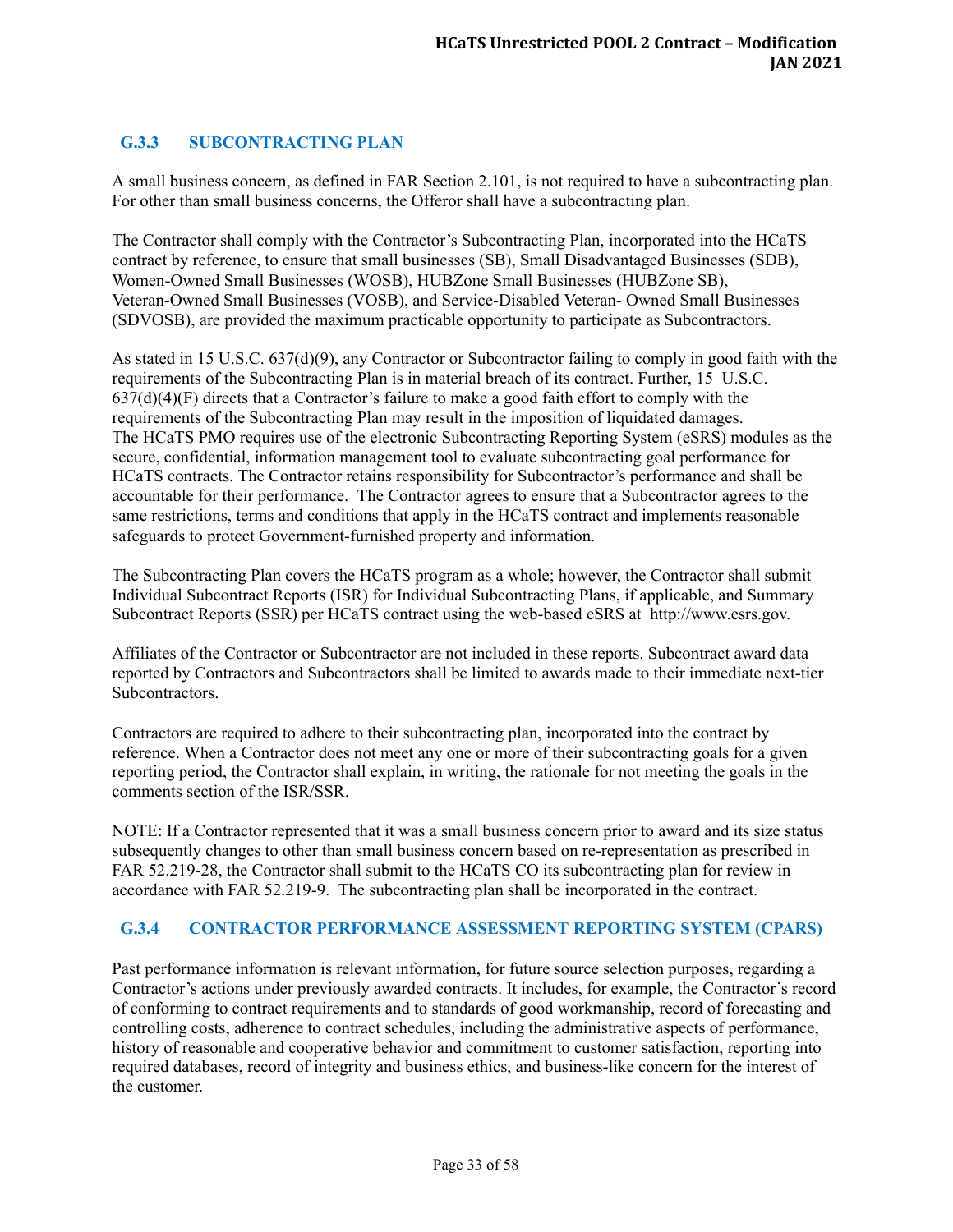The HCaTS PMO requires use of the CPARS modules as the secure, confidential, information management tool to facilitate the performance evaluation process for both HCaTS contracts and task orders awarded under HCaTS contracts. However, if a Federal agency requires an alternative past performance assessment reporting system for a specific task order(s) other than CPARS, the alternative reporting system takes precedence over CPARS.

The CHCM shall serve as a primary point-of-contact, who will be authorized access to the evaluation for review and comment for HCaTS contracts and task orders awarded under HCaTS contracts. The CHCM shall respond promptly to past performance evaluations as documented by the OCO at the task order level and the HCaTS CO for HCaTS.

In addition, the CHCM shall be required to identify an alternate contact that will be responsible for notifying the HCaTS CO in the event the primary contact is unavailable to process evaluations within the required 30-day time frame.

# <span id="page-33-0"></span>**G.3.4.1 HCATS CPARS**

The HCaTS CO will evaluate interim Contractor performance on an annual basis and final Contractor performance upon contract completion using the process and criteria in CPARS.

Evaluations of Contractor performance will be provided to the Contractor as soon as practicable after completion of the evaluation. Contractors will be given a minimum of 30 calendar days to submit comments, rebutting statements, or additional information.

Copies of the evaluations, Contractor responses, and review comments, if any, will be retained as part of the contract file, and may be used by Federal agencies to support future award decisions.

# <span id="page-33-1"></span>**G.3.4.2 TASK ORDER CPARS**

The HCaTS CO does not administer or evaluate task order performance. It is the sole responsibility of OCOs to evaluate each task order exceeding the micro-purchase threshold under HCaTS using the process and criteria in CPARS or an alternative past performance assessment reporting system. OCOs shall use CPARS for task orders awarded under HCaTS unless otherwise mandated by their Federal agency to utilize past performance systems other than CPARS.

At a minimum, the OCO shall be responsible for evaluating final Contractor performance upon task order completion.

# <span id="page-33-2"></span>**G.3.5 INSURANCE**

The insurance coverage specified in FAR Subsection 28.307-2 is the minimum insurance requirement for HCaTS. Insurance coverage applies to the HCaTS Program as a whole (i.e., this requirement is cumulative across all Pools the Contractor has been awarded an HCaTS contract under). The OCO may require additional insurance coverage or higher limits specific to a task order awarded under an HCaTS contract.

#### <span id="page-33-3"></span>**G.3.6 MERGERS, ACQUISITIONS, NOVATIONS AND CHANGE-OF-NAME AGREEMENTS**

If a Contractor merges, is acquired or recognizes a successor in interest to Government contracts when Contractor assets are transferred; or, recognizes a change in a Contractor's name; or, executes novation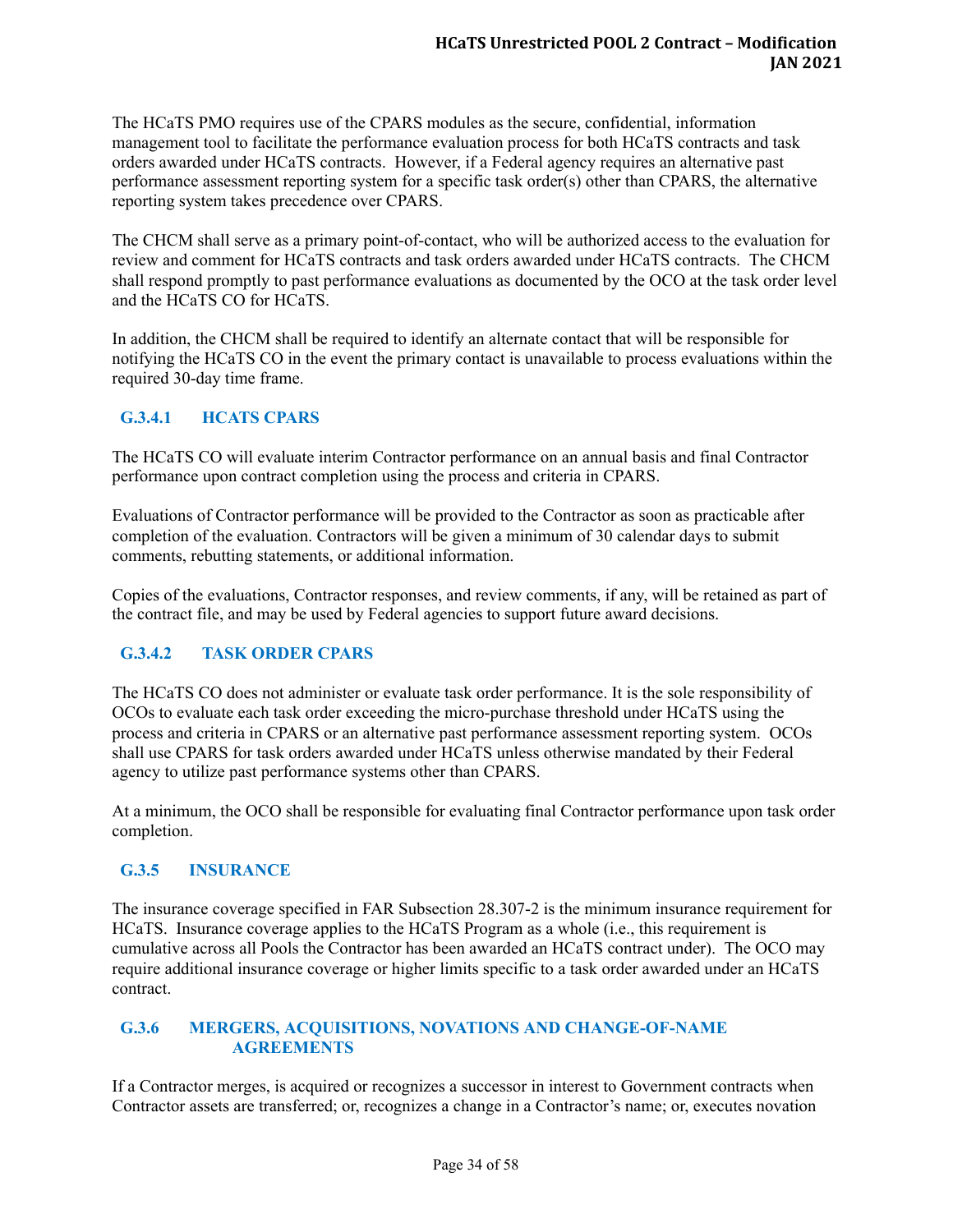agreements and change-of-name agreements by a CO other than the HCaTS CO, the Contractor shall notify the HCaTS CO and provide a copy of the novation or other agreement that changes the status of the Contractor. This notification, if applicable, applies once, sent to the HCaTS CO, and not for each HCaTS contract.

# <span id="page-34-0"></span>**G.3.7 RESPONSIBILITY AND FEDERAL AWARDEE PERFORMANCE AND INTEGRITY INFORMATION SYSTEM (FAPIIS)**

The Contractor shall maintain sufficient resources and meet the responsibility standards and Contractor qualifications set forth in FAR Part 9 to continue performance under HCaTS.

Subject to FAR 52.209-9, the Contractor shall update the information in FAPIIS on a semi- annual basis, throughout the term of HCaTS.

# <span id="page-34-1"></span>**G.3.8 VETS-4212 REPORTS**

Subject to FAR Subpart 22.13, FAR 52.222-37 and the Vietnam Era Veterans' Readjustment Assistance Act of 1972 (VEVRAA), Contractors and Subcontractors shall report annually to the Department of Labor the number of employees in their workforces and any new hires, by job category and hiring location, who are qualified covered veterans during the reporting period.

Contractors shall submit a VETS-4212 report annually to the DOL VETS-4212 website and provide confirmation to the HCaTS CO, even if the Contractor has no covered veterans or new employees to report during the reporting period. This report applies to the HCaTS Program as a whole, sent to the DOL VETS-4212 website and HCaTS CO, and not for each HCaTS contract.

# <span id="page-34-2"></span>**G.3.9 FSRS REPORTS**

Subject to FAR 52.204-10, Contractors are required to file a Federal Funding Accountability and Transparency Act (FFATA) Subaward Report by the end of the month following the month in which the Prime Contractor awards any subcontract with a value of \$25,000 or more, into the FFATA Subaward Reporting System (FSRS). This report applies for each HCaTS contract.

# <span id="page-34-3"></span>**G.3.10 POST AWARD SMALL BUSINESS PROGRAM RE-REPRESENTATION**

Subject to FAR 52.219-28, if a Contractor represented that it was a small business concern prior to award the Contractor shall re-represent its size status upon the occurrence of any of the following:

- 1. Within 30 days after execution of a novation agreement, or
- 2. Within 30 days after a merger or acquisition that does not require a novation, or
- 3. Within 60 to 120 days prior to the end of the fifth year and exercising the option thereafter.

The Contractor shall re-represent its size status in accordance with the size standard in effect at the time of this re-representation that corresponds to the North American Industry Classification System (NAICS) codes assigned to this contract (see Section H.4).

If the Contractor represented that it was other than a small business concern prior to award of this contract, the Contractor may, but is not required to, take the actions required by this section.

The Contractor shall make the representation by validating or updating all its representations in the Representations and Certifications section of the System for Award Management (SAM) and its other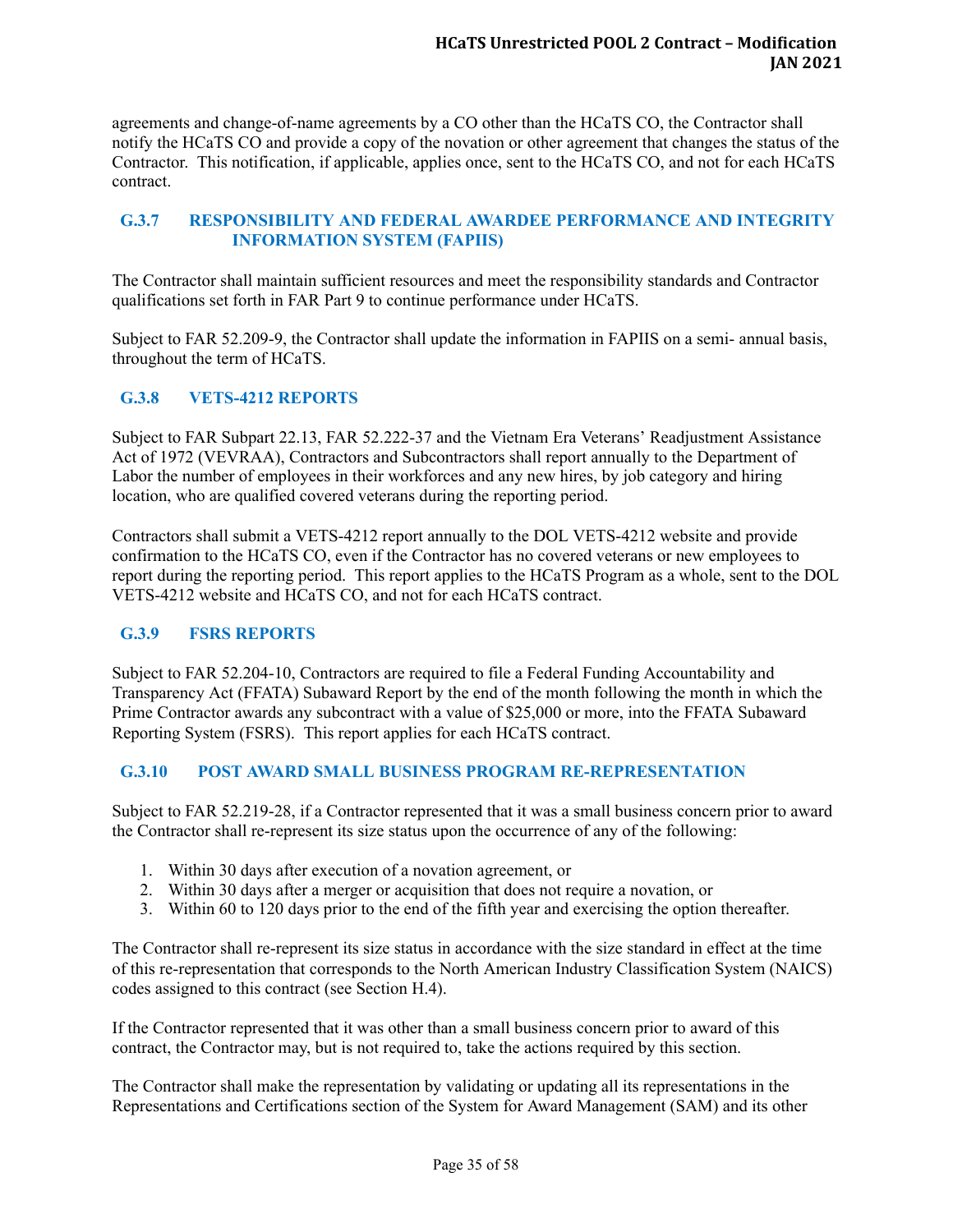data in SAM, as necessary, to ensure that they reflect the Contractor's current status. The Contractor shall notify the HCaTS CO in writing within the timeframes prescribed above that the data have been validated or updated, and provide the date of the validation or update.

# <span id="page-35-0"></span>**G.3.11 INDUSTRIAL OPERATIONS ANALYST (IOA)**

The HCaTS PMO may designate IOAs for HCaTS contracts and task orders. The IOA is a GSA Government official who assesses Contractor records and conducts Contractor Assistance Visits (CAVs) to the Contractor's place of business to assist the Contractor with task order reporting, Contract Access Fee (CAF) management, and other general contract administration functions deemed necessary by the Government.

# <span id="page-35-1"></span>**G.4 HCATS AND TASK ORDER CLOSEOUTS**

HCaTS will be closed out upon the close-out of all task orders awarded under HCaTS contracts and all CAF fees submitted.

The OCO is responsible for closing out their task orders under HCaTS. Task order closeout will be accomplished within the procedures set forth in FAR Parts 4 and 42, and other agency- specific regulatory supplements.

For cost reimbursement and time-and-material task orders, the OCO is encouraged to utilize FAR Section 42.708 to the maximum extent practicable. The Contractor agrees to cooperate with the OCO to close out task orders as soon as practical. The Contractor shall report all task order close outs in the CPRM (see Section G.3.2.5).

# <span id="page-35-2"></span>**G.5 OPTION DETERMINATION**

After the initial ordering period, in recognition of exceptional contract and task order performance the HCaTS PMO may exercise a five-year option period in accordance with FAR 52.217-9; if necessary, the ordering period will be extended for additional six months in accordance with FAR 52.217-8.

#### **(END OF SECTION G) PART I: THE SCHEDULE SECTION H: SPECIAL CONTRACT REQUIREMENTS**

# <span id="page-35-4"></span><span id="page-35-3"></span>**H.1 RESERVED H.2 OBSERVANCE OF FEDERAL HOLIDAYS**

The Contractor shall observe Federal holidays and other days identified in this section unless otherwise indicated in individual task orders. The Government observes the following days as holidays:

- 1. New Year's Day
- 2. Birthday of Martin Luther King, Jr.
- 3. Washington's Birthday
- 4. Memorial Day
- 5. Independence Day
- 6. Labor Day
- 7. Columbus Day
- 8. Veterans Day
- 9. Thanksgiving Day
- 10. Christmas Day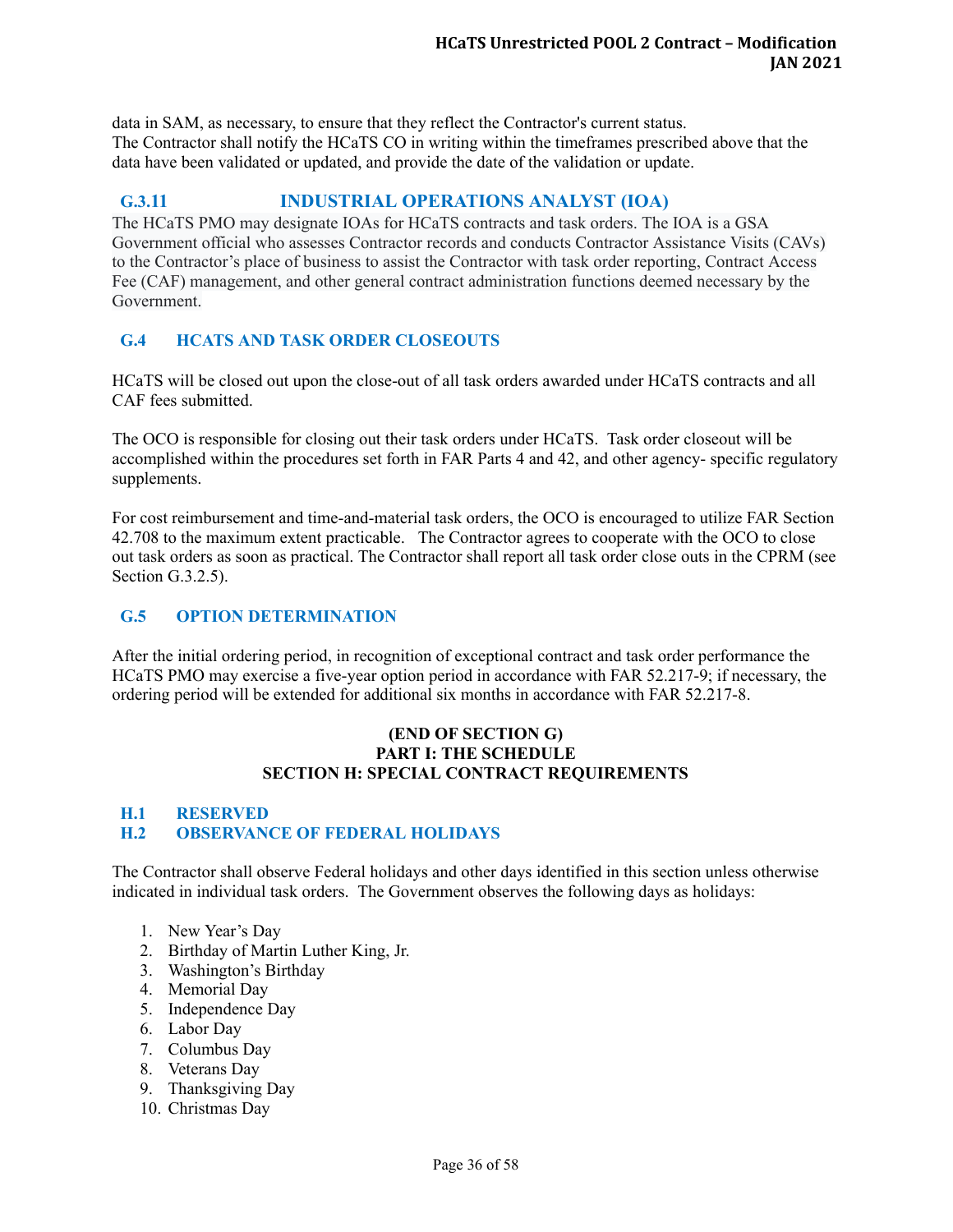In addition to the days designated as holidays, the Federal government may also observe any day designated by Federal Statute, Executive Order or Presidential Proclamation.

#### <span id="page-36-0"></span>**H.3 ORDERING PROCEDURES**

All task orders under HCaTS contracts shall:

- 1. Be solicited and awarded by an OCO with a Delegation of Procurement Authority (DPA) (see Section G.2.4), and
- 2. Be within the scope of Section C and all other terms and conditions of the HCaTS contract, and
- 3. Identify the HCaTS labor categories and Standard Occupational Classifications (see Section B.2.1 and Attachment J.1 {Standardized Labor Categories}), and
- 4. Be solicited and awarded under the proper NAICS Code and corresponding Contract
- 5. Number (see Section H.4), and
- 6. Identify the proper Product Service Code (see Section H.5), and
- 7. Comply with the ordering procedures in FAR Section 16.505 and other applicable agency-specific regulatory supplements.

The OCO shall tailor all optional clauses, provisions, and other applicable terms and conditions specific to the task order solicitation and award. The OCO is also encouraged to take into consideration the current version of the Human Capital Assessment and Accountability Framework (HCAAF) when defining the scope of their task order.

All costs associated with the preparation, presentation, and discussion of the Contractor's proposal in response to a task order solicitation will be at the Contractor's sole and exclusive expense and each task order will be funded by the ordering agency at the task order level.

# <span id="page-36-2"></span><span id="page-36-1"></span>**H.4 NORTH AMERICAN INDUSTRY CLASSIFICATION SYSTEM (NAICS) H.4.1 HCATS NAICS CODES**

HCaTS is comprised of two separate Government-Wide Multiple Award, Indefinite Delivery, Indefinite Quantity (MA-IDIQ) task order contracts that span eight NAICS Codes.

NAICS Codes are grouped into two separate Pools based on two separate small business size standards (\$12M and \$16.5M). Each Pool will have multiple IDIQ task order contract under it. All NAICS codes within a given Pool can be used to represent the predominant NAICS Code for any given task order solicited and awarded under an HCaTS SB contract.

NAICS Codes and small business size standards are periodically updated and revised by the SBA. If the SBA revises a HCaTS contracts' NAICS Code and small business size standard, the HCaTS CO may update the contracts to reflect the updated NAICS Code and small business size standard.

Due to Federal Procurement Data System-Next Generation (FPDS-NG) system limitation, only one NAICS Code can be assigned to a contract in FPDS-NG reports; the predominant NAICS Codes will be used for the task orders' FPDS-NG reports. The table below identifies the HCaTS Pool 2 NAICS Code assignments. The predominant NAICS Code is shown in bold underline:

# **POOL 2: \$16.5M SMALL BUSINESS SIZE STANDARD**

NAICS CODE NAICS TITLE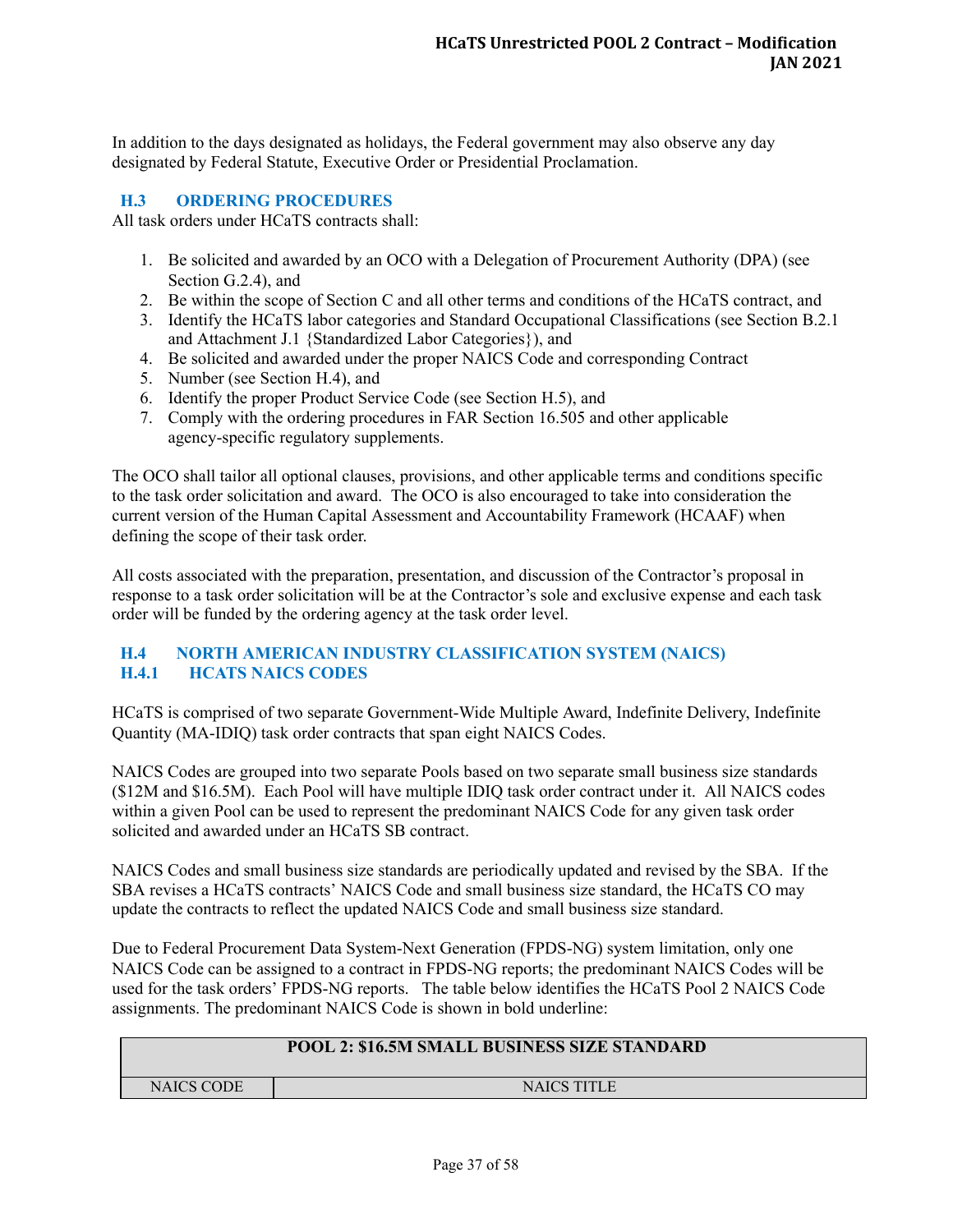| 541611 | Administrative Management and General Management Consulting Services |
|--------|----------------------------------------------------------------------|
| 541612 | <b>Human Resources Consulting Services</b>                           |
| 541613 | <b>Marketing Consulting Services</b>                                 |
| 541618 | <b>Other Management Consulting Services</b>                          |
| 611710 | <b>Educational Support Services</b>                                  |

NOTE: Definitions for each NAICS Title can be found at http://www.census.gov/cgi-bn/sssd/naics/naicsrch

# <span id="page-37-0"></span>**H.4.2 PREDOMINANT TASK ORDER NAICS CODE DETERMINATION**

The OCO is responsible for determining which predominant NAICS Code applies to a task order solicitation. The NAICS Code selected determines the corresponding Pool in accordance with Section H.4.2. Each Pool will have a list of eligible Contractors that qualify to receive solicitations and task order awards.

Ordering procedures in FAR Section 16.505 apply. If the solicitation could be classified in two or more NAICS Codes with different size standards, the OCO shall apply the NAICS Code for the industry accounting for the greatest percentage of anticipated task order dollar value.

# <span id="page-37-1"></span>**H.5 PRODUCT SERVICE CODE (PSC)**

The PSC represents what products, services, and/or research and development (R&D) was purchased by the Federal government for each task order award reported in FPDS-NG.

The scope of HCaTS spans across many PSCs; however, the predominant PSC selected must be based on the predominant service that is being purchased.

The Contract Payment Reporting Module (CPRM) reporting system facilitates compliance with proper PSC reporting for all Federal agencies, including DoD's taxonomy for the acquisition of services that maps PSCs into six separate Portfolio Groups, such as: Knowledge Based Services; Facility Related Services; Transportation Services; Medical Services, Electronics & Communication Services; and, Equipment Related Services.

<span id="page-37-2"></span>The OCO shall identify the PSC in the task order solicitation and report the PSC in FPDS-NG. The Contractor shall enter the PSC in the CPRM for each task order award. **H.6 ACCREDITATIONS**

All accreditations are optional; however, Contractors are encouraged to acquire these accreditations.

# <span id="page-37-3"></span>**H.6.1 ADEQUATE ACCOUNTING SYSTEM**

An adequate accounting system is a system that is approved by the HCaTS CO, in consultation with the Defense Contract Audit Agency (DCAA) or a Cognizant Federal Agency (CFA) and provides for the proper segregation, identification, accumulation, and allocation of direct and indirect costs for government procurements.

At the Contractor's request, the HCaTS CO make the adequacy determination on the Contractor's accounting system; if approved by HCaTS CO, the Contractor shall notify the HCaTS CO and designated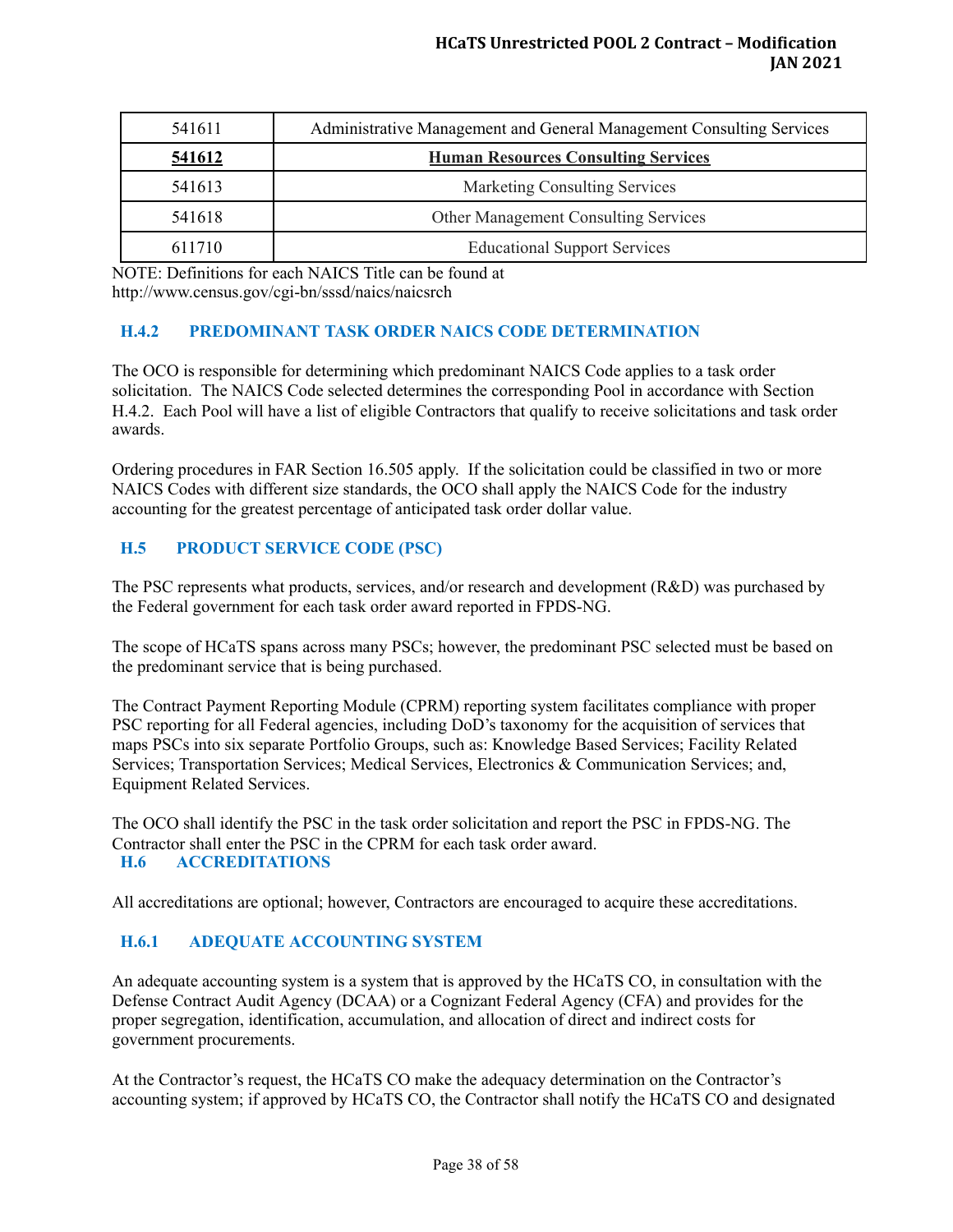OCO(s) for affected task orders, in writing, if there are any changes in the status of its adequate accounting system and provide the reasons for the change and copies of audit reports, as applicable. Only those Contractors that maintain an adequate accounting system, as approved by the HCaTS CO, shall be eligible for cost reimbursable task order awards.

At the task order level, the OCO has the authority for the determination of cost or price fair and reasonableness. The OCO may make the adequacy determination or require the Contractor to maintain an acceptable accounting system that will permit timely development of all necessary cost data in the form required by the proposed contract type.

# <span id="page-38-0"></span>**H.6.2 ACCEPTABLE ESTIMATING SYSTEM**

An acceptable estimating system is a system that has been audited by the Defense Contract Management Agency (DCMA) or any Cognizant Federal Agency (CFA), and meets the requirements specifies in 48 CFR 252.215-7002 (Cost Estimating System Requirements).

An acceptable estimating system is not mandatory; however, Contractors are encouraged to maintain an acceptable estimating system for the entire ordering period of their HCaTS contract.

#### <span id="page-38-1"></span>**H.6.3 APPROVED PURCHASING SYSTEM**

An approved purchasing system means the Contractor's purchasing system has been audited under Contractor Purchasing System Review (CPSR) in accordance with FAR Subpart 44.3 (Contractors Purchasing Systems Reviews).

An approved purchasing system is not mandatory; however, Contractors are encouraged to maintain an approved purchasing system for the entire ordering period of its HCaTS contract.

#### <span id="page-38-2"></span>**H.6.4 FORWARD PRICING RATE AGREEMENTS (FPRA), FORWARD PRICING RATE RECOMMENDATIONS (FPRR), AND AUDITED BILLING RATES**

An FPRA, FPRR and Audited Billing Rates are not mandatory; however, Contractors are encouraged to have them audited by DCAA, DCMA or any other CFA for the entire ordering period of their HCaTS contract (IAW FAR Part 42.704 and FAR 42.17).

For Time-and-Material, Labor-Hour, and Cost Reimbursement (all types) task orders solicited and awarded under HCaTS contracts, Contractors are encouraged to execute an FPRA and/or audited billing rates to the maximum extent practicable. Contractors may use FPRRs when an FPRA has not been negotiated.

#### <span id="page-38-3"></span>**H.6.5 EARNED VALUE MANAGEMENT SYSTEM (EVMS)**

An EVMS, as defined in FAR Part 2.101, is not mandatory; however, Contractors are encouraged to have an EVMS during the entire ordering period of their HCaTS contract.

#### <span id="page-38-4"></span>**H.6.6 INTERNATIONAL ORGANIZATION FOR STANDARDIZATION (ISO) 9001:2008/2015 CERTIFICATION**

The ISO 9001:2008/2015 Certification specifies requirements for a quality management system to demonstrate the Contractor's ability to consistently meet the customers' requirements as well as statutory and regulatory requirements.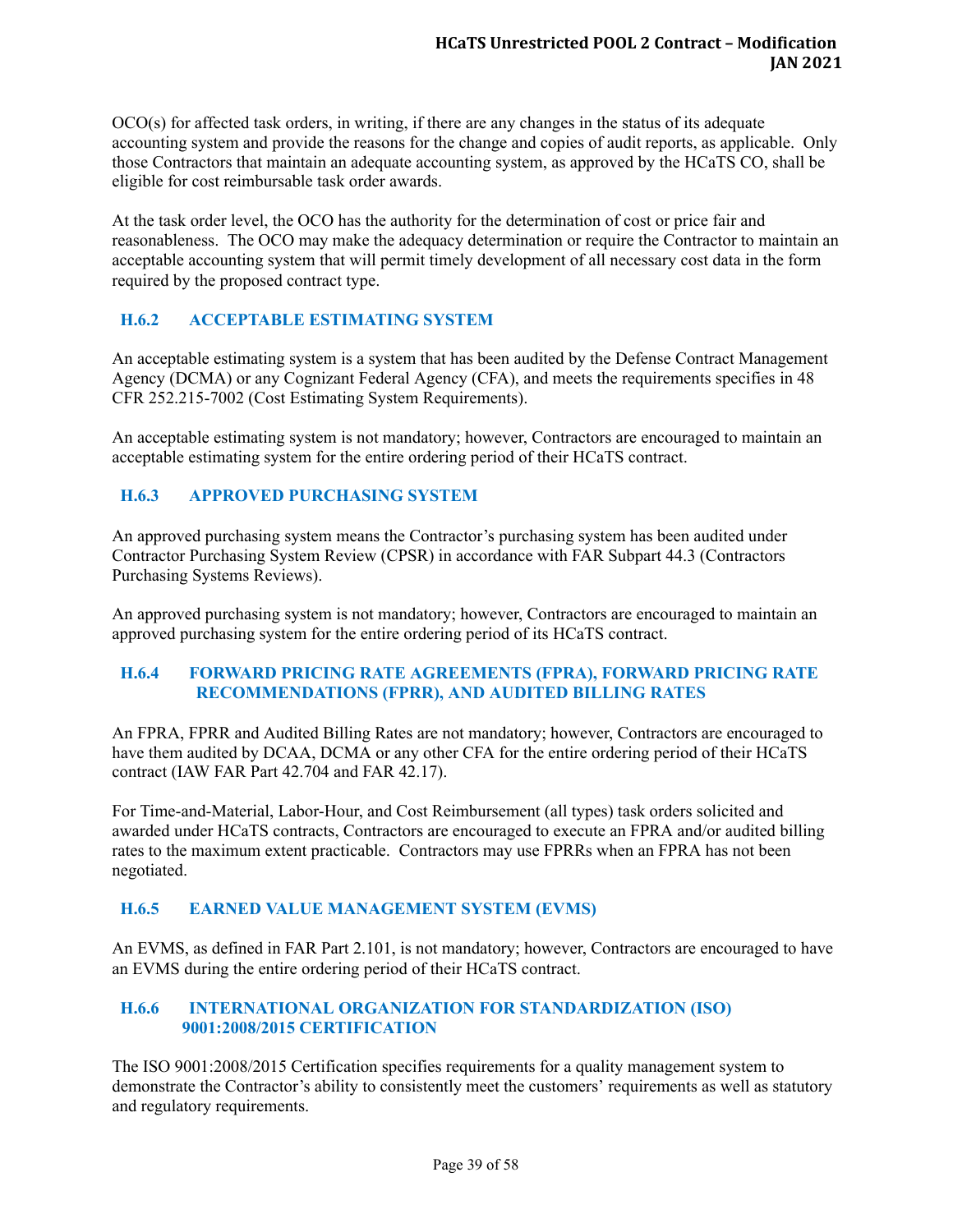The ISO 9001:2008/2015 Certification is not mandatory; however, Contractors are encouraged to maintain the certification during the entire ordering period of their HCaTS contract.

#### <span id="page-39-0"></span>**H.6.7 INTERNATIONAL ORGANIZATION OF STANDARDIZATION/INTERNATIONAL ELECTROTECHNICAL COMMISSION (ISO/IEC) 27001:2013 CERTIFICATION**

The ISO/IEC 27001:2013 Certification specifies the requirements for establishing, implementing, maintaining and continually improving an information security management system within the context of the organization. It also includes requirements for the assessment and treatment of information security risks tailored to the needs of the organization.

An ISO/IEC 27001:2013 Certification is not mandatory; however, Contractors are encouraged to have ISO/IEC 27001:2013 Certification during the entire ordering period of their HCaTS contract.

#### <span id="page-39-1"></span>**H.7 COST ACCOUNTING STANDARDS (CAS)**

The CAS are a set of 19 standards and rules promulgated by the Government for use in determining costs on procurements and for Contractors to disclose in writing and follow consistently their cost accounting practices.

The Contractor and its Subcontractors may be subject to "full" CAS coverage which requires all 19 standards, "modified" CAS coverage which requires Standards 401, 402, 405, and 406, or be "exempt" from CAS coverage under 48 CFR 9903.201-1 and 48 CFR 9903.201-2. Also, a Contractor under "full" coverage is not subject to a standard where it does not apply.

When a Contractor is subject to CAS, the Contractor shall comply with CAS coverage for task orders awarded under its HCaTS contract.

When a Contractor is subject to CAS, the Contractor shall maintain CAS compliance by DCAA or any other CFA other than DCAA for the entire ordering period of its HCaTS contract. The Contractor shall notify the HCaTS CO and designated OCO(s) for affected task orders, in writing, if there are any changes to its CAS Disclosure Statements, Administration of CAS, or Cost Accounting Practice Changes, and provide the reason(s) for the change and copies of audit reports, as applicable.

CAS does not apply to task orders and subcontracts for the acquisition of commercial items under FAR Part 12 or when task orders and subcontracts are firm-fixed-price or fixed-price with economic price adjustment provided that the price adjustment is not based on actual costs incurred.

#### <span id="page-39-2"></span>**H.8 MEANINGFUL RELATIONSHIP COMMITMENT LETTERS (MRCL)**

If applicable, an MRCL establishes the relationship and commitments of performance for Contractors who share accreditations from other affiliates, divisions, or subsidiaries within a Contractor's internal corporate structure.

If applicable, the Contractor shall maintain and honor each MRCL for the entire ordering period of its HCaTS contract. The Contractor shall notify the HCaTS CO and designated OCO(s) for affected task orders, in writing, if there are any changes in the status of its internal corporate relationships or commitments and provide the reason(s) for the change.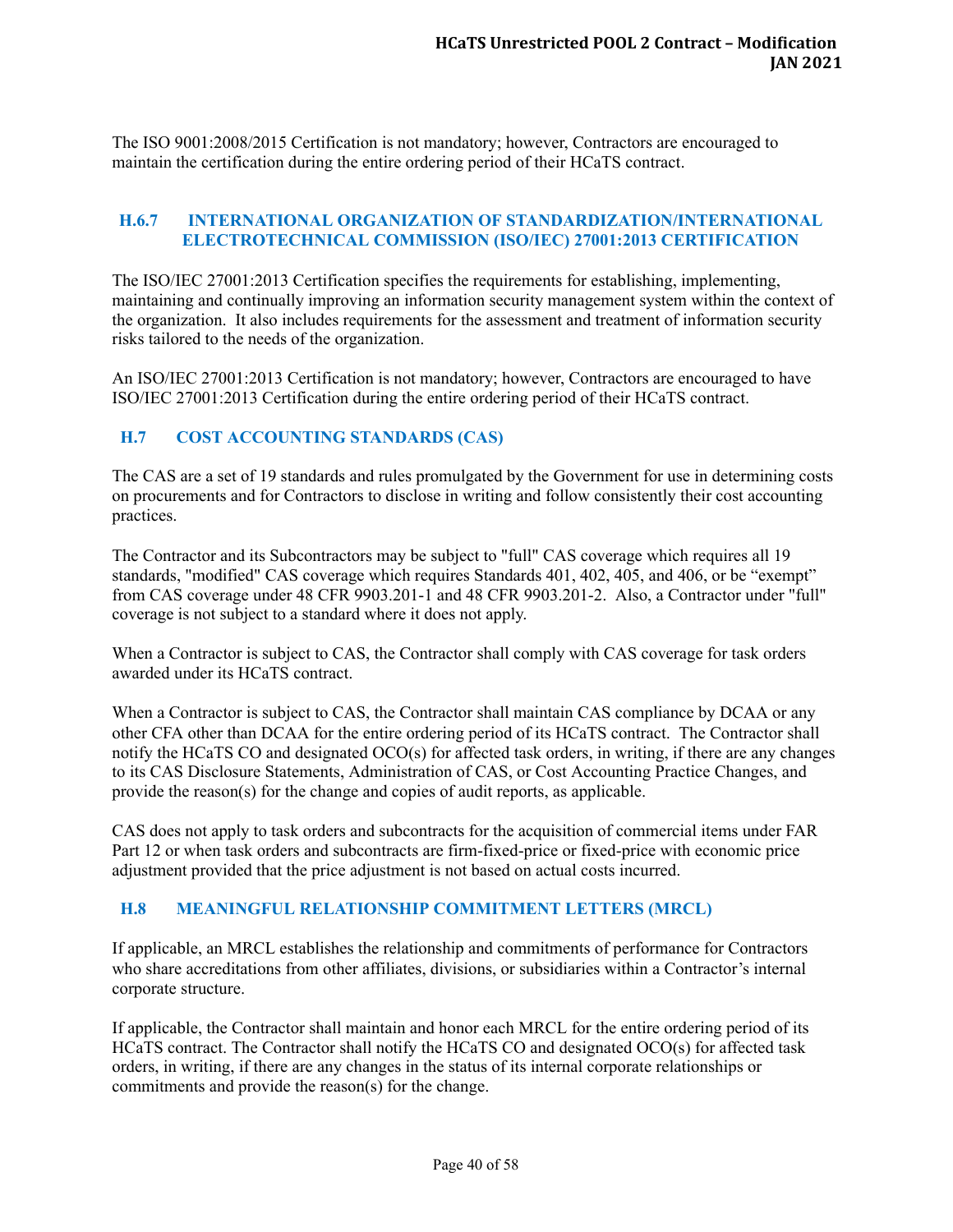If applicable, the Contractor's MRCLs are incorporated by reference into the HCaTS contract and the HCaTS PMO will provide MRCLs to the OCO upon request.

#### <span id="page-40-0"></span>**H.9 PROFESSIONAL EMPLOYEE COMPENSATION PLAN**

The Government is concerned with the quality and stability of the work force to be employed on an HCaTS contract. Professional compensation that is unrealistically low or not in reasonable relationship to the various job categories may impair the Contractor's ability to attract and retain competent professional service employees or may be viewed as evidence of failure to comprehend the complexity of future task order requirements.

The Contractor's professional employee compensation plan is incorporated by reference and made a part of the HCaTS contract.

The Contractor shall notify the HCaTS CO and designated OCO(s) for affected task orders, in writing, if there are any changes in the status of their professional employee compensation plan and provide the reason(s) for the change and copies of the new professional employee compensation plan, as applicable.

# <span id="page-40-1"></span>**H.10 UNCOMPENSATED OVERTIME POLICY**

Uncompensated overtime means the hours worked without additional compensation in excess of an average of 40 hours per week by direct charge employees who are exempt from the Fair Labor Standards Act. Compensated personal absences such as holidays, vacations, and sick leave shall be included in the normal workweek for purposes of computing uncompensated overtime hours.

Task Orders may be subject to FAR 52.237-10 when services to be required are on the basis of the number of hours to be provided; therefore, the labor rate charged to the Government shall be adjusted accordingly for the hours worked without additional compensation in excess of an average of 40 hours per week by direct charge employees who are exempt from the Fair Labor Standards Act.

The Contractor's uncompensated overtime policy is incorporated by reference and made a part of the HCaTS contract.

The Contractor shall notify the HCaTS CO and designated OCO(s) for affected task orders, in writing, if there are any changes in the status of its uncompensated overtime policy and provide the reason(s) for the change and copies of the new uncompensated overtime policy, as applicable.

# <span id="page-40-2"></span>**H.11 SECURITY CLEARANCE REQUIREMENTS**

The OCO shall tailor security requirements (both facility and employee), clauses, provisions, and other applicable terms and conditions specific to each task order's solicitation and award.

Only those Contractors that meet the required security clearance levels on individual task order solicitations are eligible to compete for such task orders.

In general, all necessary facility and employee security clearances shall be at the expense of the Contractor. In some cases, Government offices that conduct background investigations do not have a means for accepting direct compensation from Contractors and instead charge Federal agencies for the background investigations. In these cases, the Contractor shall be flexible in establishing ways of reimbursing the Government for these expenses. The individual task order shall specify the terms and conditions for reimbursement, if any, for obtaining security clearances. The Contractor shall comply with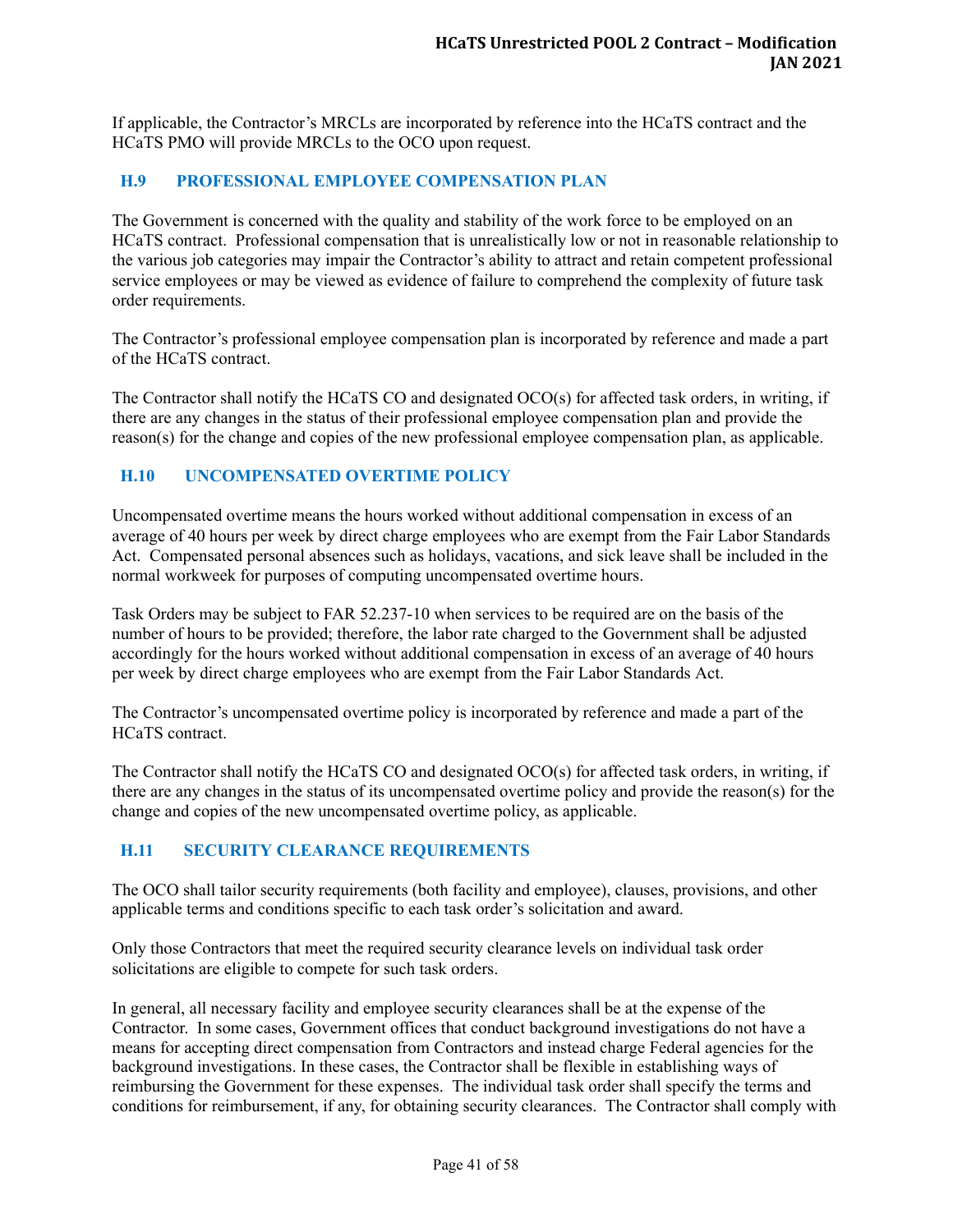all security requirements in task orders awarded under its HCaTS contract.

# <span id="page-41-0"></span>**H.11.1 FACILITY CLEARANCE LEVEL (FCL)**

An FCL is when a Contractor's facility is eligible for access to classified information at the Confidential, Secret, or Top Secret level. The FCL includes the execution of a Department of Defense (DoD) Security Agreement (DD Form 441 and DD Form 441-1) and Certificate Pertaining to Foreign Interests (SF 328).

Under the terms of an FCL agreement, the Government agrees to issue the FCL and inform the Contractor as to the security classification of information to which the Contractor will have access. The Contractor, in turn, agrees to abide by the security requirements set forth in the National Industrial Security Program Operating Manual, commonly referred to as the NISPOM.

There are no mandatory levels of facility security clearance for Contractors under their HCaTS contracts; however, task orders may require an FCL at any level.

#### <span id="page-41-1"></span>**H.11.2 EMPLOYEE SECURITY CLEARANCE**

Security clearances for Contractor employees, including Subcontractor employees, may require Confidential, Secret, Top Secret, Agency-Specific Clearances, and/or Special Background Investigations for Sensitive Compartmented Information or Special Access Programs. In such cases, the Contractor, at its own expense, is responsible for providing and maintaining personnel with the appropriate security clearances to ensure compliance with Government security regulations, as specified in the individual task order.

The Contractor shall fully cooperate on all security checks and investigations by furnishing requested information to verify the Contractor employees' trustworthiness and suitability for the position. Task orders containing classified work may also include a Contract Security Classification Specification, (i.e., DD Form 254 or civilian agency equivalent).

The Government has full and complete control over granting, denying, withholding or terminating security clearances for employees. The granting of a clearance shall not prevent, preclude, or bar the withdrawal or termination of any such clearance by the Government.

#### <span id="page-41-2"></span>**H.11.3 HOMELAND SECURITY PRESIDENTIAL DIRECTIVE 12 (HSPD-12)**

When a Contractor or their Subcontractors are required to have physical access to a Federally- controlled facility or access to a Federal information system, the Contractor shall comply with agency personal identity verification procedures in task orders that implement HSPD-12.

#### <span id="page-41-3"></span>**H.12 SUSTAINABILITY**

HCaTS seeks to benefit from the use of sustainable management practices by Contractors including tracking and seeking continual reductions in energy usage, greenhouse gas emissions, water consumption, solid waste and hazardous waste, and other relevant environmental impacts and associated costs.

Use of these sustainable management practices results in lower environmental impacts of delivered products and services, helping customers meet sustainable acquisition requirements under Executive Order 13514: Federal Leadership in Environmental, Energy and Economic Performance, and its precursors, successors and related regulations. Public disclosures of environmental impacts and sustainable management practices have been associated with increased operational efficiency, lower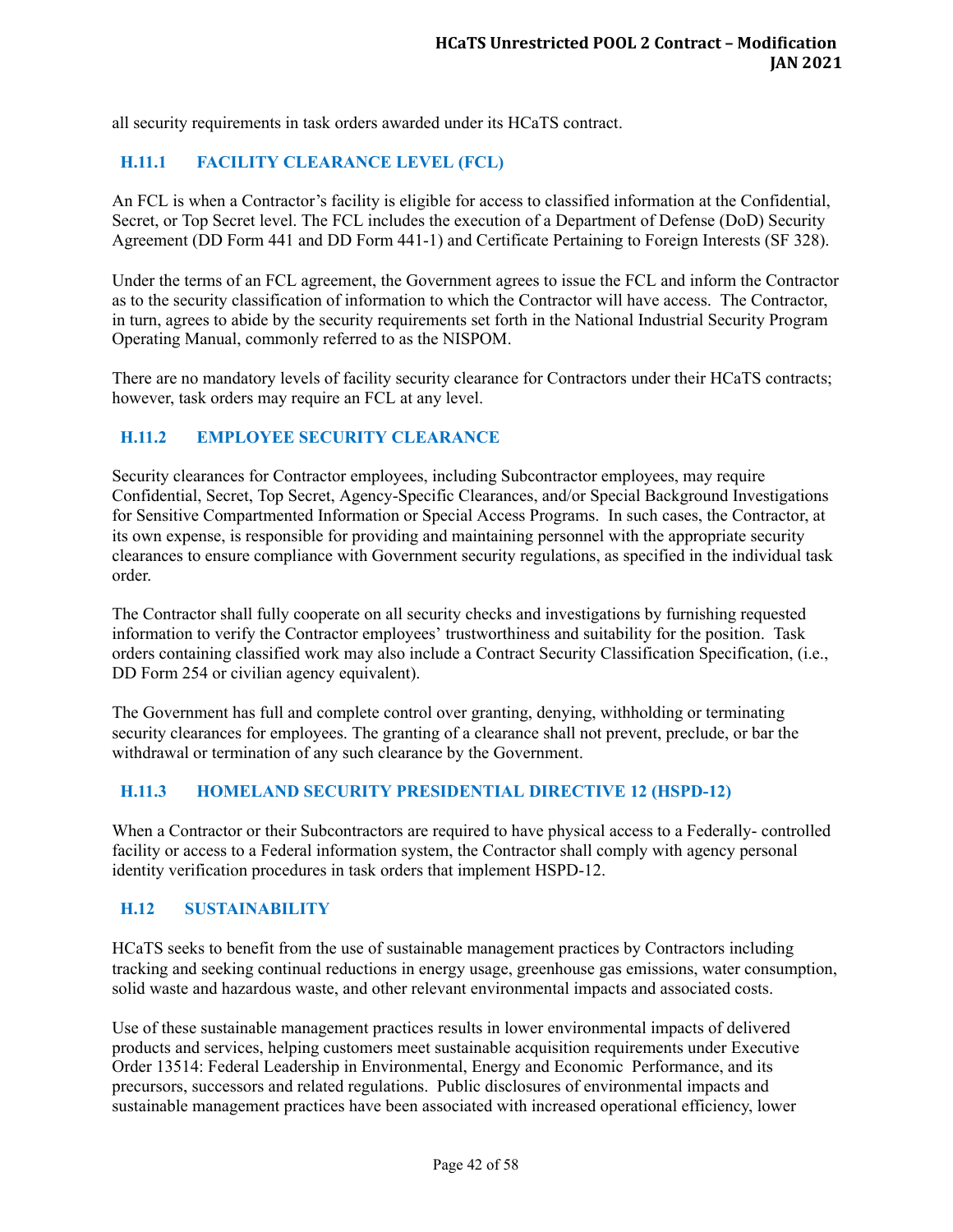overhead costs, and reduced supply chain and other business risks for disclosing companies.

Sustainability disclosures can help OCOs understand the major environmental impacts of procured products and services, familiarize themselves with the available strategies for reducing these impacts, and design projects and task order requirements which incorporate these strategies.

HCaTS encourages Contractors to provide the location(s) (Internet URL(s)) of one or more sources of publicly available information regarding its company-wide environmental impacts and sustainable management practices (sustainability disclosures) on the Contractor's HCaTS webpage. In making sustainability disclosures, the Contractor is requested to utilize existing, widely recognized third-party sustainability reporting portals and services such as the Global Reporting Initiative (GRI) Sustainability Disclosure Database (database of corporate social responsibility {CSR} reports) and the Carbon Disclosure Project (CDP) Climate Change and Water Disclosure Questionnaires.

These sustainability-related standards, including estimates of the lifecycle costs and environmental impacts of proposed solutions, may apply at the task order level.

# <span id="page-42-0"></span>**H.13 PROPRIETARY SOLUTIONS**

Contractors are discouraged from proposing proprietary solutions in response to HCaTS task order requirements that necessitate the Contractor's proprietary process, system, maintenance, and/or solution that would prevent competition at a future point or require sustained and non- competitive support.

If a proprietary solution is proposed by a Contractor for a given task order requirement, the Contractor shall mark its proposal accordingly and make it clear to the OCO all limitations and costs associated with the solution.

#### <span id="page-42-1"></span>**H.14 PARTNERING**

The HCaTS PMO intends to encourage the foundation of a cohesive partnership between the HCaTS Contractors, HCaTS PMO, and Federal agency customers to identify and achieve reciprocal goals, with effective and efficient customer-focused service, in accordance with the terms and conditions of HCaTS.

Failure to attend meetings, maintain an HCaTS webpage, or otherwise not comply with this section may result in activation of Dormant Status (see Sections H.25).

#### <span id="page-42-2"></span>**H.15 MEETINGS**

From time to time, the Government may require Contractor attendance, including the attendance of Contractor Key Personnel, to meetings at various locations.

Meetings may be virtual, in-person at a Government facility, a commercial conference center, or a mutually agreed upon Contractor facility on a rotational basis, as determined by the Government. Follow-up meetings may be held periodically throughout the term of HCaTS in order to assess performance against the goals and to reinforce partnering principles.

The HCaTS PMO may require up to four HCaTS Program Management Review (PMR) meetings per year. The goal of the PMR meetings are to provide a platform for Contractors, HCaTS PMO, and other agency representatives to communicate current issues, resolve potential problems, discuss business and marketing opportunities, review future and ongoing GSA and Government-wide initiatives, and address HCaTS fundamentals. Any Contractor costs associated to PMR meetings shall be at no direct cost to the Government.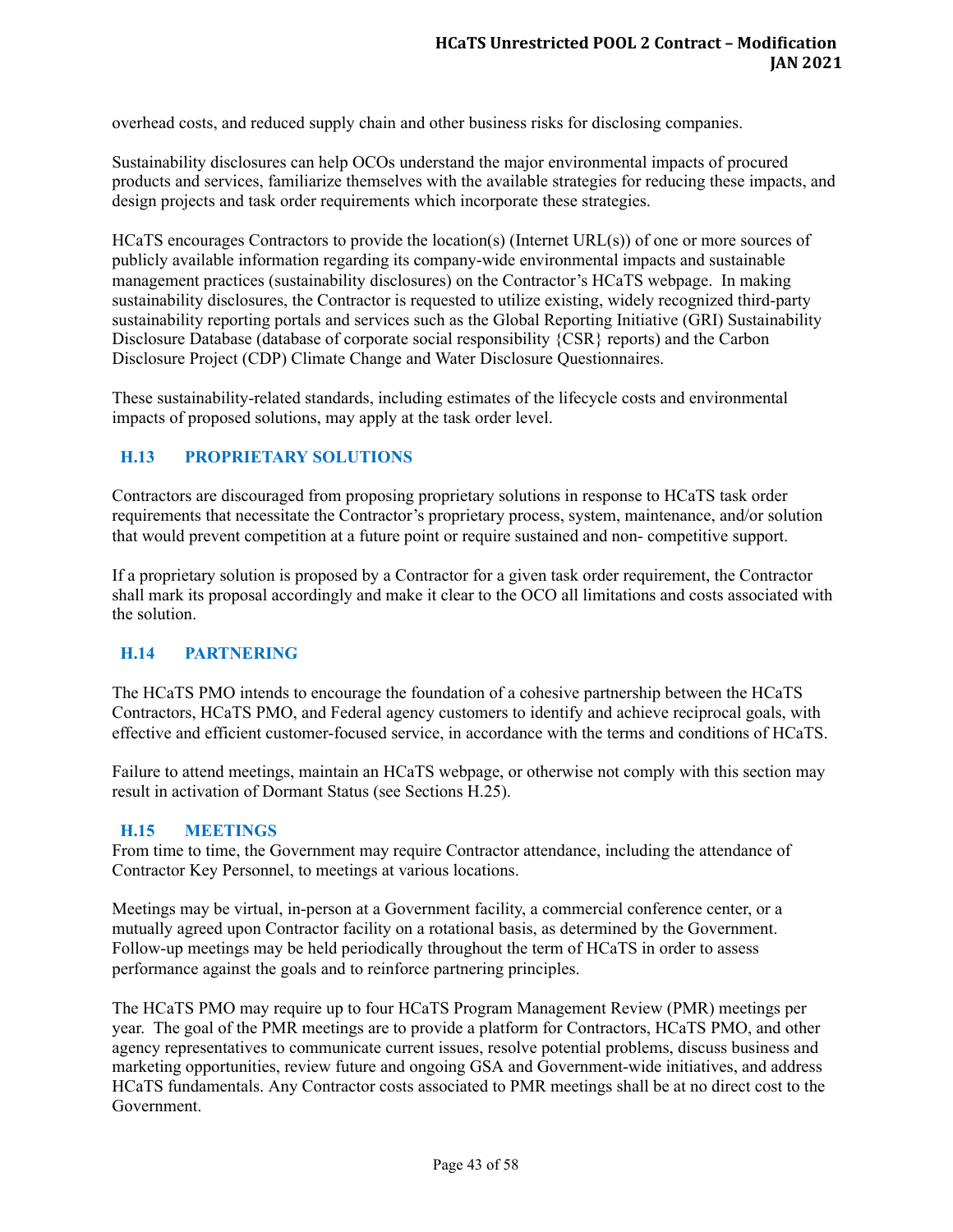# <span id="page-43-0"></span>**H.16 HCATS PMO WEBSITE**

The HCaTS PMO will establish an HCaTS PMO website for the purposes of informing our customers, stakeholders, and the general public of the attributes and procedures of HCaTS and HCaTS SB.

The HCaTS PMO website will include, but not be limited to, the following:

- 1. General overview of the attributes of HCaTS and HCaTS SB, and
- 2. The HCaTS and HCaTS SB conformed contracts (Sections A through K), and
- 3. Government points-of-contacts (POCs) information (names, titles, phone numbers, and email addresses), and
- 4. Contractor Key Personnel POC information (names, titles, phone numbers, and email addresses), and
- 5. List of contract numbers, company names by Pool and MA-IDIQ task order contracts, and direct POC for issuing task order solicitations by an OCO, and
- 6. Delegation of Procurement Authority (DPA) process for the OCO, and
- 7. HCaTS and HCaTS SB training and ordering guides, and
- 8. Sample procurement templates for the OCO, and
- 9. Scope review process for the OCO, and
- 10. Statistical information by Federal agency and Contractor, and
- 11. Links to other mandatory websites for reporting purposes or ordering procedures, and
- 12. List of Contractors not eligible for solicitations and awards due to Dormant Status, if necessary, and
- 13. Frequently asked questions.

# <span id="page-43-1"></span>**H.17 CONTRACTOR HCATS WEBPAGE**

Within 30 calendar days of the Notice to Proceed, the Contractor shall develop and maintain a current, publicly available webpage accessible via the Internet throughout the ordering period of its HCaTS contract and task orders awarded under its HCaTS contract. The Contractor shall make its HCaTS webpage Rehabilitation Act Section 508 compliant.

The purpose of the webpage is for the Contractor to communicate with potential customers regarding the Contractor's ability to provide the awarded services under HCaTS.

At a minimum, this webpage shall include, but is not limited to, the following:

- 1. Link to the HCaTS PMO website, and
- 2. General overview of HCaTS, and
- 3. HCaTS-related marketing materials and news releases, and
- 4. Contractor capabilities for HCaTS, and
- 5. Contractor Key Personnel POC information (names, titles, phone numbers, and email addresses), and
- 6. The HCaTS conformed contract (Sections A through K) and all modifications issued within thirty (30) days in pdf, and
- 7. DUNS Number, and
- 8. Sustainability Disclosures, if any.

#### <span id="page-43-2"></span>**H.18 MARKETING**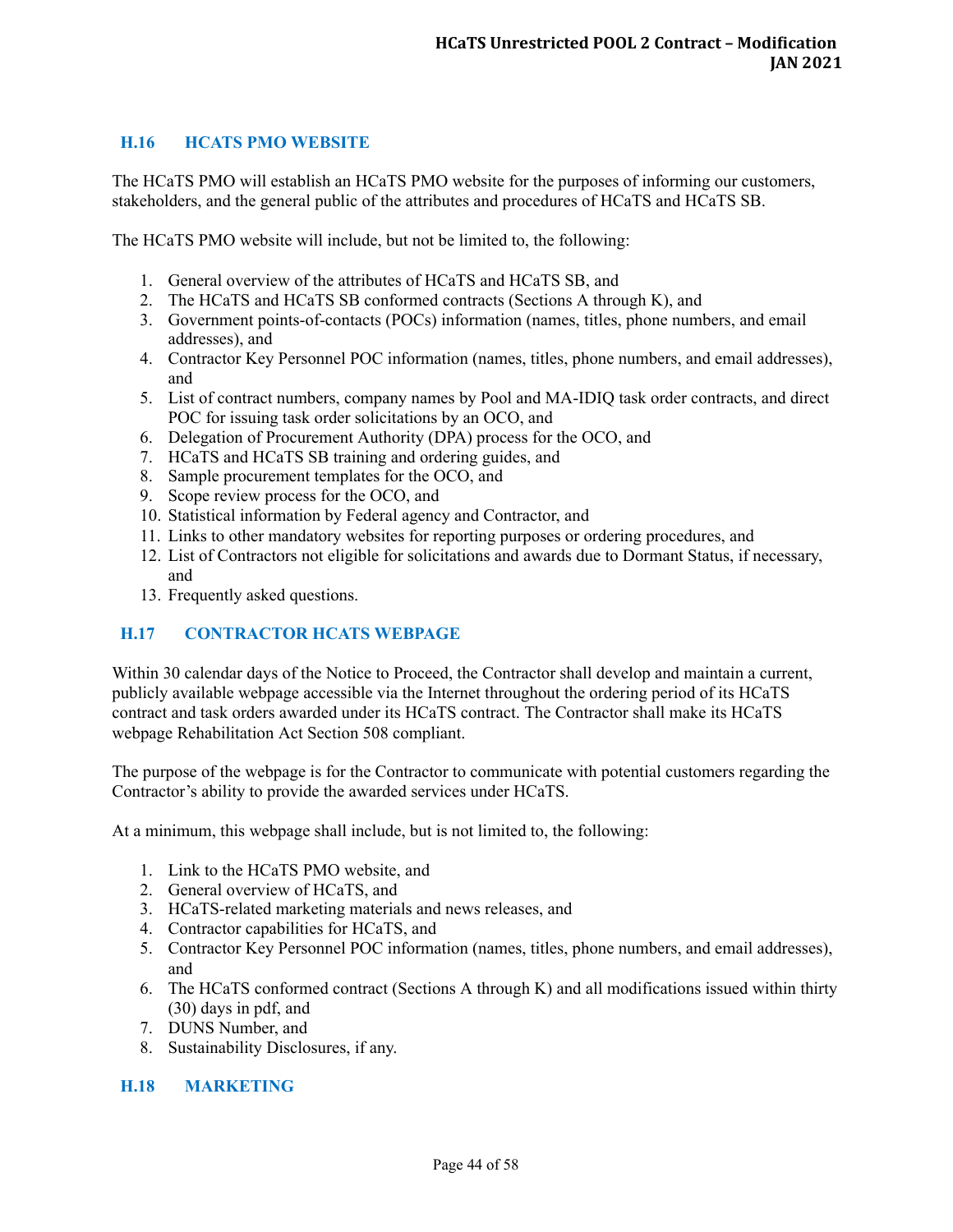The Contractor shall maintain participation by actively pursuing work and competing for task order solicitations under HCaTS.

The Contractor may develop company-specific HCaTS brochures for distribution at trade shows, conferences, seminars, etc., and distribute printed materials to enhance awareness of HCaTS.

The Contractor may participate in various conferences and trade shows to facilitate outreach efforts for Federal agency customers and to aid in the marketing of HCaTS.

All marketing, promotional materials, and news releases in connection with HCaTS contracts or task order awards under HCaTS contracts, including information on the Contractor's HCaTS webpage, may be co-branded with marks owned or licensed by the Contractor and HCaTS PMO, as long as the Contractor complies with GSAR Subsection 552.203-71.

The Government reserves the right to review and approve any marketing, promotional materials, or news releases by a Contractor that are HCaTS-related, including information on the Contractor's HCaTS webpage.

# <span id="page-44-0"></span>**H.19 MINIMUM TASK ORDER AWARDS OR ESTIMATED VALUE**

Starting from the date of the HCaTS Notice-to-Proceed, the Contractor shall attain a minimum of three task order awards; or, a total task order estimated value of \$1.5M (total estimated value of all task orders inclusive of all options); or, show a good faith effort in responding to competitive solicitations released under the Contractor's respective Pool(s) prior to the exercise of Option I under its HCaTS contract.

In the event a Contractor is On-Ramped after original contract award, the number of expected task order awards to be attained shall be proportionate with the amount of time spent on the contract in the base period. For example, if the Contractor is On-Ramped to the contract in Year 1, the Contractor would be expected to attain a minimum of two task order awards or total task order estimated value of \$1M, or show a good faith effort in responding to competitive solicitations released under the Contractor's respective Pool(s) from the time it was On-Ramped prior to the exercise of Option I.

Failure to attain the expected number of task order awards, estimated value, or respond to competitive solicitations released under the Contractor's respective Pool(s) from the time it was On-Ramped prior to the exercise of Option I may result in Dormant Status. The Government may or may not exercise the option period if a contractor does not meet the above criteria. Exercising the option period is subject to FAR clause 52.217-8 and FAR clause 52.217-9.

# <span id="page-44-1"></span>**H.20 TRAINING AND PERMITS**

The Contractor shall provide fully trained and experienced personnel required for performance under task orders awarded under its HCaTS contract. The Contractor shall train Contractor personnel, at its own expense, except when the OCO has given prior approval for specific training to meet special requirements that are unique to a particular task order.

Except as otherwise provided in an individual task order, the Contractor shall, at its own expense, be responsible for obtaining any and all licenses, certifications, authorizations, approvals, and permits, and for complying with any applicable Federal, national, state, and municipal laws, codes, and regulations, and any applicable foreign work permits, authorizations, and/or visas in connection with the performance of any applicable task order issued under HCaTS.

#### <span id="page-44-2"></span>**H.21 ETHICS AND CONDUCT**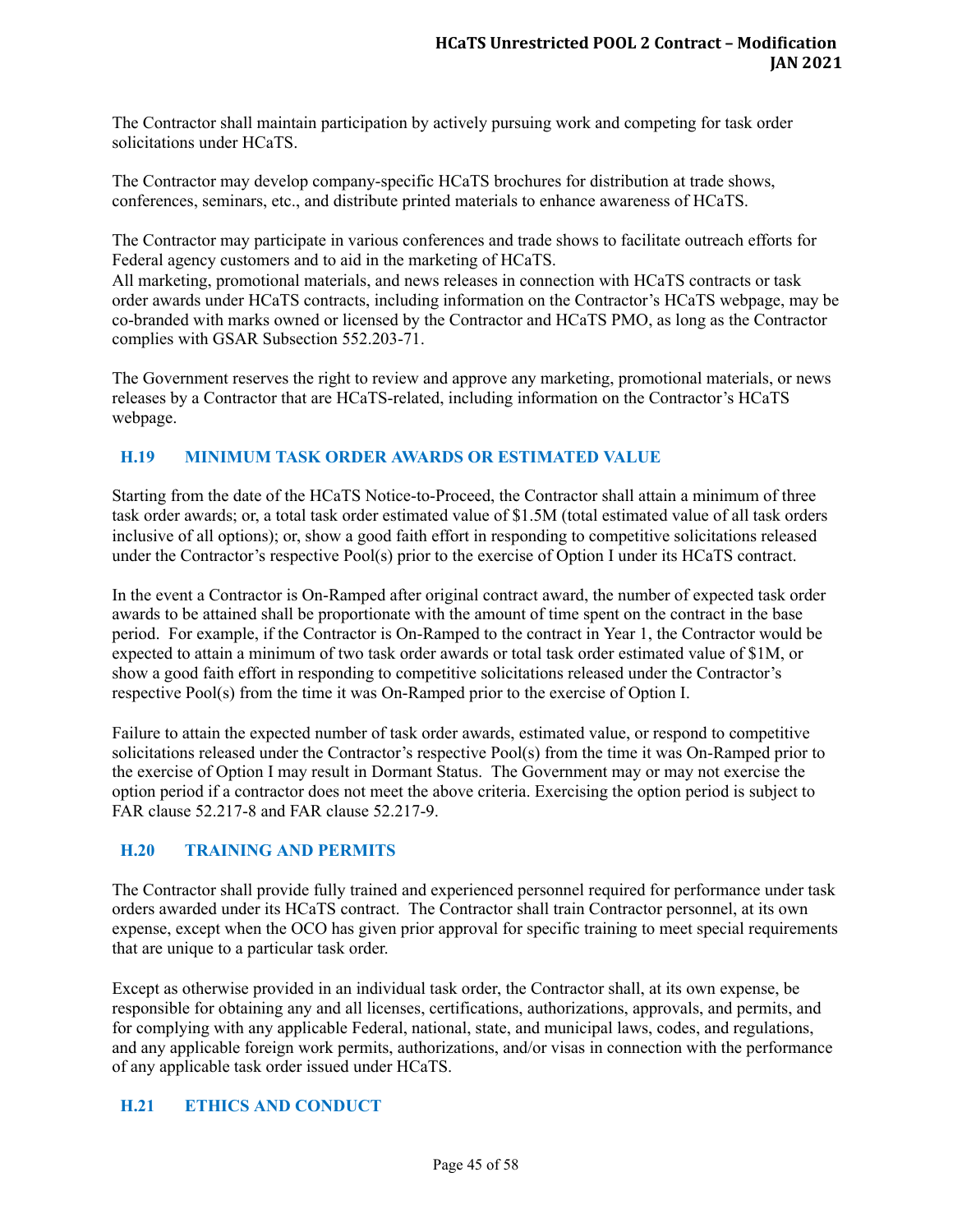Personal services are not authorized under HCaTS. HCaTS is strictly for non-personal services, which means the personnel rendering the services are not subject, either by the contract's terms or by the manner of its administration, to the supervision and control usually prevailing in relationships between the Government and its employees.

The Contractor and its employees shall conduct themselves with the highest degree of integrity and honesty and adhere to the policies and procedures as specified in FAR Part 3, GSAR Part 503 and other applicable agency-specific regulatory supplements.

Failure to adhere to proper ethics and conduct may result in activation of Dormant Status.

# <span id="page-45-0"></span>**H.21.1 SUPERVISION**

The Contractor shall not supervise, direct, or control the activities of Government personnel or the employee of any other Contractor under HCaTS and the Government will not exercise any supervision or control over the Contractor in the performance of contractual services under HCaTS. The Contractor is accountable to the Government for the actions of its personnel.

Contractor employees shall not represent themselves as Government employees, agents, or representatives or state orally or in writing at any time that they are acting on behalf of the Government.

In all communications with third parties in connection with HCaTS, the Contractor shall ensure that all Contractor employees identify themselves as Contractor employees and identify the name of the company for which they work, and must not carry out any direction that violates the terms and conditions of HCaTS.

The Contractor shall ensure that all of its employees, including Subcontractor employees, working under HCaTS are informed of the substance of this clause.

If the Contractor believes any action or communication has been given that would create a personal services relationship between the Government and any Contractor employee or any other potential supervision or duty violation, the Contractor shall notify the OCO and HCaTS CO immediately of this communication or action.

#### <span id="page-45-1"></span>**H.21.2 CONDUCT**

The Contractor shall not discuss with unauthorized persons any information obtained in the performance of work under HCaTS; conduct business other than that which is covered by HCaTS during periods funded by the Government; conduct business not directly related to HCaTS on Government premises; use Government computer systems and/or other Government facilities for company or personal business; recruit on Government premises; or, otherwise act to disrupt official Government business.

The Contractor shall ensure that all of its employees, including Subcontractor employees, working under HCaTS are informed of the substance of this clause.

If the Contractor believes any action or communication has been given that would create a business ethics or conduct violation, the Contractor shall notify the OCO and HCaTS CO immediately of this communication or action.

#### <span id="page-45-2"></span>**H.21.3 CONFLICTS OF INTEREST**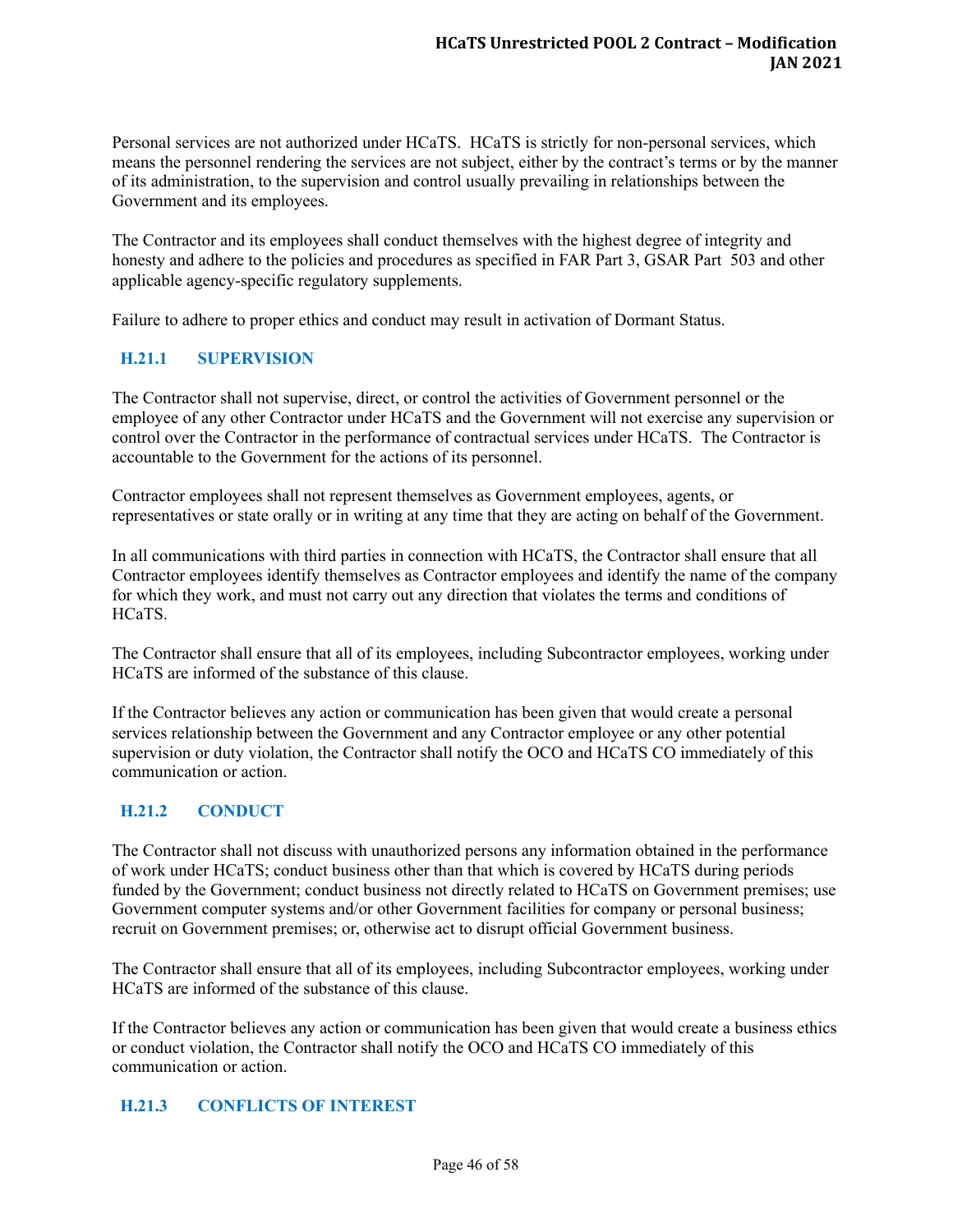The guidelines and procedures of FAR Part 3 and GSAR Part 503, and FAR Subpart 9.5 and GSAR Subpart 509.5, will be used in identifying and resolving any issues of a conflict of interest under HCaTS. The FAR and other applicable agency-specific regulatory supplements will govern task orders awarded under HCaTS contracts.

Assuming no real or potential conflict of interest, a Prime Contractor may be a Subcontractor to another Prime Contractor on task orders solicited and awarded under HCaTS or HCaTS SB; however, the OCO may require that the Contractor sign an Organizational Conflict of Interest (OCI) Statement in which the Contractor (and any Subcontractors or teaming partners) agree not to submit any proposal or provide any support to any firm which is submitting (as Prime or Subcontractor) any proposal for any solicitation resulting from the work on a specific task order under HCaTS contracts.

All Contractor personnel (to include Subcontractors and Consultants) who will be personally and substantially involved in the performance of any task order issued under HCaTS which requires the Contractor to act on behalf of, or provide advice with respect to any phase of an agency procurement shall execute and submit an Employee/Contractor Non-Disclosure Agreement Form. The OCO will provide the appropriate nondisclosure form specific to the procurement.

This form shall be required prior to the commencement of any work on such task order and whenever replacement personnel are proposed under an ongoing task order.

The Contractor shall be responsible for identifying and preventing personal conflicts of interest of its employees. The Contractor shall prohibit employees who have access to nonpublic information by reason of performance on a Government contract from using that information for personal gain.

In the event that a task order requires activity that would create an actual or potential conflict of interest, the Contractor shall immediately notify the OCO of the conflict, submit a plan for mitigation, and not commence work until specifically notified by the OCO to proceed; or, identify the conflict and recommend to the OCO an alternate approach to avoid the conflict.

The OCO or HCaTS CO, if necessary, will review the information provided by the Contractor and make a determination whether to proceed with the task order and process a request for waiver, if necessary.

# <span id="page-46-0"></span>**H.21.4 COOPERATION WITH OTHER CONTRACTORS ON GOVERNMENT SITES**

The Government may undertake or award other contracts or task orders for work at or in close proximity to the site of the work under HCaTS. The Contractor shall fully cooperate with the other Contractors and with Government employees and shall carefully adapt scheduling and performing the work under HCaTS to accommodate the working environment, heeding any direction that may be provided by the OCO. The Contractor shall not commit or permit any act that will interfere with the performance of work by any other Contractor or by Government employees.

# <span id="page-46-1"></span>**H.22 GOVERNMENT PROPERTY**

For task orders awarded under HCaTS contracts, Government property matters shall follow the same policies and procedures for Government property under FAR Part 45 and other applicable agency-specific regulatory supplements.

FAR Part 45 does not apply to Government property that is incidental to the place of performance, when the task order requires Contractor personnel to be located on a Government site or installation, and when the property used by the Contractor within the location remains accountable to the Government.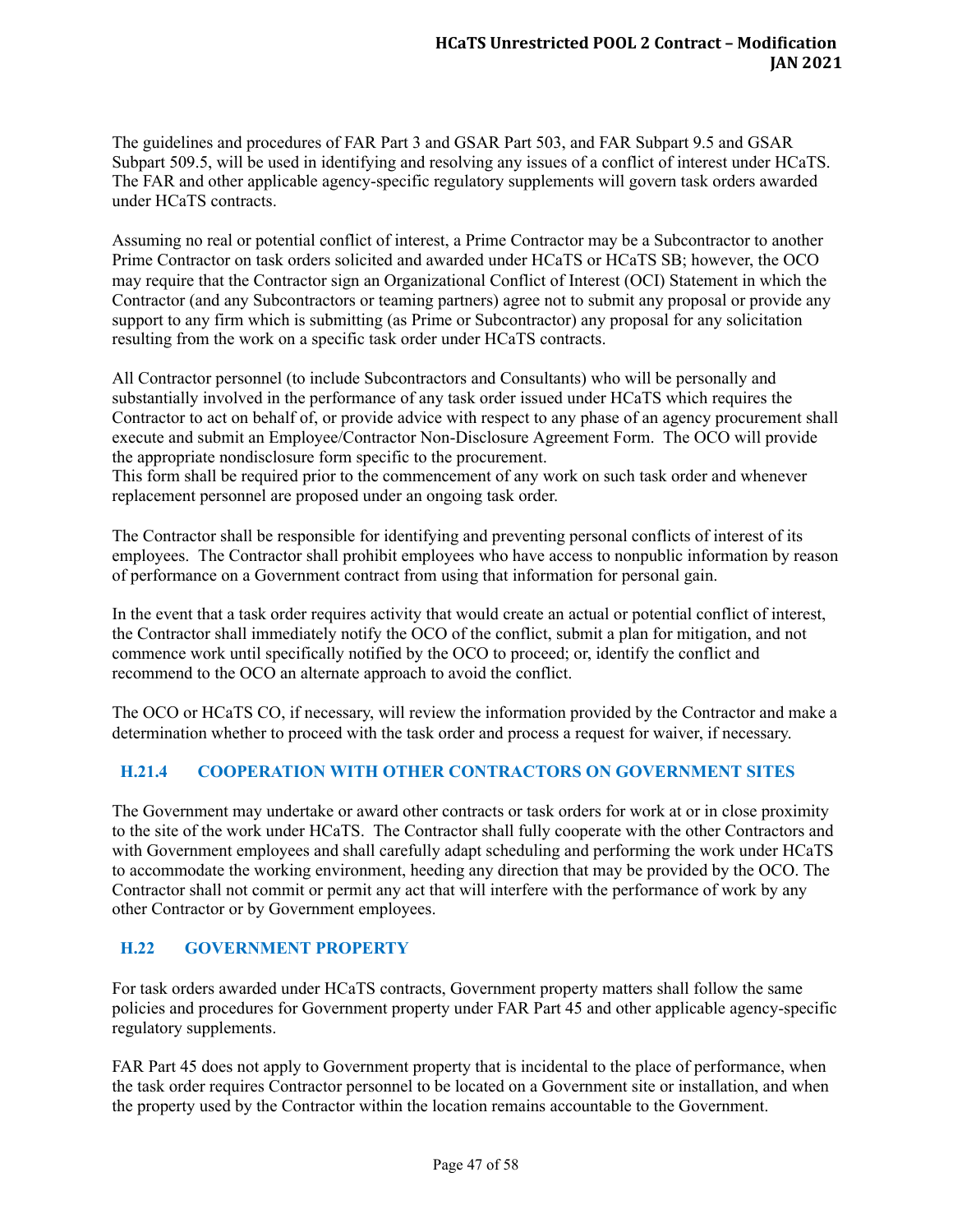Unless otherwise specified in a task order, the Contractor shall provide all office equipment and consumable supplies at the Contractor's sole and exclusive expense, including computers/ workstations used in daily operation in support of HCaTS. The Government will not modify facilities to accommodate contractor-owned equipment or supplies.

The OCO shall tailor property clauses, provisions, and other applicable terms and conditions specific to each task order solicitation and award.

# <span id="page-47-0"></span>**H.22.1 LEASING OF REAL AND PERSONAL PROPERTY**

The Government contemplates that leases may be part of a task order solution offered by a Contractor, but the Government, where the Contractor's solution includes leasing, must not be the Lessee. Under no circumstances on any task order awarded under HCaTS contracts shall the Government be deemed to have privity-of-contract with the Owner/Lessor of the leased items; or, the Government be held liable for early termination/cancellation damages if the Government decides not to exercise an option period under a task order unless the Contractor has specifically disclosed the amount of such damages (or the formula by which such damages would be calculated) as part of its proposal and the OCO for the task order has specifically approved such damages as part of the task order's terms and conditions.

# <span id="page-47-1"></span>**H.22.2 GOVERNMENT FACILITIES**

The Contractor shall arrange with the OCO or other designated representative for means of access to premises, delivery and storage of materials and equipment, use of approaches, use of corridors, stairways, elevators, and similar matters.

A Contractor working in a Government facility shall be responsible for maintaining satisfactory standards of employee competency, conduct, appearance, and integrity and shall be responsible for taking disciplinary action with respect to its employees as necessary.

The Contractor is responsible for ensuring that its employees do not disturb papers on desks, open desk drawers or cabinets, or use Government telephones, except as authorized. Each employee is expected to adhere to standards of behavior that reflect favorably on their employer and the Federal government.

The Contractor shall ensure that all of its employees, including Subcontractor employees, working under HCaTS are informed of the substance of this clause.

# <span id="page-47-2"></span>**H.22.3 RIGHTS OF INGRESS AND EGRESS**

The rights of ingress to, and egress from, Government facilities for the Contractor's personnel must be specified in the task order. Specific Federally-controlled facilities or those areas located within a given facility may have additional security clearance requirements must be specified in the task order.

Contractor employees, including Subcontractor employees, shall have in their possession, at all times while working, the specific Government identification credential issued by the Government. The identification credential shall be displayed and be visible at all times while on Government property.

During all operations on Government premises, the Contractor's personnel shall comply with the rules and regulations governing the facility access policies and the conduct of its personnel. The Government reserves the right to require Contractor personnel to sign-in upon entry and sign-out upon departure from the Government facilities.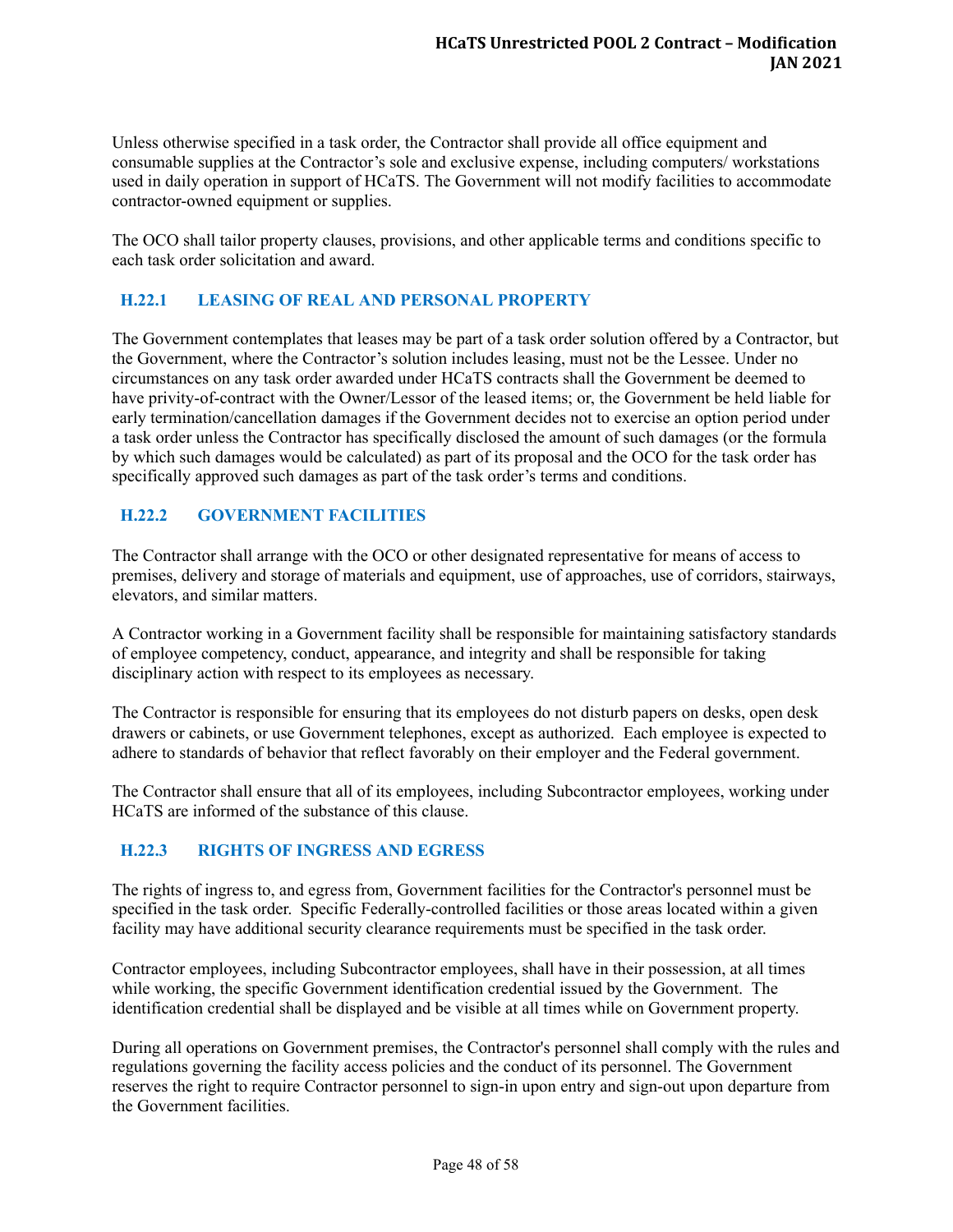The Contractor shall be responsible for ensuring that all identification credentials are returned to the issuing agency whenever contract employees leave the contract, when the task order has been completed, employees leave the company, or employees are dismissed or terminated. The Contractor shall notify the issuing agency whenever employee badges are lost.

# <span id="page-48-0"></span>**H.23 SECTION 508 OF THE REHABILITATION ACT OF 1973**

Contractors shall comply with FAR Subpart 39.2 when developing, procuring , maintaining or using electronic and information technology, unless an exception applies as per FAR Section 39.204.

# <span id="page-48-1"></span>**H.24 ON-RAMPING**

The total number of HCaTS Contractors may fluctuate due to various reasons, including but not limited to, industry mergers and acquisitions, and changes in contractors' socioeconomic status.. To maintain an adequate number of Contractors to compete for task orders in each Pool, HCaTS PMO may determine that it is in the Government's best interest to initiate an on-ramping.

The decision for on-ramping is within the sole discretion of the Government, based on the Government's needs. At the time of an on-ramping, an on-ramping notice and/or solicitation will be posted in Federal Business Opportunities (www.FBO.gov).

The HCaTS PMO will determine whether it would be in the Government's best interest to add additional Contractors to any of the HCaTS Pools at any time, subject to the following conditions:

- 1. A notice/solicitation is published in Federal Business Opportunities in accordance with FAR Part 5, and under then- applicable Federal procurement law
- 2. Any Offeror that meets the eligibility requirements set forth in the solicitation may submit a proposal
- 3. The solicitation identifies the total number of new contracts and the award decision is based upon substantially the same evaluation criteria as the original solicitation or as modified
- 4. The terms and conditions of any resulting awards are identical to the existing version of the respective HCaTS Pool contract
- 5. The ordering period will be co-terminous with the existing ordering period of other HCaTS Pool contracts

# <span id="page-48-2"></span>**H.25 DORMANT STATUS**

Dormant Status is a condition that applies to HCaTS and is not a debarment, suspension or ineligibility status as defined in FAR Subpart 9.4. Grounds for being placed in Dormant Status include, but are not limited to, failure to meet the deliverables and compliance requirements specified under Section F.5 (Performance Standards).

HCaTS shall be reserved for high performing Contractors. Accordingly, if the HCaTS CO determines that any requirement of HCaTS is not being met, a Contractor may be placed in Dormant Status for one or both HCaTS Pools. In Dormant Status, the Contractor shall not be eligible to participate or compete in any subsequent task order solicitations; however, the Contractor shall continue performance on previously awarded and active task orders, including the exercise of options and modifications at the task order level.

Dormant status will be imposed after a careful consideration of the situation and collaboration with the Contractor to resolve the issue. To place a Contractor in Dormant Status, HCaTS CO must notify the contractor, in writing, regarding poor performance or non- compliance issues. The Contractor will be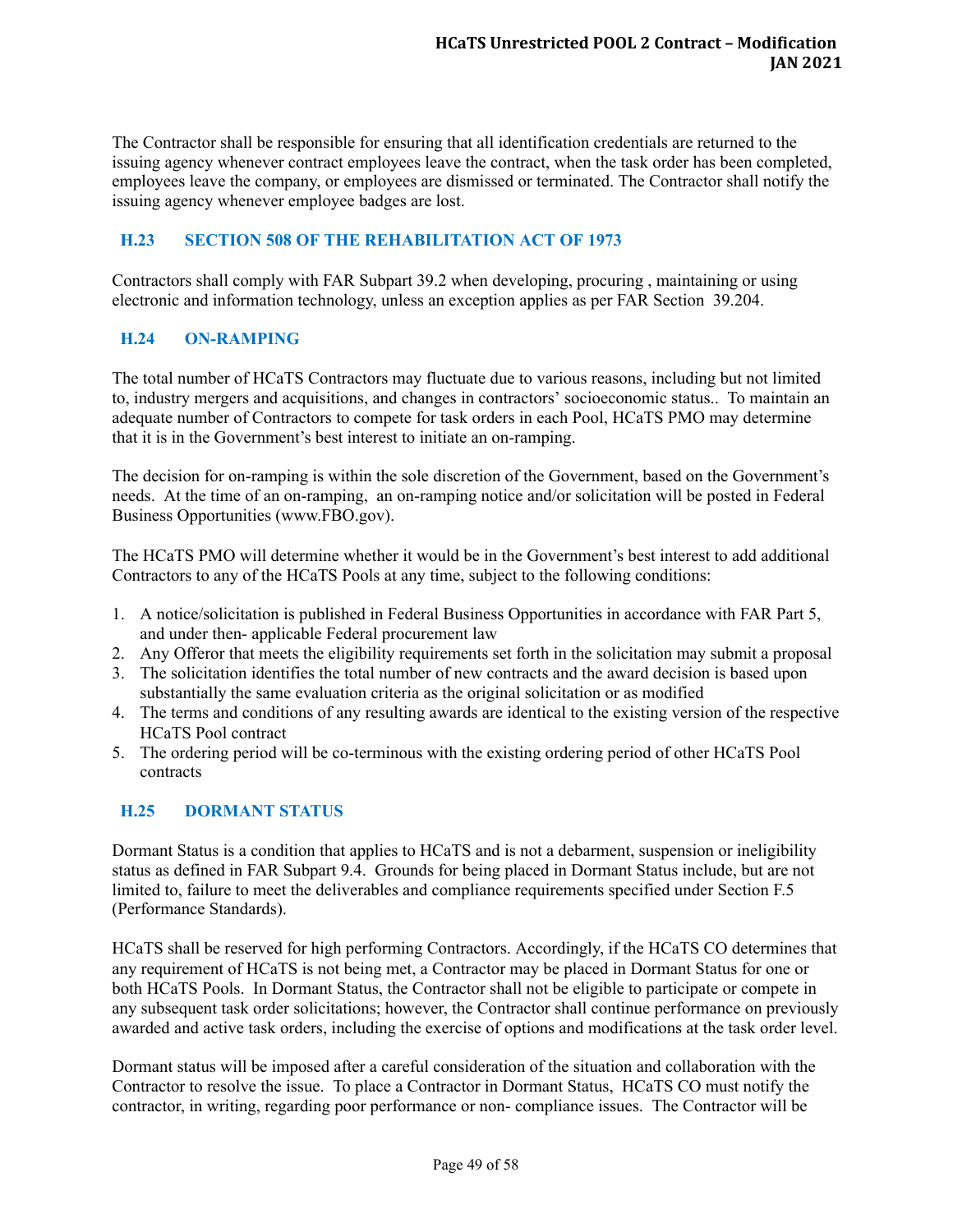given a reasonable time, at the discretion of HCaTS CO, to provide a remediation plan to correct the deficiencies/issues. If HCaTS CO is not satisfied with the response, or the remediation plan is not effective, HCaTS CO may issue a final decision, in writing, placing the Contractor in Dormant Status. Additionally, the final decision will include necessary measures for the Contractor to take to be removed from Dormant Status.

The HCaTS CO's final decision may be appealed to the HCaTS Ombudsman under Alternative Disputes Resolution (ADR), or Agency Board of Contract Appeals or United States Court of Federal Claims (See FAR Section 33.201 and GSAR Subpart 533.2).

#### **(END OF SECTION H) PART II: CONTRACT CLAUSES SECTION I: CONTRACT CLAUSES**

# <span id="page-49-0"></span>**I.1 TASK ORDER PROVISIONS AND CLAUSES**

In accordance with FAR Section 52.301, due to the various combinations of contract provisions and clauses that may be optional under an individual task order based on the contract type, statement of work, dollar value and other specific customer agency requirements, the Human Capital and Training Solutions (HCaTS) cannot predetermine all the contract provisions and clauses for future individual task orders. However, all applicable and required provisions and clauses set forth in FAR Section 52.301 automatically flow down to all HCaTS task orders, based on their specific contract type, statement of work, competition requirements, commercial or non-commercial determination, and dollar value as of the date the task order solicitation is issued.

All applicable and required provisions and clauses that automatically flow down to task orders shall remain unchanged as of Federal Acquisition Circular (FAC) No. 2005-84, effective date September 3, 2015, throughout the entire ordering period under HCaTS. If a future applicable or required provision(s) and/or clause(s) are to the benefit of future task orders solicited under HCaTS, the future applicable or required provision/clause may be updated by FAC No. and effective date by a bilateral modification to HCaTS.

# <span id="page-49-1"></span>**I.2 HCATS CLAUSES**

The following clauses apply to HCaTS and task orders placed under HCaTS, as applicable. The clauses and dates remain unchanged throughout the term of HCaTS unless changed by a bilateral modification to HCaTS.

# <span id="page-49-2"></span>**I.2.1 FAR 52.252-2 CLAUSES INCORPORATED BY REFERENCE**

HCaTS incorporates one or more clauses by reference, with the same force and effect as if they were given in full text. Also, the full text of a clause may be accessed electronically at this address: [https://www.acquisition.gov/.](https://www.acquisition.gov/)

| <b>FAR</b>   | <b>TITLE</b>                                          | <b>DATE</b>     |
|--------------|-------------------------------------------------------|-----------------|
| $52.202 - 1$ | <b>Definitions</b>                                    | <b>NOV 2013</b> |
| 52.203-3     | <b>Gratuities</b>                                     | APR 1984        |
| 52.203-5     | <b>Covenant Against Contingent Fees</b>               | <b>MAY 2014</b> |
| 52.203-6     | Restrictions on Subcontractor Sales to the Government | <b>SEP 2006</b> |
| 52.203-7     | Anti-Kickback Procedures                              | <b>MAY 2014</b> |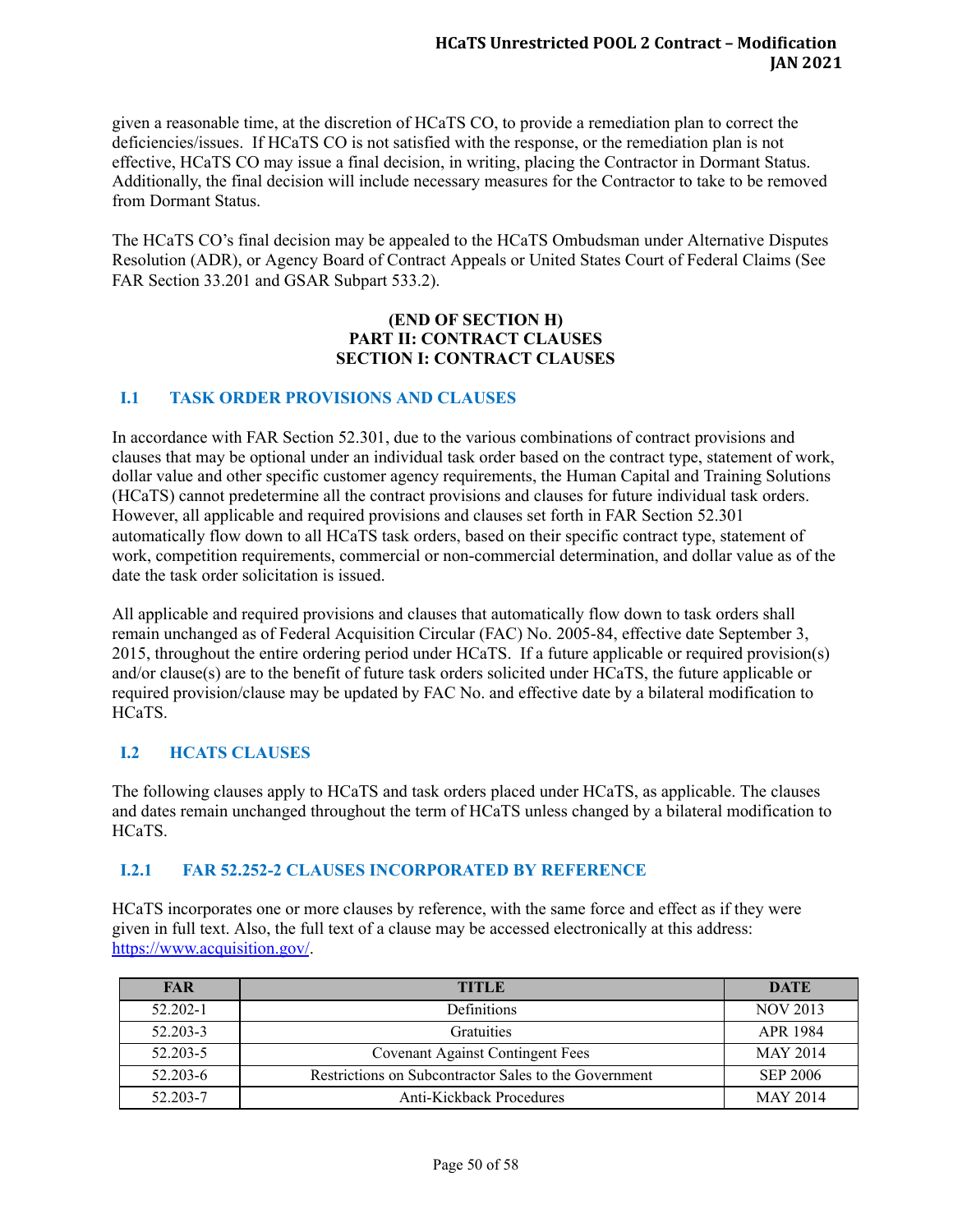| 52.203-8      | Cancellation, Rescission, and Recovery of Funds for Illegal or Improper<br>Activity                                                 | <b>MAY 2014</b> |
|---------------|-------------------------------------------------------------------------------------------------------------------------------------|-----------------|
| $52.203 - 10$ | Price or Fee Adjustment for Illegal or Improper Activity                                                                            | <b>MAY 2014</b> |
| 52.203-12     | Limitation on Payments to Influence Certain Federal Transactions                                                                    | <b>OCT 2010</b> |
| 52.203-13     | Contractor Code of Business Ethics and Conduct                                                                                      | <b>OCT 2015</b> |
| 52.203-14     | Display of Hotline Poster(s)                                                                                                        | <b>OCT 2015</b> |
| 52.203-16     | Preventing Personal Conflicts of Interest                                                                                           | <b>DEC 2011</b> |
| 52.203-17     | Contractor Employee Whistleblower Rights and Requirement To Inform<br>Employees of Whistleblower Rights                             | APR 2014        |
| 52.204-2      | <b>Security Requirements</b>                                                                                                        | <b>AUG 1996</b> |
| $52.204 - 4$  | Printed or Copied Double-Sided on Postconsumer Fiber Content Paper                                                                  | <b>MAY 2011</b> |
| 52.204-9      | Personal Identity Verification of Contractor Personnel                                                                              | <b>JAN 2011</b> |
| 52.204-10     | Reporting Executive Compensation and First-Tier Subcontract Awards                                                                  | <b>OCT 2016</b> |
| 52.204-13     | System for Award Management Maintenance                                                                                             | <b>OCT 2016</b> |
| 52.204-15     | Service Contract Reporting Requirements for Indefinite-Delivery Contracts                                                           | <b>OCT 2016</b> |
| 52.209-6      | Protecting the Government's Interest When Subcontracting with Contractors<br>Debarred, Suspended, or Proposed for Debarment         | <b>OCT 2015</b> |
| 52.209-9      | Updates of Publicly Available Information Regarding Responsibility Matters                                                          | <b>JUL 2013</b> |
| 52.209-10     | Prohibition on Contracting with Inverted Domestic Corporations                                                                      | <b>NOV 2015</b> |
| 52.210-1      | Market Research                                                                                                                     | APR 2011        |
| 52.215-2      | Audit and Records-Negotiation                                                                                                       | <b>JUN 2020</b> |
| 52.215-8      | Order of Precedence-Uniform Contract Format                                                                                         | <b>OCT 1997</b> |
| 52.215-14     | <b>Integrity of Unit Prices</b>                                                                                                     | <b>OCT 2010</b> |
| 52.215-15     | Pension Adjustments and Asset Reversions                                                                                            | <b>OCT 2010</b> |
| 52.215-18     | Reversion or Adjustment of Plans for Postretirement Benefits (PRB) Other<br>Than Pensions                                           | <b>JUL 2005</b> |
| 52.215-19     | Notification of Ownership Changes                                                                                                   | <b>OCT 1997</b> |
| 52.215-21     | Requirements for Certified Cost or Pricing Data and Data Other Than<br>Certified Cost or Pricing Data-Modifications                 | <b>OCT 2010</b> |
| 52.215-21     | Requirements for Certified Cost or Pricing Data and Data Other Than<br>Certified Cost or Pricing Data-Modifications (Alternate III) | <b>OCT 1997</b> |
| 52.215-21     | Requirements for Certified Cost or Pricing Data and Data Other Than<br>Certified Cost or Pricing Data-Modifications (Alternate IV)  | <b>OCT 2010</b> |
| 52.219-8      | <b>Utilization of Small Business Concerns</b>                                                                                       | <b>NOV 2016</b> |
| 52.219-9      | Small Business Subcontracting Plan (Alternate II)                                                                                   | <b>JAN 2017</b> |
| 52.219-16     | Liquidated Damages-Subcontracting Plan                                                                                              | <b>JAN 1999</b> |
| 52.219-28     | Post-Award Small Business Program Re-representation                                                                                 | <b>JUL 2013</b> |
| 52.222-3      | Convict Labor                                                                                                                       | <b>JUN 2003</b> |
| 52.222-21     | Prohibition of Segregated Facilities                                                                                                | APR 2015        |
| 52.222-26     | <b>Equal Opportunity</b>                                                                                                            | <b>SEP 2016</b> |
| 52.222-35     | Equal Opportunity for Veterans                                                                                                      | OCT 2015        |
| 52.222-36     | Equal Opportunity for Workers with Disabilities                                                                                     | <b>JUL 2014</b> |
| 52.222-37     | <b>Employment Reports on Veterans</b>                                                                                               | FEB 2016        |
| 52.222-40     | Notification of Employee Rights Under the National Labor Relations Act                                                              | <b>DEC 2010</b> |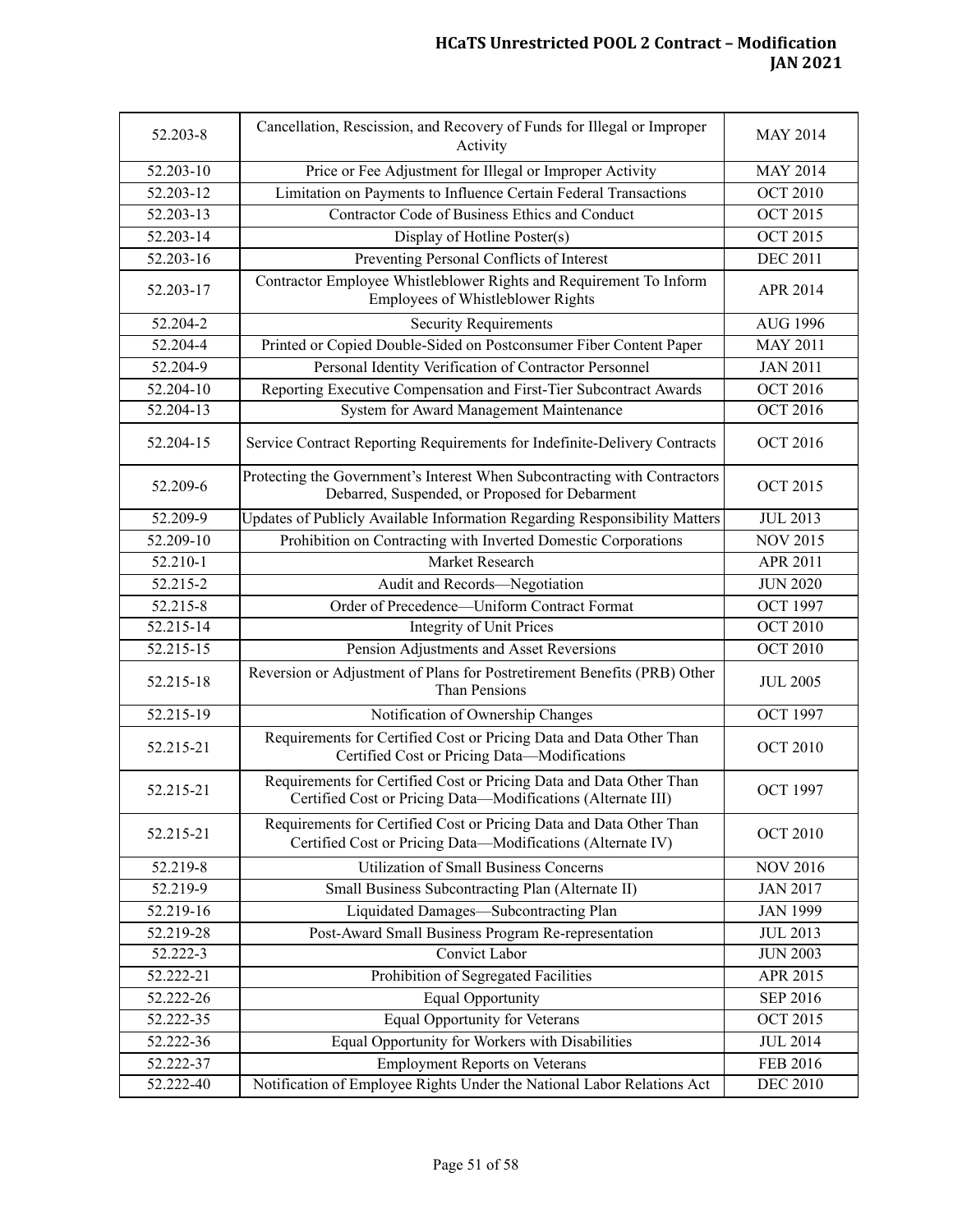| 52.222-50               | Combating Trafficking in Persons                                            | <b>MAR 2015</b> |
|-------------------------|-----------------------------------------------------------------------------|-----------------|
| 52.222-54               | <b>Employment Eligibility Verification</b>                                  | <b>OCT 2015</b> |
| 52.223-5                | Pollution Prevention and Right-to-Know Information                          | <b>MAY 2011</b> |
| 52.223-6                | Drug-Free Workplace                                                         | <b>MAY 2001</b> |
| 52.223-18               | Encouraging Contractor Policies to Ban Text Messaging While Driving         | <b>AUG 2011</b> |
| 52.224-1                | Privacy Act Notification                                                    | <b>APR 1984</b> |
| 52.224-2                | Privacy Act                                                                 | APR 1984        |
| $52.225 - 13$           | Restrictions on Certain Foreign Purchases                                   | <b>JUN 2008</b> |
| 52.227-1                | Authorization and Consent                                                   | <b>DEC 2007</b> |
| 52.227-2                | Notice and Assistance Regarding Patent and Copyright Infringement           | <b>DEC 2007</b> |
| 52.227-3                | Patent Indemnity                                                            | APR 1984        |
| 52.227-14               | Rights in Data-General                                                      | <b>MAY 2014</b> |
| 52.227-17               | Rights in Data-Special Works                                                | <b>DEC 2007</b> |
| 52.228-5                | Insurance—Work on a Government Installation                                 | <b>JAN 1997</b> |
| 52.229-3                | Federal, State, and Local Taxes                                             | <b>FEB 2013</b> |
| 52.230-2                | <b>Cost Accounting Standards</b>                                            | <b>OCT 2015</b> |
| 52.230-3                | Disclosure and Consistency of Cost Accounting Practices                     | <b>OCT 2015</b> |
| $52.230 - 6$            | Administration of Cost Accounting Standards                                 | <b>JUN 2010</b> |
| 52.232-1                | Payments                                                                    | APR 1984        |
| 52.232-8                | Discounts for Prompt Payment                                                | <b>FEB 2002</b> |
| 52.232-9                | Limitation on Withholding of Payments                                       | <b>APR 1984</b> |
| 52.232-11               | Extras                                                                      | APR 1984        |
| 52.232-17               | Interest                                                                    | <b>MAY 2014</b> |
| 52.232-18               | Availability of Funds                                                       | APR 1984        |
| $\overline{52.232}$ -23 | Assignment of Claims                                                        | <b>MAY 2014</b> |
| 52.232-25               | Prompt Payment                                                              | <b>JAN 2017</b> |
| 52.232-33               | Payment by Electronic Funds Transfer-System for Award Management            | <b>JUL 2013</b> |
| 52.232-39               | Unenforceability of Unauthorized Obligations                                | <b>JUN 2013</b> |
| 52.232-40               | Providing Accelerated Payments to Small Business Subcontractors             | <b>DEC 2013</b> |
| 52.233-1                | Disputes                                                                    | <b>MAY 2014</b> |
| 52.233-3                | Protest after Award                                                         | <b>AUG 1996</b> |
| 52.233-4                | Applicable Law for Breach of Contract Claim                                 | <b>OCT 2004</b> |
| 52.237-2                | Protection of Government Buildings, Equipment, and Vegetation               | APR 1984        |
| 52.237-3                | Continuity of Services                                                      | <b>JAN 1991</b> |
| 52.242-13               | Bankruptcy                                                                  | <b>JUL 1995</b> |
| 52.243-1                | Changes-Fixed-Price (Alternate I)                                           | APR 1984        |
| 52.244-5                | Competition in Subcontracting                                               | <b>DEC 1996</b> |
| 52.244-6                | Subcontracts for Commercial Items                                           | <b>JAN 2017</b> |
| 52.245-1                | <b>Government Property</b>                                                  | <b>JAN 2017</b> |
| 52.245-9                | Use and Charges                                                             | APR 2012        |
| 52.246-25               | Limitation of Liability-Services                                            | FEB 1997        |
| 52.249-1                | Termination for Convenience of the Government (Fixed-Price)<br>(Short Form) | APR 1984        |
| 52.249-2                | Termination for Convenience of the Government (Fixed-Price)                 | APR 2012        |
| 52.249-6                | Termination (Cost-Reimbursement)                                            | <b>MAY 2004</b> |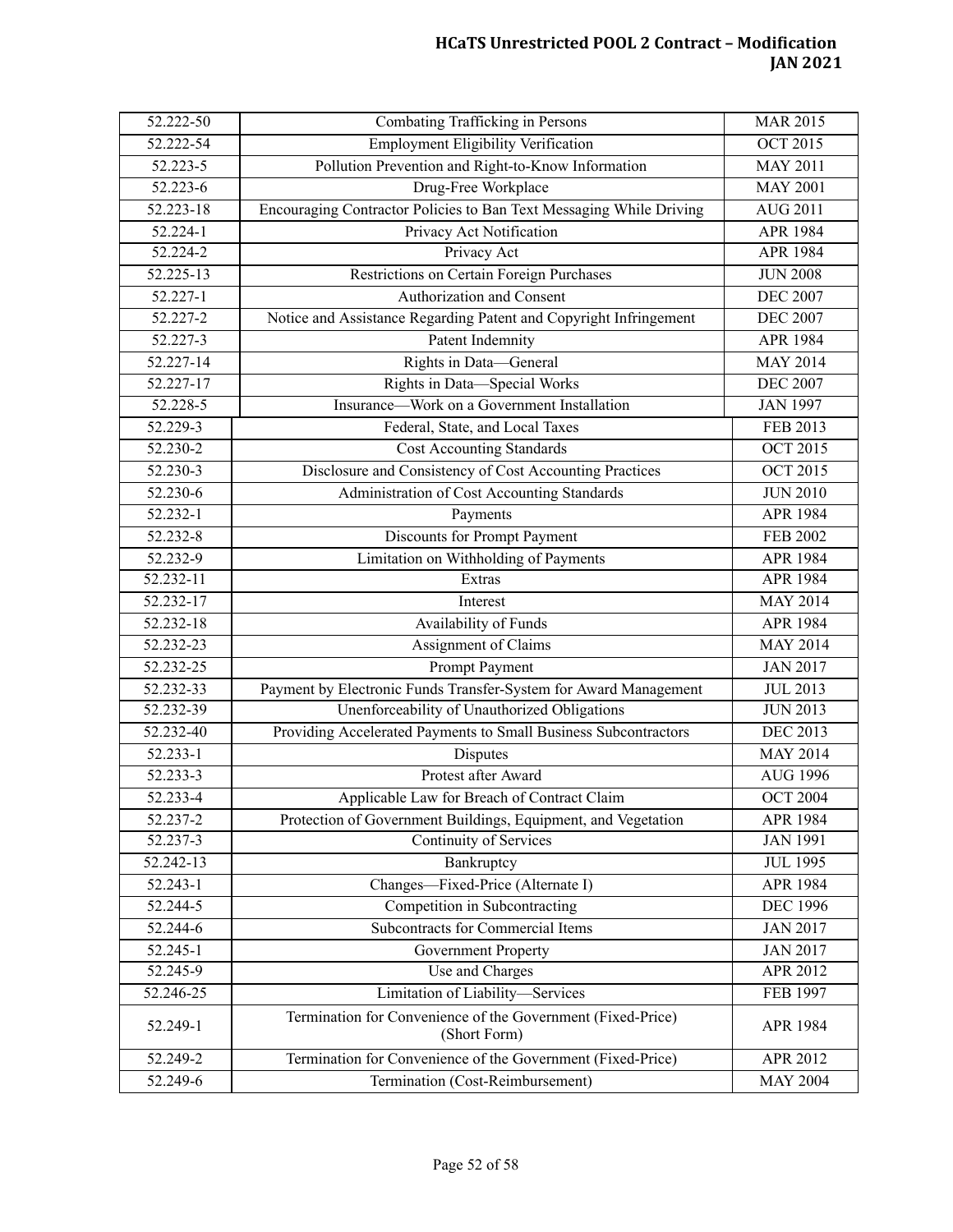| 52.249-6 | Termination (Cost-Reimbursement) (Alternate IV) | SEP 1996        |
|----------|-------------------------------------------------|-----------------|
| 52.249-8 | Default (Fixed-Price Supply and Service)        | APR 1984        |
| 52.251-1 | <b>Government Supply Sources</b>                | APR 2012        |
| 52.253-1 | <b>Computer Generated Forms</b>                 | <b>JAN 1991</b> |

# <span id="page-52-0"></span>**I.2.2 GSAR CLAUSES INCORPORATED BY REFERENCE**

| <b>GSAR</b> | <b>TITLE</b>                                                     | <b>DATE</b>     |
|-------------|------------------------------------------------------------------|-----------------|
| 552.203-71  | Restriction on Advertising                                       | <b>SEP 1999</b> |
| 552.204-9   | Personal Identity Verification Requirements                      | <b>OCT 2012</b> |
| 552.215-70  | Examination of Records by GSA                                    | <b>JUL 2016</b> |
| 552.216-74  | Task-Order and Delivery-Order Ombudsman                          | <b>JAN 2017</b> |
| 552.219-72  | Preparation, Submission, and Negotiation of Subcontracting Plans | <b>OCT 2016</b> |
| 552.219-76  | Mentor Requirements and Evaluation                               | <b>MAR 2012</b> |
| 552.228-5   | Government as Additional Insured                                 | <b>JAN 2016</b> |
| 552.232-23  | Assignment of Claims                                             | <b>SEP 1999</b> |
| 552.232-77  | Payment by Government Charge Card                                | <b>NOV 2009</b> |
| 552.237-73  | Restriction on Disclosure of Information                         | <b>JUN 2009</b> |

# <span id="page-52-1"></span>**I.2.3 FAR AND GSAR CLAUSES IN FULL TEXT**

# <span id="page-52-2"></span>**I.2.3.1 52.216-18 ORDERING (OCT 1995)**

Any supplies and services to be furnished under this contract shall be ordered by issuance of delivery orders or task orders by the individuals or activities designated in the Schedule. Such orders may be issued from date of notice to proceed through the contract end date.

All delivery orders or task orders are subject to the terms and conditions of this contract. In the event of conflict between a delivery order or task order and this contract, the contract shall control.

If mailed, a delivery order or task order is considered "issued" when the Government deposits the order in the mail. Orders may be issued orally, by facsimile, or by electronic commerce methods only if authorized in the Schedule.

(End of Clause)

# <span id="page-52-3"></span>**I.2.3.2 52.216-19 ORDER LIMITATIONS (OCT 1995)**

Minimum order. When the Government requires supplies or services covered by this contract in an amount of less than the micro-purchase threshold, as amended, the Government is not obligated to purchase, nor is the Contractor obligated to furnish, those supplies or services under the contract. Maximum order. The Contractor is not obligated to honor—

Any order for a single item in excess of: \$2.3 billion for Pool 2;

Any order for a combination of items in excess of: \$2.3 billion for Pool 2; or

A series of orders from the same ordering office within 365 calendar days that together call for quantities exceeding the limitation in paragraph  $(b)(1)$  or  $(2)$  of this section.

If this is a requirements contract (i.e., includes the Requirements clause at subsection 52.216-21 of the Federal Acquisition Regulation (FAR)), the Government is not required to order a part of any one requirement from the Contractor if that requirement exceeds the maximum-order limitations in paragraph (b) of this section.

Notwithstanding paragraphs (b) and (c) of this section, the Contractor shall honor any order exceeding the maximum order limitations in paragraph (b), unless that order (or orders) is returned to the ordering office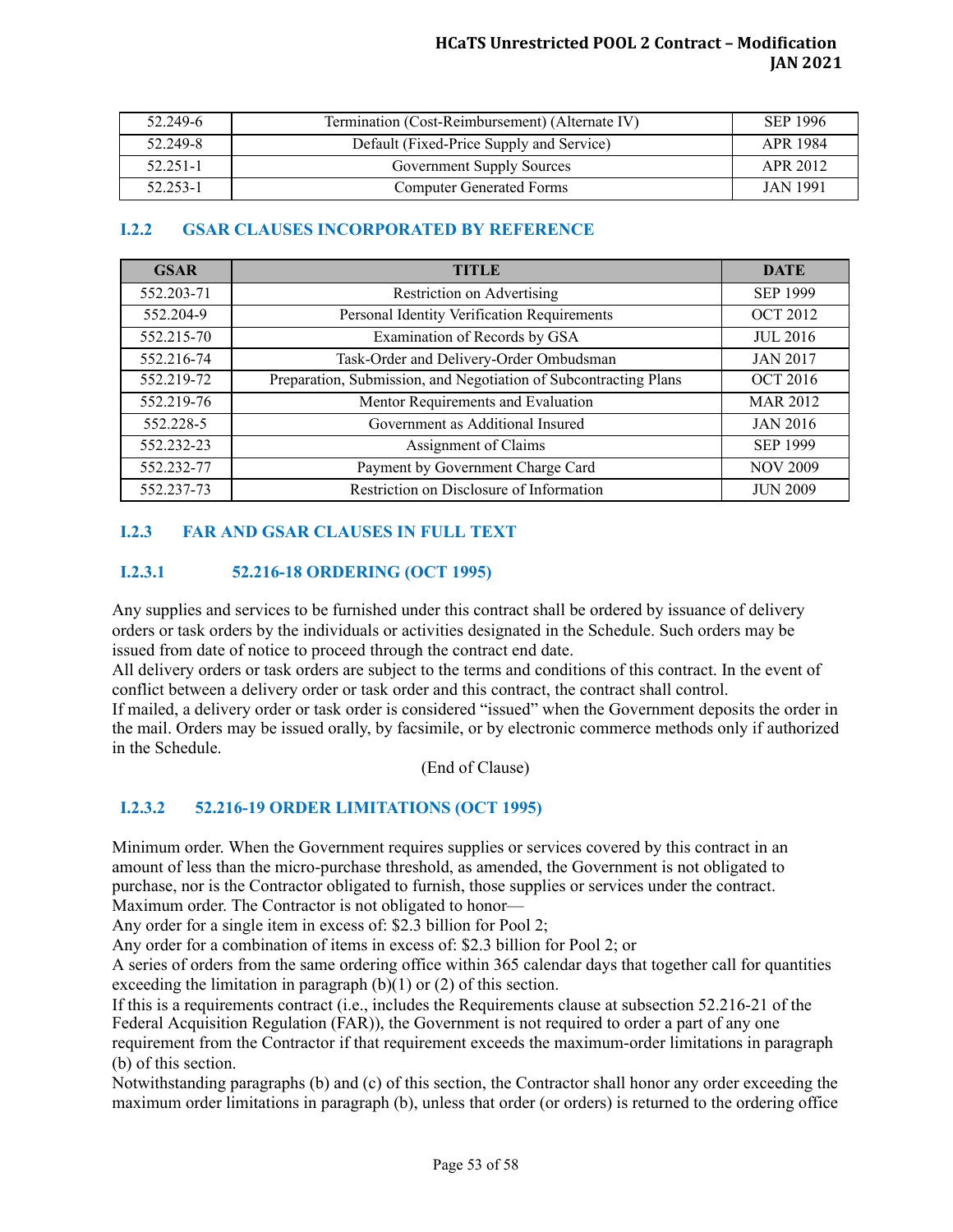within five business days after issuance, with written notice stating the Contractor's intent not to ship the item (or items) called for and the reasons. Upon receiving this notice, the Government may acquire the supplies or services from another source.

(End of Clause)

# <span id="page-53-0"></span>**I.2.3.3 52.216-22 INDEFINITE QUANTITY (OCT 1995)**

This is an indefinite-quantity contract for the supplies or services specified, and effective for the period stated, in the Schedule. The quantities of supplies and services specified in the Schedule are estimates only and are not purchased by this contract.

Delivery or performance shall be made only as authorized by orders issued in accordance with the Ordering clause. The Contractor shall furnish to the Government, when and if ordered, the supplies or services specified in the Schedule up to and including the quantity designated in the Schedule as the "maximum." The Government shall order at least the quantity of supplies or services designated in the Schedule as the "minimum."

Except for any limitations on quantities in the Order Limitations clause or in the Schedule, there is no limit on the number of orders that may be issued. The Government may issue orders requiring delivery to multiple destinations or performance at multiple locations.

Any order issued during the effective period of this contract and not completed within that period shall be completed by the Contractor within the time specified in the order. The contract shall govern the Contractor's and Government's rights and obligations with respect to that order to the same extent as if the order were completed during the contract's effective period; provided, that the Contractor shall not be required to make any deliveries under this contract in accordance with Section F.4.

(End of clause)

#### <span id="page-53-1"></span>**I.2.3.4 52.217-8 OPTION TO EXTEND SERVICES (NOV 1999)**

The Government may require continued performance of any services within the limits and at the rates specified in the contract. These rates may be adjusted only as a result of revisions to prevailing labor rates provided by the Secretary of Labor. The option provision may be exercised more than once, but the total extension of performance hereunder shall not exceed 6 months. The Contracting Officer may exercise the option by written notice to the Contractor within 90 calendar days from the current ordering period's expiration date.

(End of Clause)

#### <span id="page-53-2"></span>**I.2.3.5 52.217-9 OPTION TO EXTEND THE TERM OF THE CONTRACT (MAR 2000)**

The Government may extend the term of this contract by written notice to the Contractor within 90 calendar days from the base period's expiration date; provided that the Government gives the Contractor a preliminary written notice of its intent to extend at least 120 calendar days before the contract expires. The preliminary notice does not commit the Government to an extension.

If the Government exercises this option, the extended contract shall be considered to include this option clause. The total duration of this contract, including the exercise of any options under this clause, shall not exceed 126 months.

(End of Clause)

#### <span id="page-53-3"></span>**I.2.3.6 52.204-25 PROHIBITION ON CONTRACTING FOR CERTAIN TELECOMMUNICATIONS AND VIDEO SURVEILLANCE SERVICES OR EQUIPMENT (AUG 2020)**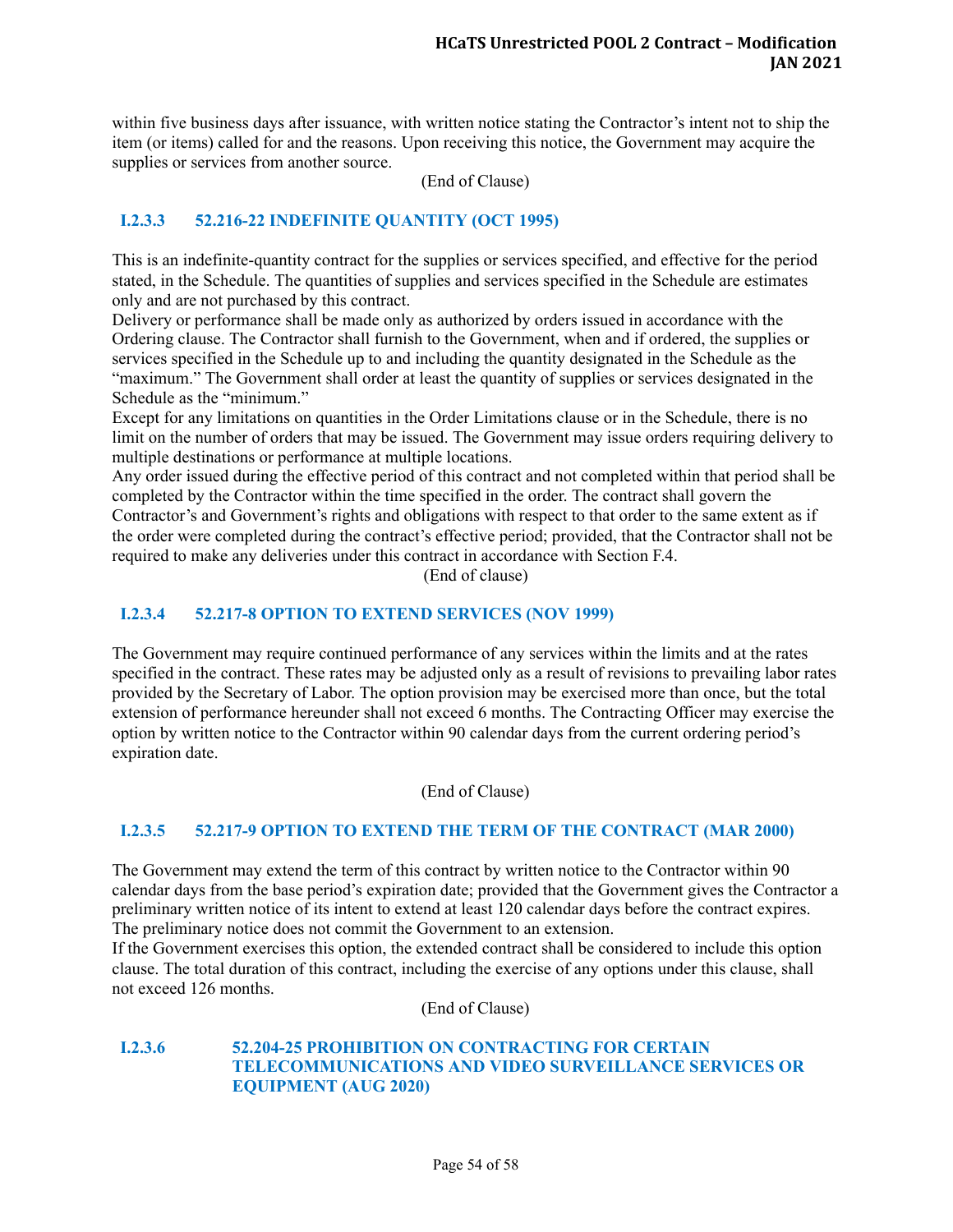(a) *Definitions.*  As used in this clause—

 *Backhaul*  means intermediate links between the core network, or backbone network, and the small subnetworks at the edge of the network ( *e.g.* , connecting cell phones/towers to the core telephone network). Backhaul can be wireless (e.g., microwave) or wired ( *e.g.* , fiber optic, coaxial cable, Ethernet).

*Covered foreign country*  means The People's Republic of China.

*Covered telecommunications equipment or services*  means–

 (1) Telecommunications equipment produced by Huawei Technologies Company or ZTE Corporation (or any subsidiary or affiliate of such entities);

 (2) For the purpose of public safety, security of Government facilities, physical security surveillance of critical infrastructure, and other national security purposes, video surveillance and telecommunications equipment produced by Hytera Communications Corporation, Hangzhou Hikvision Digital Technology Company, or Dahua Technology Company (or any subsidiary or affiliate of such entities);

 (3) Telecommunications or video surveillance services provided by such entities or using such equipment; or

 (4) Telecommunications or video surveillance equipment or services produced or provided by an entity that the Secretary of Defense, in consultation with the Director of National Intelligence or the Director of the Federal Bureau of Investigation, reasonably believes to be an entity owned or controlled by, or otherwise connected to, the government of a covered foreign country.

# *Critical technology*  means–

 (1) Defense articles or defense services included on the United States Munitions List set forth in the International Traffic in Arms Regulations under subchapter M of chapter I of title 22, Code of Federal Regulations;

 (2) Items included on the Commerce Control List set forth in Supplement No. 1 to part 774 of the Export Administration Regulations under subchapter C of chapter VII of title 15, Code of Federal Regulations, and controlled-

 (i) Pursuant to multilateral regimes, including for reasons relating to national security, chemical and biological weapons proliferation, nuclear nonproliferation, or missile technology; or

(ii) For reasons relating to regional stability or surreptitious listening;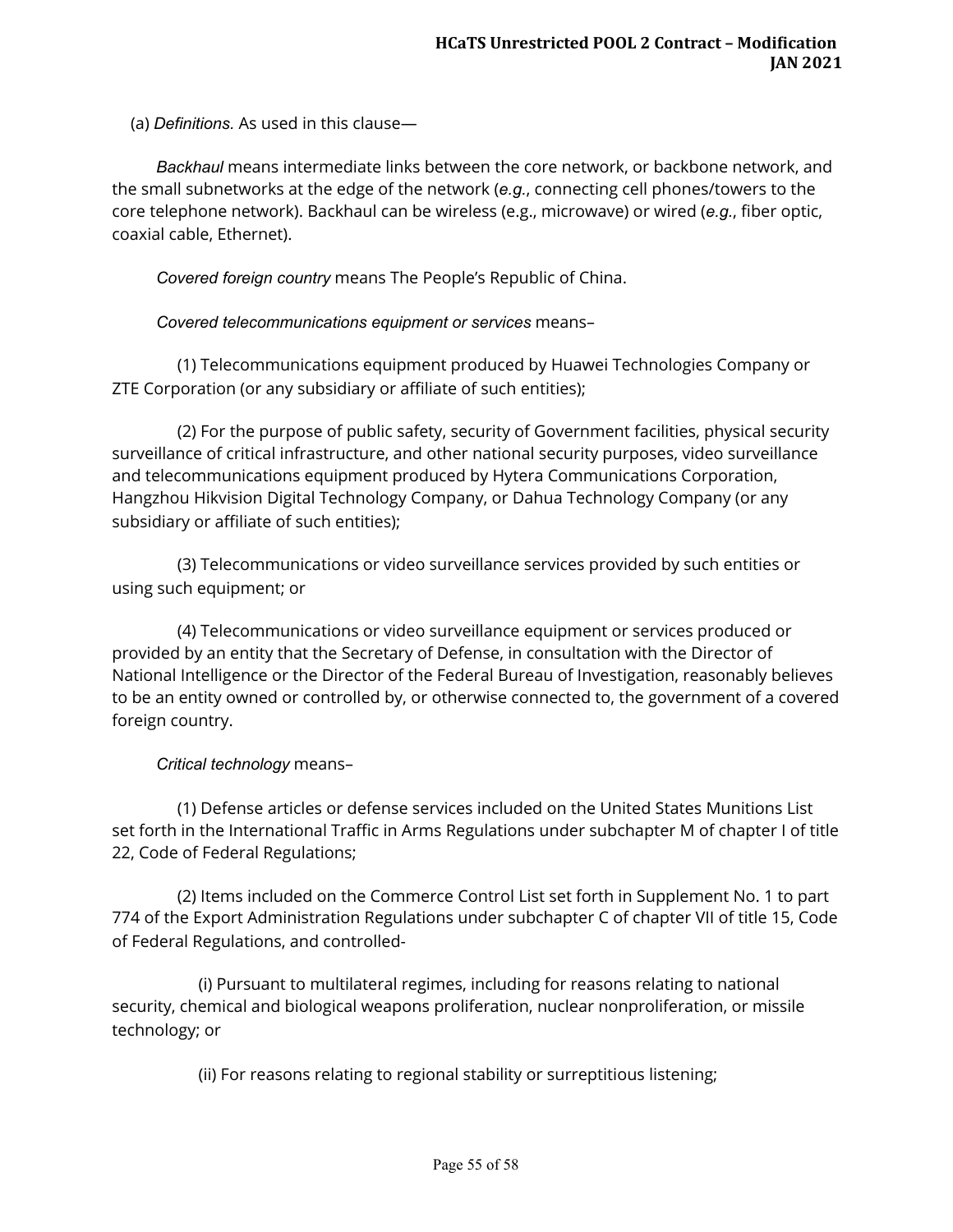(3) Specially designed and prepared nuclear equipment, parts and components, materials, software, and technology covered by part 810 of title 10, Code of Federal Regulations (relating to assistance to foreign atomic energy activities);

 (4) Nuclear facilities, equipment, and material covered by part 110 of title 10, Code of Federal Regulations (relating to export and import of nuclear equipment and material);

 (5) Select agents and toxins covered by part 331 of title 7, Code of Federal Regulations, part 121 of title 9 of such Code, or part 73 of title 42 of such Code; or

 (6) Emerging and foundational technologies controlled pursuant to section 1758 of the Export Control Reform Act of 2018 (50 U.S.C. 4817).

 *Interconnection arrangements*  means arrangements governing the physical connection of two or more networks to allow the use of another's network to hand off traffic where it is ultimately delivered (e.g., connection of a customer of telephone provider A to a customer of telephone company B) or sharing data and other information resources.

 *Reasonable inquiry*  means an inquiry designed to uncover any information in the entity's possession about the identity of the producer or provider of covered telecommunications equipment or services used by the entity that excludes the need to include an internal or third-party audit.

 *Roaming*  means cellular communications services ( *e.g.* , voice, video, data) received from a visited network when unable to connect to the facilities of the home network either because signal coverage is too weak or because traffic is too high.

 *Substantial or essential component*  means any component necessary for the proper function or performance of a piece of equipment, system, or service.

# (b) *Prohibition* .

(1) Section 889(a)(1)(A) of the John S. McCain National Defense Authorization Act for Fiscal Year 2019 (Pub. L. 115-232) prohibits the head of an executive agency on or after August 13, 2019, from procuring or obtaining, or extending or renewing a contract to procure or obtain, any equipment, system, or service that uses covered telecommunications equipment or services as a substantial or essential component of any system, or as critical technology as part of any system. The Contractor is prohibited from providing to the Government any equipment, system, or service that uses covered telecommunications equipment or services as a substantial or essential component of any system, or as critical technology as part of any system, unless an exception at paragraph (c) of this clause applies or the covered telecommunication equipment or services are covered by a waiver described in FAR [4.2104](https://www.acquisition.gov/far/4.2104#FAR_4_2104) .

 (2) Section 889(a)(1)(B) of the John S. McCain National Defense Authorization Act for Fiscal Year 2019 (Pub. L. 115-232) prohibits the head of an executive agency on or after August 13, 2020, from entering into a contract, or extending or renewing a contract, with an entity that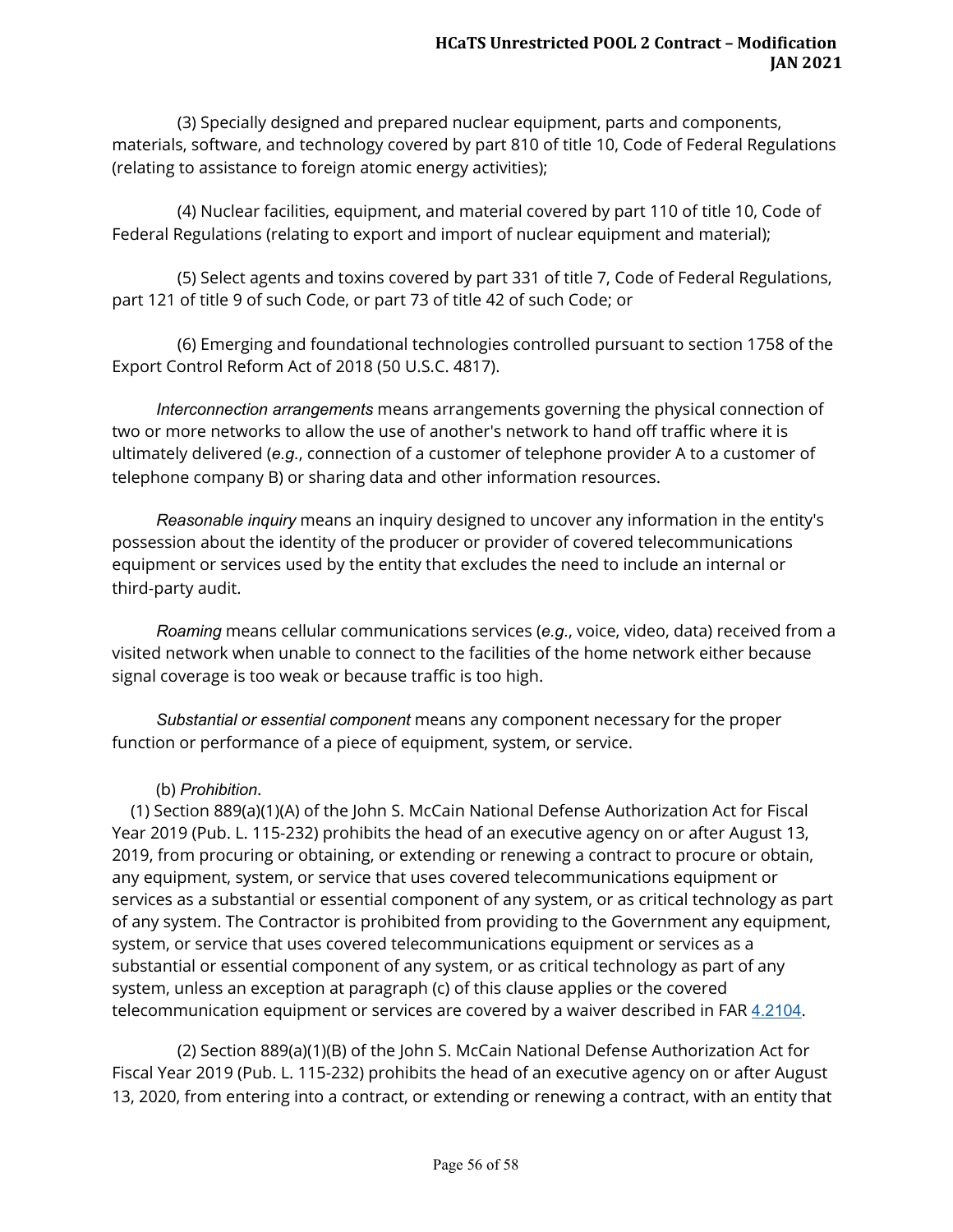uses any equipment, system, or service that uses covered telecommunications equipment or services as a substantial or essential component of any system, or as critical technology as part of any system, unless an exception at paragraph (c) of this clause applies or the covered telecommunication equipment or services are covered by a waiver described in FAR [4.2104](https://www.acquisition.gov/far/4.2104#FAR_4_2104) . This prohibition applies to the use of covered telecommunications equipment or services, regardless of whether that use is in performance of work under a Federal contract.

(c) *Exceptions.*  This clause does not prohibit contractors from providing—

 (1) A service that connects to the facilities of a third-party, such as backhaul, roaming, or interconnection arrangements; or

 (2) Telecommunications equipment that cannot route or redirect user data traffic or permit visibility into any user data or packets that such equipment transmits or otherwise handles.

(d) Reporting requirement.

(1) In the event the Contractor identifies covered telecommunications equipment or services used as a substantial or essential component of any system, or as critical technology as part of any system, during contract performance, or the Contractor is notified of such by a subcontractor at any tier or by any other source, the Contractor shall report the information in paragraph (d)(2) of this clause to the Contracting Officer, unless elsewhere in this contract are established procedures for reporting the information; in the case of the Department of Defense, the Contractor shall report to the website at https://dibnet.dod.mil. For indefinite delivery contracts, the Contractor shall report to the Contracting Officer for the indefinite delivery contract and the Contracting Officer(s) for any affected order or, in the case of the Department of Defense, identify both the indefinite delivery contract and any affected orders in the report provided at https://dibnet.dod.mil.

 (2) The Contractor shall report the following information pursuant to paragraph (d)(1) of this clause

 (i) Within one business day from the date of such identification or notification: the contract number; the order number(s), if applicable; supplier name; supplier unique entity identifier (if known); supplier Commercial and Government Entity (CAGE) code (if known); brand; model number (original equipment manufacturer number, manufacturer part number, or wholesaler number); item description; and any readily available information about mitigation actions undertaken or recommended.

 (ii) Within 10 business days of submitting the information in paragraph (d)(2)(i) of this clause: any further available information about mitigation actions undertaken or recommended. In addition, the Contractor shall describe the efforts it undertook to prevent use or submission of covered telecommunications equipment or services, and any additional efforts that will be incorporated to prevent future use or submission of covered telecommunications equipment or services.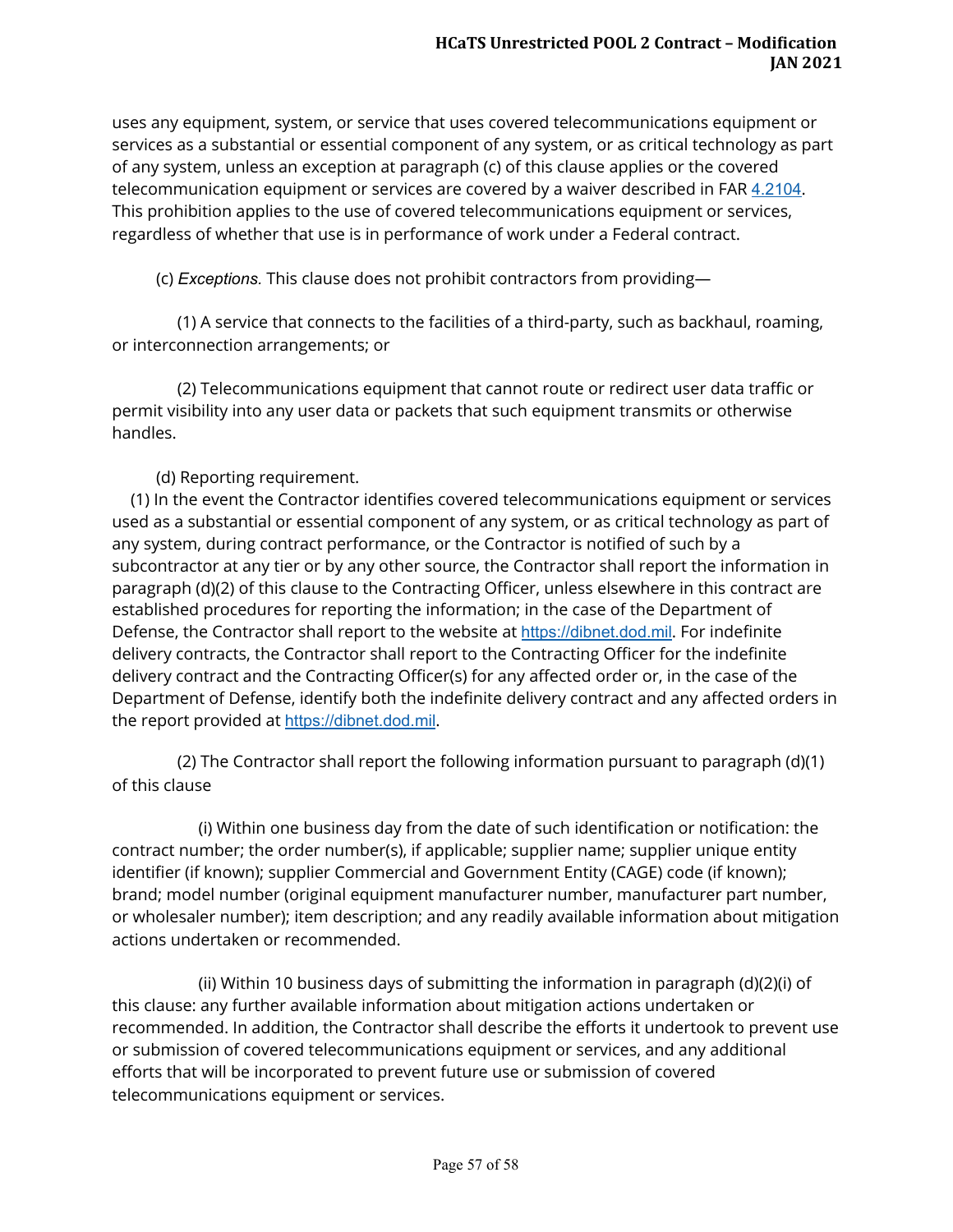(e) *Subcontracts.*  The Contractor shall insert the substance of this clause, including this paragraph (e) and excluding paragraph (b)(2), in all subcontracts and other contractual instruments, including subcontracts for the acquisition of commercial items.

(End of clause)

#### <span id="page-57-0"></span>**I.2.3.7 552.204-70 REPRESENTATION REGARDING CERTAIN TELECOMMUNICATIONS AND VIDEO SURVEILLANCE SERVICES OR EQUIPMENT (AUG 2019)**

(a) Definitions. As used in this clause-

"Covered telecommunications equipment or services", "Critical technology", and "Substantial or essential component" have the meanings provided in FAR 52.204-25, Prohibition on Contracting for Certain Telecommunications and Video Surveillance Services or Equipment.

(b) Prohibition. Section 889(a)(1)(A) of the John S. McCain National Defense Authorization Act for Fiscal Year 2019 (Pub. L. 115-232) prohibits the head of an executive agency on or after August 13, 2019, from procuring or obtaining, or extending or renewing a contract to procure or obtain, any equipment, system, or service that uses covered telecommunications equipment or services as a substantial or essential component of any system, or as critical technology as part of any system. Contractors are not prohibited from providing-

(1) A service that connects to the facilities of a third-party, such as backhaul, roaming, or interconnection arrangements; or

(2) Telecommunications equipment that cannot route or redirect user data traffic or permit visibility into any user data or packets that such equipment transmits or otherwise handles.

(c) Representation. [Contractor to complete and submit to the Contracting Officer] The Offeror or Contractor represents that it [ ] will or [ ] will not provide covered telecommunications equipment or services to the Government in the performance of any contract, subcontract, order, or other contractual instrument resulting from this contract. This representation shall be provided as part of the proposal and resubmitted on an annual basis from the date of award.

(d) Disclosures. If the Offeror or Contractor has responded affirmatively to the representation in paragraph (c) of this clause, the Offeror or Contractor shall provide the following additional information to the Contracting Officer--

(1) All covered telecommunications equipment and services offered or provided (include brand; model number, such as original equipment manufacturer (OEM) number, manufacturer part number, or wholesaler number; and item description, as applicable);

(2) Explanation of the proposed use of covered telecommunications equipment and services and any factors relevant to determining if such use would be permissible under the prohibition in paragraph (b) of this provision;

(3) For services, the entity providing the covered telecommunications services (include entity name, unique entity identifier, and Commercial and Government Entity (CAGE) code, if known); and

(4) For equipment, the entity that produced the covered telecommunications equipment (include entity name, unique entity identifier, CAGE code, and whether the entity was the OEM or a distributor, if known).